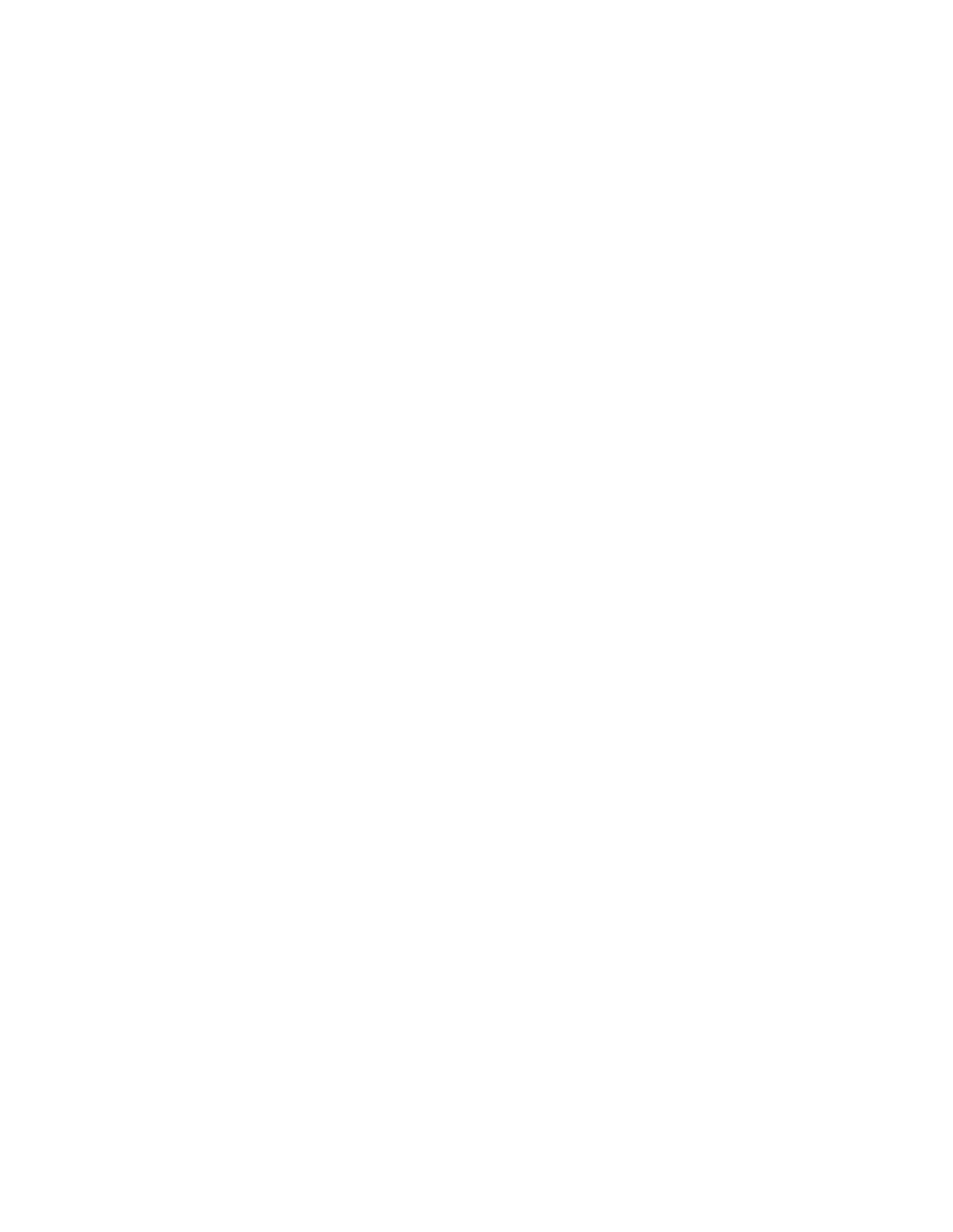#### Abstract

Partial evaluation is a powerful program specialisation technique. For fixed values for some of a program's parameters, all parts of the program that depend only on those fixed parameters are precomputed. The result is a more efficient residual program with the same semantics as the original one. In this work, a prototype of a partial evaluator is successfully implemented. It is capable of specialising functions written in the purely functional programming language Haskell. Metaprogramming functionality is required when manipulating program definitions, e.g. when code for a specialised verison of the original function is generated. In contrast to an earlier approach to partial evaluation for Haskell, this implementation uses the language extension Template Haskell, which provides functionality for metaprogramming in Haskell. This thesis provides test cases for the prototype, revealing the capabilities of partial evaluation: significant improvements of computation time and space are measured for Fibonacci computation. As a real world application, useful for example in image processing, the partial evaluator is applied to matrix multiplication in order to remove double computation. An outlook concerning further implementation features is given, for example a method preventing some more cases from non-termination is explained.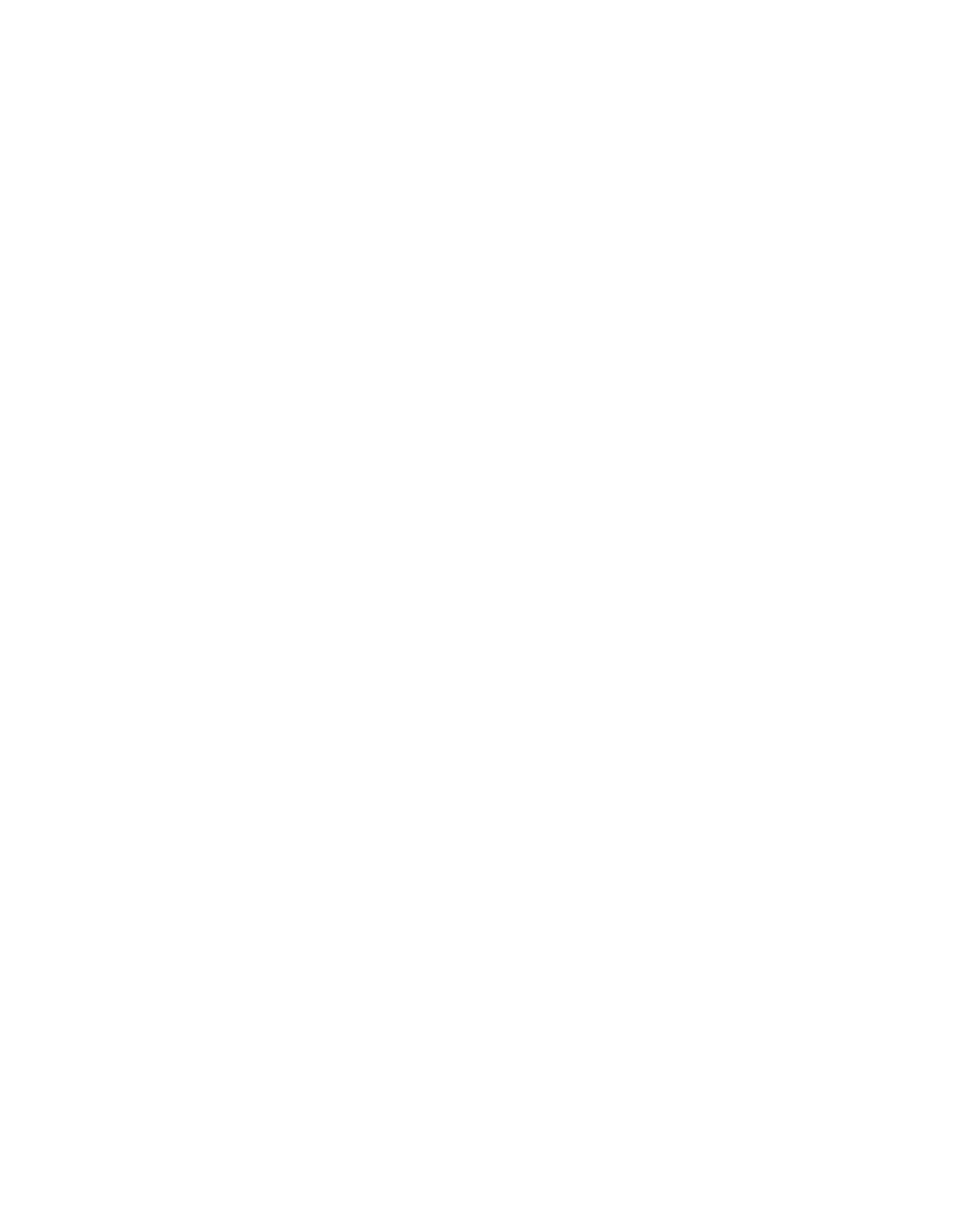## Contents

| 1        | Introduction                                                                                                                                                                                                                                                                                                                                                                                                              |  |  |  |
|----------|---------------------------------------------------------------------------------------------------------------------------------------------------------------------------------------------------------------------------------------------------------------------------------------------------------------------------------------------------------------------------------------------------------------------------|--|--|--|
| $\bf{2}$ | <b>Partial Evaluation</b><br>8<br>2.1<br>Theoretical Foundation: Kleene's s-m-n Theorem $\dots \dots \dots$<br>10<br>2.2<br>11<br>12<br>2.3<br>Online and Offline Partial Evaluation<br>2.4<br>12<br>2.5<br>13<br>2.6<br>13                                                                                                                                                                                               |  |  |  |
| 3        | Template Haskell<br>15<br>3.1<br>Overview<br>15<br>3.2<br>16<br>17<br>3.3<br>3.4<br>The Q Monad $\ldots \ldots \ldots \ldots \ldots \ldots \ldots \ldots \ldots \ldots$<br>18<br>Template Haskell conflicts with the Futamura Projections<br>$3.5\,$<br>19                                                                                                                                                                |  |  |  |
| 4        | <b>Earlier Approaches</b><br>19<br>20<br>4.1<br>4.2<br>21                                                                                                                                                                                                                                                                                                                                                                 |  |  |  |
| 5        | 22<br>Implementation<br>23<br>5.1<br>Structure<br>5.2<br>24<br>Unfolding Function Calls<br>5.2.1<br>25<br>The Call to $\texttt{unfold} \ldots \ldots \ldots \ldots \ldots \ldots \ldots \ldots$<br>5.2.2<br>26<br>5.2.3<br>Constructing the residual Expression<br>29<br>31<br>5.3<br>Plain Function Bodies: pevalExp<br>32<br>5.3.1<br>5.3.2<br>Complex Function Bodies<br>33<br>33<br>5.4<br>33<br>5.4.1<br>5.4.2<br>34 |  |  |  |
| 6        | Limitations of the Implementation<br>35<br>6.1<br>Obtaining Function Implementations<br>35<br>6.2<br>Binding Time Classification: Optimality vs. Computability $\ldots$<br>37<br>6.3<br>The force-evaluation Problem $\ldots \ldots \ldots \ldots \ldots \ldots \ldots$<br>38                                                                                                                                             |  |  |  |
| 7        | Results<br>40<br>Optimisation illustrated by computing Fibonacci Numbers<br>7.1<br>40<br>7.1.1<br>40<br>Test case 1: Limited Optimisation for verbose Results $\,$ . $\,$ .<br>7.1.2<br>41<br>Test case 2: Optimising Fibonacci Computation<br>7.1.3<br>41<br>$\sim$<br>Test case 3: A Function as residual Construct<br>44<br>7.1.4                                                                                      |  |  |  |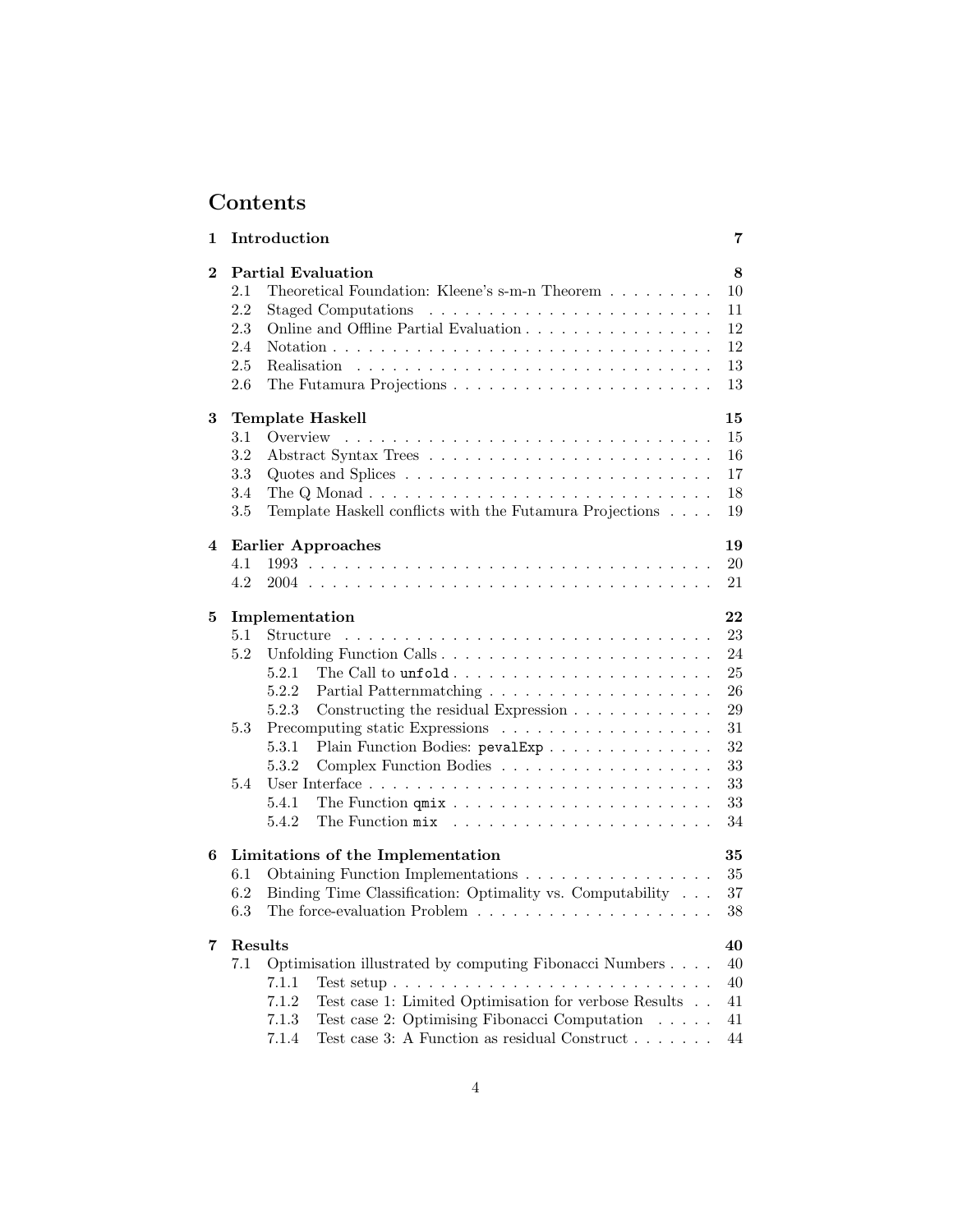| 7.2                                 |       | Application: Specialising Matrix Multiplication 44                       |  |  |
|-------------------------------------|-------|--------------------------------------------------------------------------|--|--|
|                                     | 7.2.1 | Mathematical Definition of Matrix Multiplication 46                      |  |  |
|                                     | 7.2.2 | Implementation of matrix multiplication $\ldots \ldots \ldots \ldots$ 46 |  |  |
|                                     | 7.2.3 |                                                                          |  |  |
| 8 Next Steps in Implementation      |       |                                                                          |  |  |
| 9 Conclusion                        |       |                                                                          |  |  |
| Appendices                          |       |                                                                          |  |  |
| A Helper Functions                  |       |                                                                          |  |  |
| <b>B</b> Module FunctionList. Build |       |                                                                          |  |  |
| C Data Type Nat                     |       |                                                                          |  |  |
| D Missing Constructors              |       |                                                                          |  |  |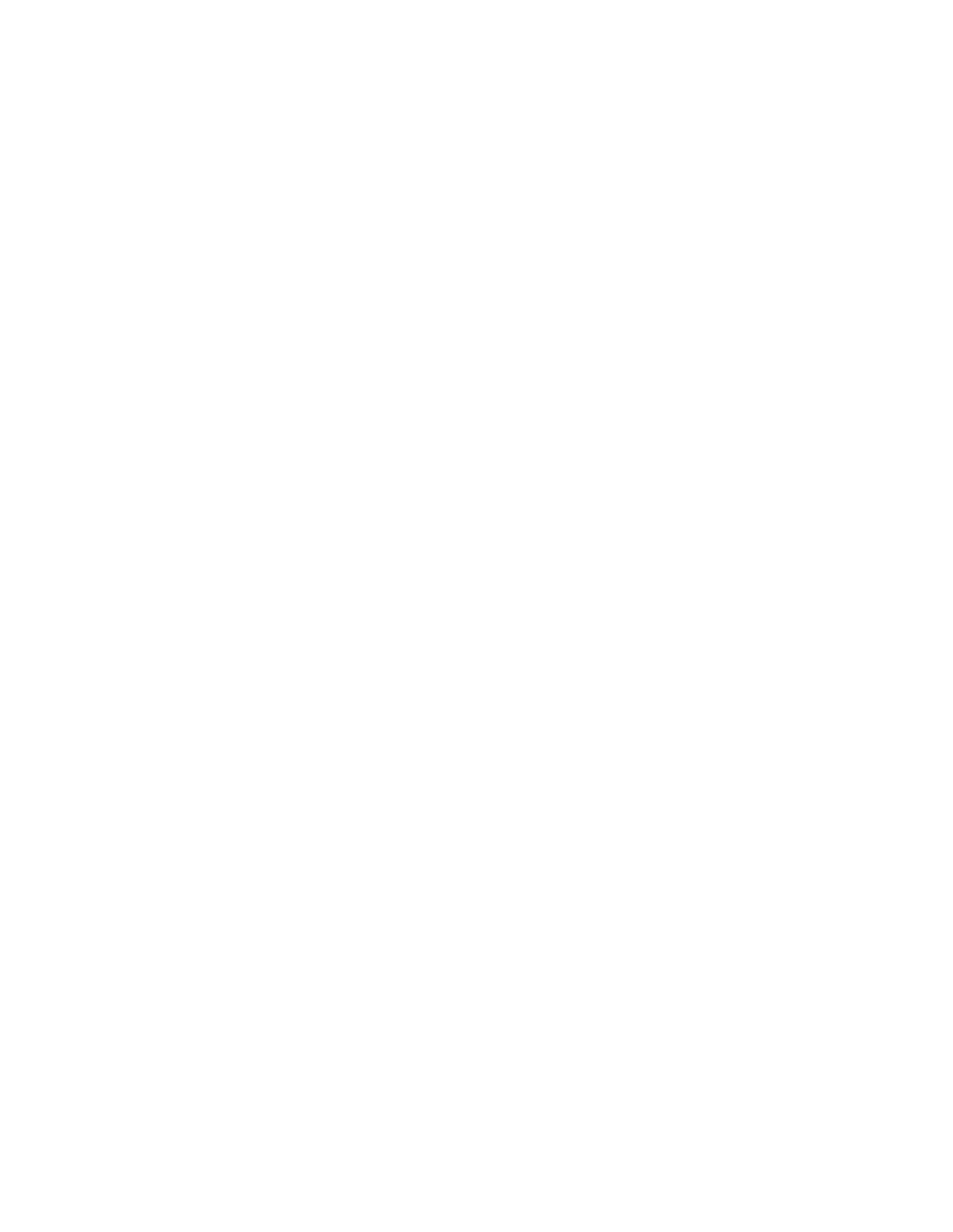### 1 Introduction

When implementing a program, there is often a trade-off between elegance and efficiency: The elegant solution is to implement one program solving numerous similar problems. This solution is very readable and maintainable, since it avoids boilerplate code. It is an abstract solution. Another approach is to write many, very specialised and therefore highly efficient programs, which are very concrete.

Partial evaluation tries to combine both. Implementing the abstract, readable code, partial evaluation can be used to automatically specialise it to different parameters. Given values for some of the function's parameters, the partial evaluator precomputes as much as possible to generate a specialised, faster program. These concrete programs can then be the ones executed at runtime.

Specialising programs requires the ability to analyse, modify and even generate program code. This is called metaprogramming, as it is a technique working on the structure and properties of a program instead of executing it. Metaprogramming can not easily be used for every programming language. It requires a manipulable representation of code and constructs to manipulate code like program data. For the purely functional programming language Haskell, an easy way of metaprogramming was introduced in 2002: The language extension Template Haskell.

Before Template Haskell was introduced, Silvano Dal-Zilio [1] made a first attempt to implement partial evaluation in Haskell. Without the Template Haskell possibility to manipulate Haskell Code, he had to define a smaller language, Tiny Haskell. His partial evaluator specialises Tiny Haskell programs and is written in Haskell. Two years after the introduction of Template Haskell, Duncan Coutts [2] implemented a library offering functionality that is similar to classic partial evaluation. Instead of generating specialised programs, his program produces generating extentions for given functions. A generating extension is able to specialise exactly one function to a given parameter, while a partial evaluator applys to every given function. Duncan Coutts uses Template Haskell to express the produced generating extensions, which are themselves programs.

In this work, a partial evaluator for Haskell programs is introduced. With Template Haskell, there is no need to reduce Haskell to a subset language. All Haskell constructs can be specialised. Furthermore, Template Haskell provides the possibility of performing the partial evaluation at compile time, so the code executed at runtime can be optimised without the efficiency of optimisation being an important issue. The partial evaluator will produce a specialised version of a given, arbitrary function to a given parameter value.

This work is structured as follows. The first part motivates and introduces partial evaluation and explains its theoretical foundation and its basic concepts. The second part is concerned with Template Haskell. The reader is given an explanation of the idea of Template Haskell and how it is used for partial evaluation in this work. On this fundament, the two earlier approaches to implement partial evaluation in Haskell mentioned above are discussed and compared to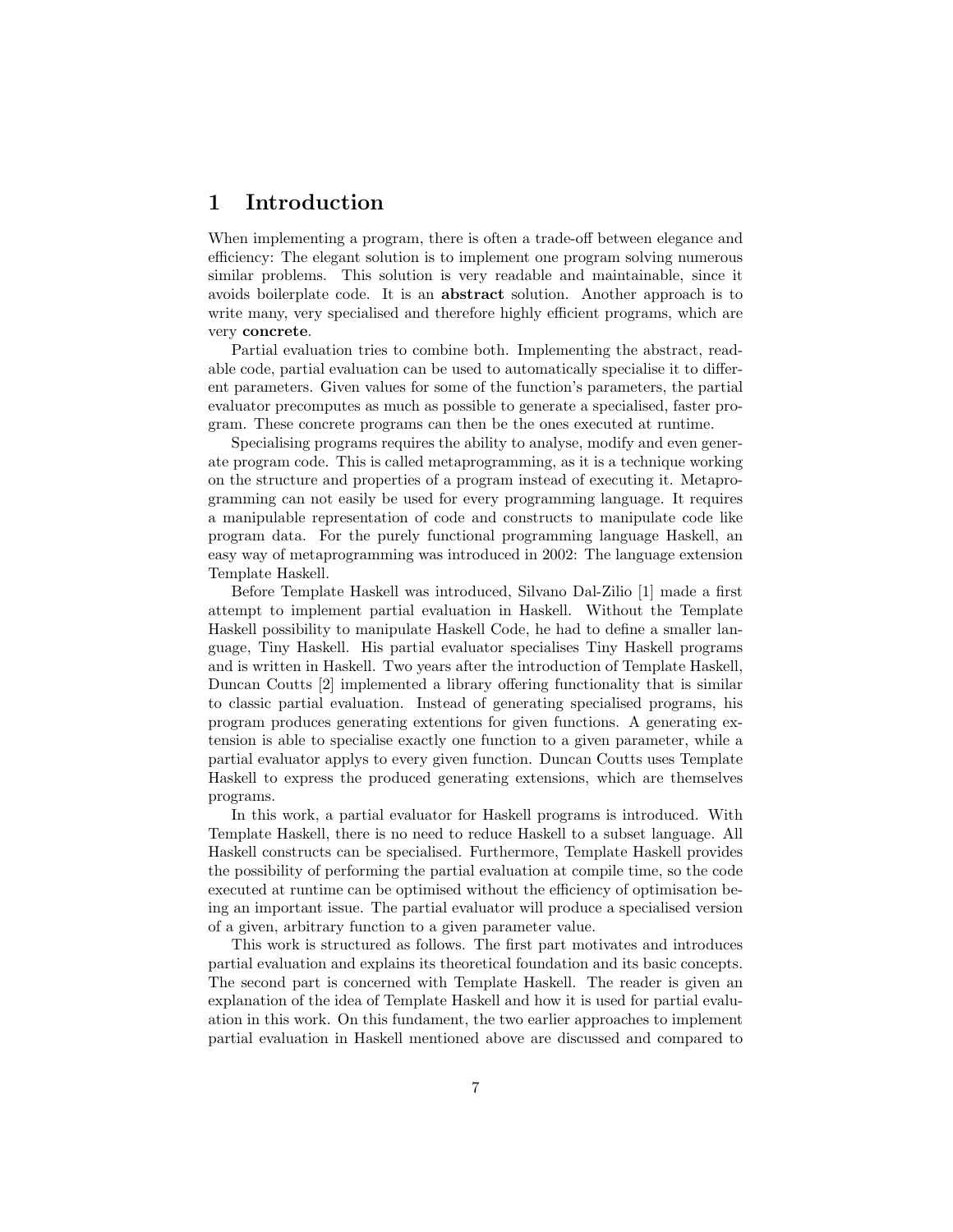the approach in this work. The last part first describes the implementation of the partial evaluator in detail. After a discussion of the problems that arose while implementing, testcases, speedups and results are presented. The final two sections list features, that remain to implement and conclude this work and achievements.

### 2 Partial Evaluation

Consider a set of similar problems with a computable solution. When implementing programs to solve those problems, in general, one can choose on a scale between the following two extremes:

- One general solution for all problems: One possibility is to abstract from the single problem as far as possible. This means to introduce parameters to model the different aspects of the problems and take the common aspects to design an algorithm to solve the problems. The implementation of this solution is then only one parameterised program that is able to solve an arbitrary problem from the set. A certain problem to solve is specified by fixing the parameters to values.
- A special solution for every distinct problem in the set: The other end of the scale is to find for every problem the most efficient solution and implement it. This leads to as many programs as slightly different problems.

For example, we want to write a program in which we will compute the power  $x^n$ for some, already known values of n, let's say  $n \in \{1, 2, 8, 12, 18, 28, 128, 182\}$ , and unknown  $x \in \mathbb{N}$ . We can implement different solutions:

```
-- Parameterised implementation for all problems:
power x n = if n == 0then 1
          else
              x * (power x (n-1))-- Special implementations for the single problems:
power1 x = xpower2 x = x * xpower128 x = x * ... * x
```
Choosing the parameterised, general solution yields better maintainability and modularity, the code is reused for many problems, which leads to shorter programs which are easier to understand and faster to implement. But, as the power example illustrates, the special programs are often much faster, as there is no unnecessary calls, parameter passing, and the computation is reduced to a minimum [2].

Partial evaluation is a technique trying to combine those two approaches to avoid the tradeoff between efficiency and simplicity. The idea is to precompute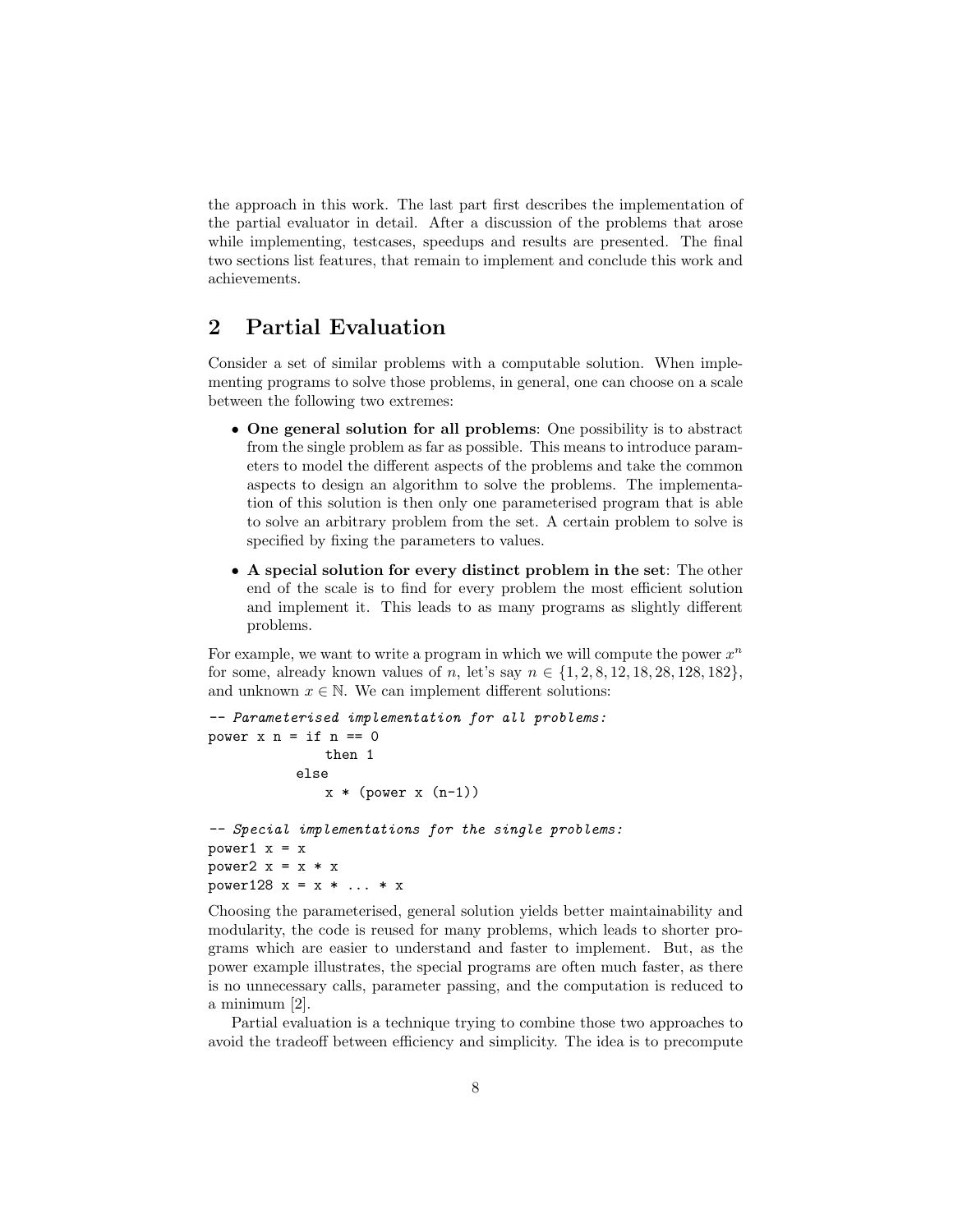

Figure 1: The partial evaluation process [3].

everything that is possible if some of the input values to a program are already known while others are still unknown. A partial evaluator is a program that accepts as arguments a program p and some input value x for specified parameters of p and then specialises p to x. The resulting specialised program is called a residual program.

Using a partial evaluator mix, we can rewrite the power program:

```
-- General solution
power x n = if n == 0then 1
           else
              x * (power x (n-1))-- Generated efficient solutions:
power1 = mix power 1
power2 = mix power 2
power182 = mix power 182
...
```
Andrei Ershov called partial evaluation  $mix$ , since it is a mixture of evaluation and program generation [3]. This name was adopted by the major part of literature about partial evaluation. Implementing the general solution, we use mix to specialise it to the given  $n$ , and obtain one specialised version of the function power for every  $n \in \{1, 2, 8, 12, 18, 28, 128, 182\}$ . While preserving the benefits of the general solution, power, because it is the one to implement, understand and maintain, we can execute the efficient special solutions, the residual programs power1, ..., power182.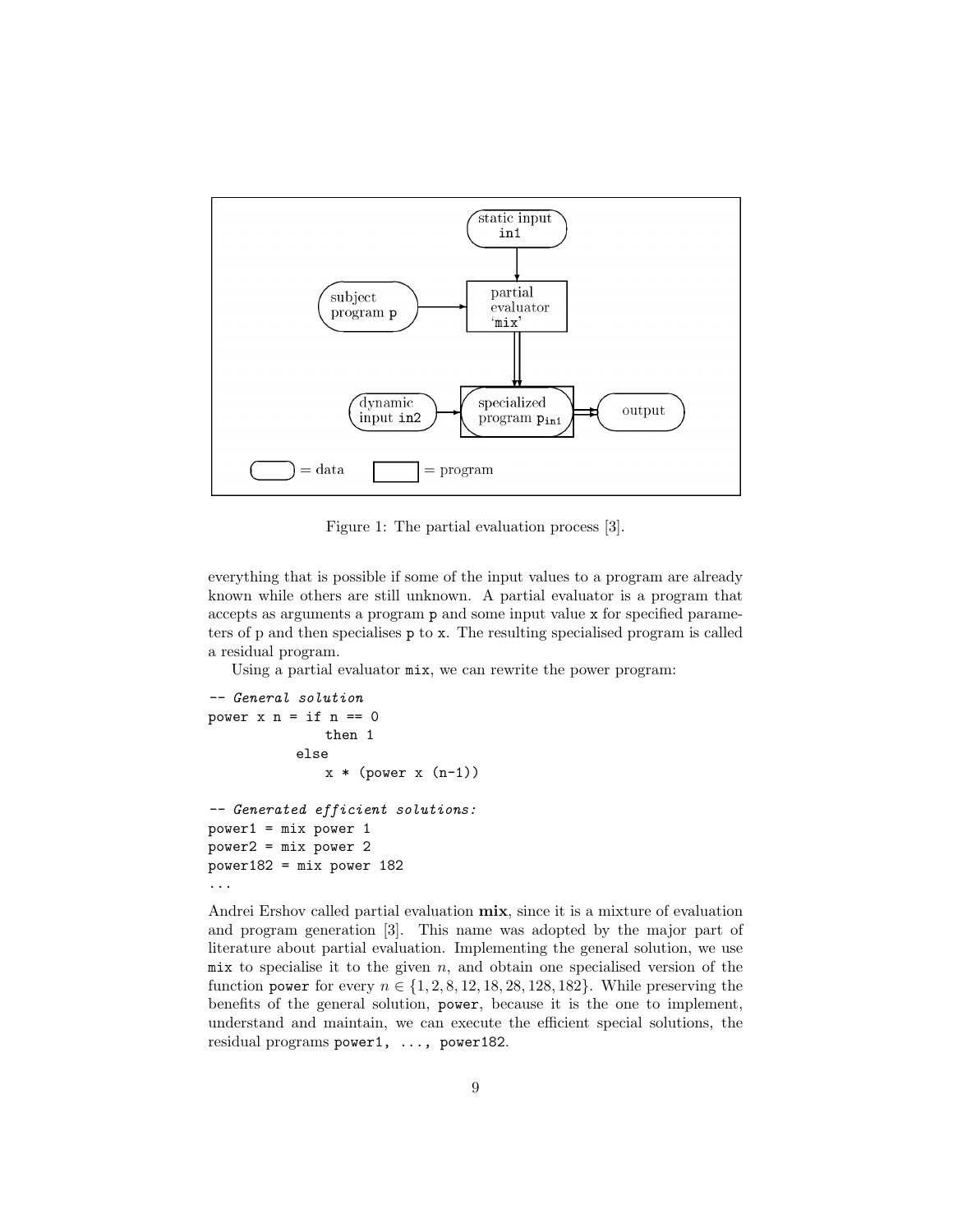This first section explains the theoretical foundation, characteristics and techniques of partial evaluation. The partial evaluator in this work, see Section 5, is implemented in Haskell, a functional language. The structure to be specialised are functions. Therefore, the word "function" is used equivalently to "program" in the following.

#### 2.1 Theoretical Foundation: Kleene's s-m-n Theorem

The theoretical existance of such a function mix is given by Stephen Cole Kleene's s-m-n theorem. The theorem is a result of his research in the field of computability. The (slightly simplified) statement of the theorem is the following [4]:

Let  $f: N_1 \times ... \times N_k \times M_1 \times ... \times M_l \rightarrow X$  be a computable function. Then for all  $(n_1, ... n_k) \in N_1 \times ... \times N_k$  exists a computable function  $g_{(n_1,...n_k)}$ :  $M_1 \times ... \times M_l \rightarrow X$  with the property:

$$
\forall (m_1, \dots m_l) \in M_1 \times \dots \times M_l : f(n_1, \dots n_k, m_1, \dots m_k) = g_{(n_1, \dots n_k)}(m_1, \dots m_k)
$$
 (1)

The function  $g_{(n_1,...n_k)}$  is computable from f and  $n_1,...n_k$  [2].

A little less technical: For every function and fixed values for some of its parameters, a residual function taking less arguments exists and gives the same result for the same inputs. And not only this: Generating such a residual function for the given original function and its fixed inputs is computable. Specilisation of a function to some of its input values is hence possible.

The sheer existence of the specialised function is quite intuitive: The trivial partial evaluator just constructs a function applying the original function and the fixed parameters. For the orignial function  $f$  defined as above and the given parameters  $n_1, ..., n_k$ , the residual function  $g_{(n_1,...n_k)}$  would be defined as:

$$
g_{(n_1,...n_k)}(m_1,...m_l) = f(n_1,...n_k,m_1,...m_l)
$$

The Equation 1 obviously holds for this definition of g.

Kleene used this idea in the first proof of the s-m-n theorem [5]. He gives a Turing-Machine constructing those trivial residual functions [3]. A different proof of the theorem, using Gödel numberings and properties of Gödel numberings, can be found in [4].

These trivial residual functions are easy to compute, but do not provide a faster performance, they are even less efficient than the original functions due to the extra function call. For computability theory as in  $[5]$  and  $[4]$ , the efficiency does not matter. In practice, partial evaluation would not be of any use, if the residual functions were less efficient than the original functions. Still, the power example at the beginning of this chapter shows that at least for some functions and inputs, there is a residual function that is expexted to run faster. Partial evaluation is the science of automatically computing such an efficient residual function, if possible.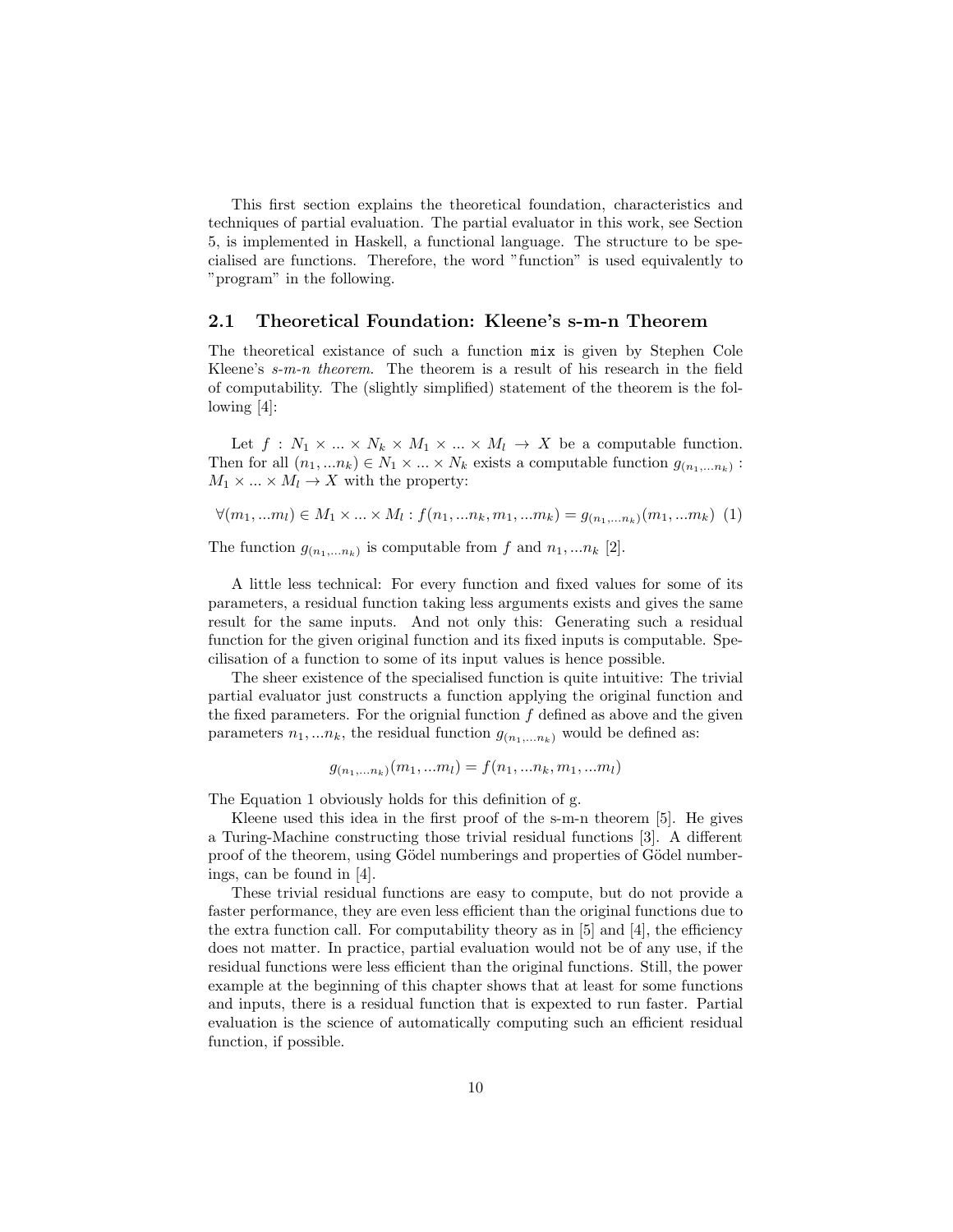#### 2.2 Staged Computations

As Figure 1 visualises, mix generates a program that is then run in a next step. These kind of steps are called stages in programming. A multistage program is written for two or more stages. The computations in one stage result in functions, program parts or other data structures, that are used to build the next stage. E.g., stage one generates code which is then executed as the following stage [2].

Computations using partial evaluation take place in at least two stages. In the first stage, a given program is specialised by partial evaluation, which produces a residual program. The residual program is then executed in the second stage. In this approach, partial evaluation will be performed at compiletime to optimise the code executed at runtime. The two stages are hence compiletime and runtime. Variables with values known in a current stage are called static. Unknown variables, with values known in the next stage, are called **dynamic**. Programs are specialised to their static arguments.

Here, partial evaluation takes place at compile time. Thus, from now, data known at compile time is called static, data unknown at compile time (unknown until runtime) is called dynamic. For simplicity, mix assumes that only the first parameter of the function to specialise is static. The signature of mix will thus be something like

$$
\texttt{mix} :: f \rightarrow s \rightarrow r
$$

where

$$
f :: s \rightarrow d_1 \rightarrow \ldots \rightarrow d_n \rightarrow o
$$

is the function to specialise, with s a value for its static parameter, given to mix as second argument, and  $d_1$  to  $d_n$  are dynamic. The returned residual function

$$
r :: d_1 \rightarrow ... \rightarrow d_n \rightarrow o
$$

is then a function taking only values for the dynamic arguments and returning the same output as f.

Specialising the given function only to its first argument assumes the input function is of a certain format in two aspects, as following. Both do not limit the possibilities of partial evaluation.

- Specialising to only one argument: To specialise a function to multiple static arguments, mix can be applied multiple times, specialising the residual function to one more static argument in each iteration. Applying mix multiple times does not require multiple stages, since the resulting code of each iteration is not executed.
- Specialising to the first argument: The arguments of a function f ::  $d_1 \rightarrow s \rightarrow \ldots \rightarrow d_n \rightarrow o$  can easily be switched, for example using a lambda expression of the form  $(\langle d_1 s \dots d_n \rangle)$ . Hence, a function can be specialised to any of its arguments by introducing a new function that calls f with changed argument order.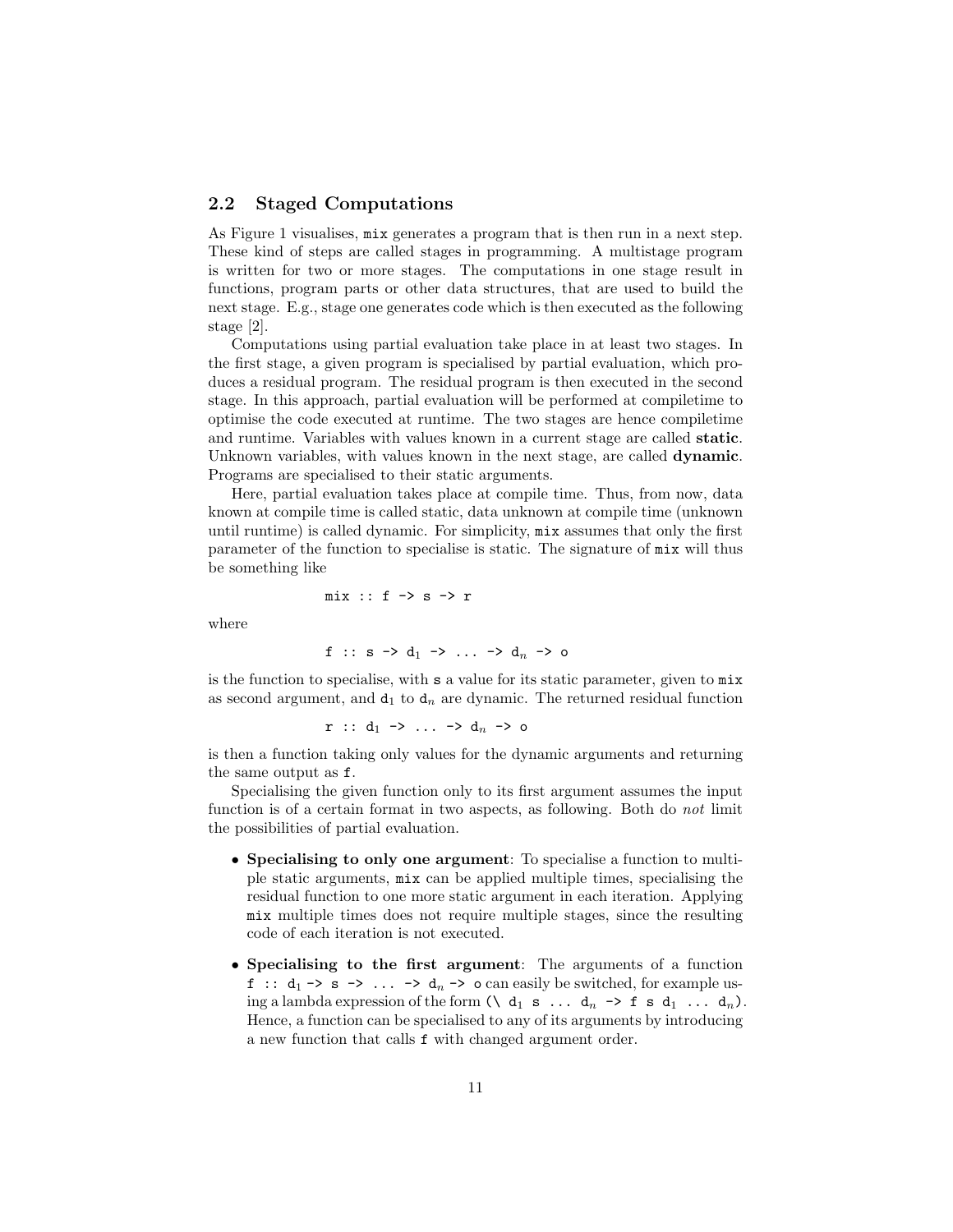#### 2.3 Online and Offline Partial Evaluation

The main principle in partial evaluation is to precompute everything that is computable if a value for the static parameter is given. mix decides what expressions will be precomputed based on a classification into static and dynamic. The classification of expressions depends on which parameter is static [6]. It has to be congruent, that means: an expression, that contains a dynamic parameter or another dynamic expression, has to be classified as dynamic [3]. The more expressions are classified as static, the more can be precomputed, the less has to be computed at runtime, the faster is computation at runtime. Hence, an optimal classification classifies as many expressions as static as possible, that is, every expression that depends only on other static expressions or the static parameter.

There is one problem: finding an optimal classification is uncomputable, as a result of the halting problem [7]. One either has to sacrifice optimality for termination, or vice versa. It is always possible to compute just any classification. The trivial classification for example classifies every expression as dynamic, which is always computable. But this usually is far from optimal, as nothing can be precomputed. In contrast, an algorithm looking for an optimal solution has to explore every detail of an expression, which can lead to nontermination. E.g., consider a function

$$
f \times y = f \times (y + 3)
$$

To classify an expression f a b, an optimal algorithm has to look at the function body in case it somehow assigns a and b to a static value. In the body, it will find the next call and unfolds it, leading to an endless loop. The process of classifying expressions as static or dynamic is called binding time analysis (BTA).

Partial evaluation now consists of two tasks: BTA and specialisation. It is distinguished between offline partial evaluation, where BTA is done before specialisation, and online partial evaluation, where both happens at the same time. Offline partial evaluation is often easier to implement and debug [6], and might be more efficient at specialisation time [8]. Online partial evaluation achieves better classifications, since potentially already precomputed expressions can be used for the classification of other expressions. The realisation of online partial evaluation is more complex [3].

#### 2.4 Notation

Another observation in Figure 1 is, that the obtained special program has to be both program data which can be passed around and manipulated by mix, and itself executable program code. As data, the program is needed in its semantic representation; a representation, not necessarily in a certain language, that holds the semantics of what the program computes and how. As executable program, it is needed in its syntactic representation in a certain language, so it can be interpreted or compiled and executed. In the following, the syntactic representation of a program **p** in a language l is denoted as  $[p]$ , and if the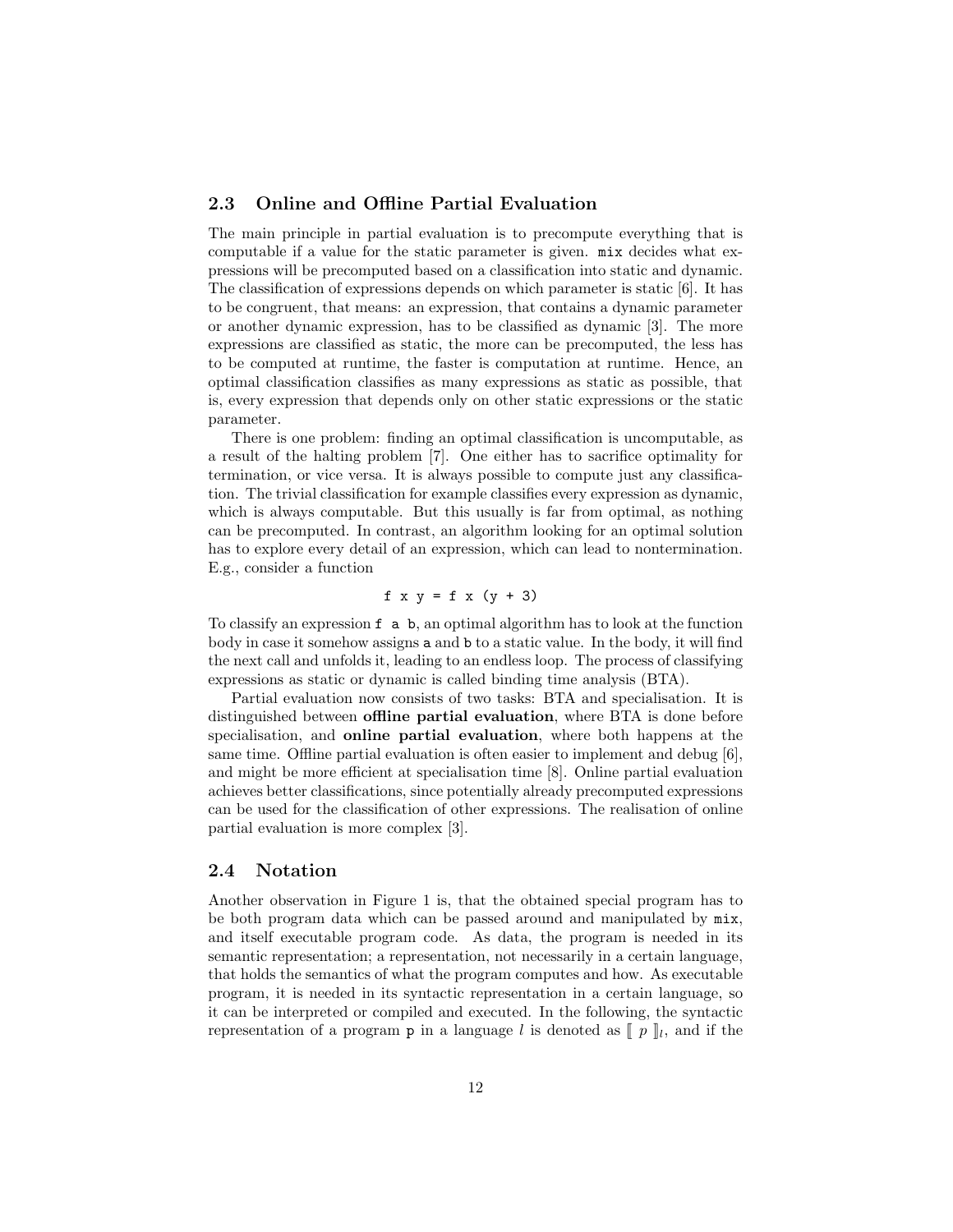language is not relevant, as  $\llbracket p \rrbracket$ . Its semantic representation is written without a special notation, in the same way as any other program data: p.

With this notation, for the application of a function  $f$  to  $i_s$  and  $i_d$ , we write:

$$
\llbracket f \rrbracket i_s i_d = result \tag{2}
$$

f is a program, so the syntactic representation is needed to execute it on the data  $i_s$  and  $i_d$ . When applying  $\min$ , f is needed in its semantic representation.

$$
\llbracket \llbracket \min \rrbracket f \, i_s \rrbracket i_d = result \tag{3}
$$

where the output of mix is a semantic representation until it is converted to an executable representation to be applied to  $i_d$ . Combining Equations 2 and 3, we get the property defining mix.

$$
\forall f, i_s, i_d: \llbracket f \rrbracket_i i_s i_d = \llbracket \llbracket \text{max } \rrbracket_{l_{mix}} f i_s \rrbracket_i i_d
$$

where f is a function,  $i_s$  the static argument it is specialised to, and  $i_d$  the dynamic arguments. The statement of this equation is: a function, specialised using mix, should yield the same results as the original function.

Two things concerning the language should be noted:

- 1. The language of the syntactic representation of  $\min$ ,  $l_{mix}$ , is not relevant for the process of partial evaluation.
- 2. mix expects as first argument not the syntactic representation of  $f$ , but the semantic representation. It also returns a semantic representation of the residual program. Thus, the language we are implementing  $f$  is not relevant, too (as long as there is a way to convert to some semantic representation that is understood by mix).

#### 2.5 Realisation

Concluding this section, the partial evaluator introduced in Section 5 is classified according to the characteristics described. A partial evaluator for Haskell functions will be presented. It is implemented using Template Haskell<sup>1</sup>, which provides a way of converting a program  $|| f ||_l$  to its abstract syntax f. Binding time analysis will be performed online. Partial evaluation takes place at compile time, which is thus the first stage, while the obtained code is executed at runtime, the second stage. The partial evaluator accepts as arguments the function to specialise and a value for its first parameter. It returns a residual version of the function, specialised to the given value as its first parameter.

#### 2.6 The Futamura Projections

The first to use the term Partial Evaluation in literature were Lionello L. Lombardi and Bertram Raphael [9] in 1964. Writing about Incremental Computation, which is to "evaluate[...] expressions under the control of the available

<sup>1</sup>A short introduction to Template Haskell is given in Section 3.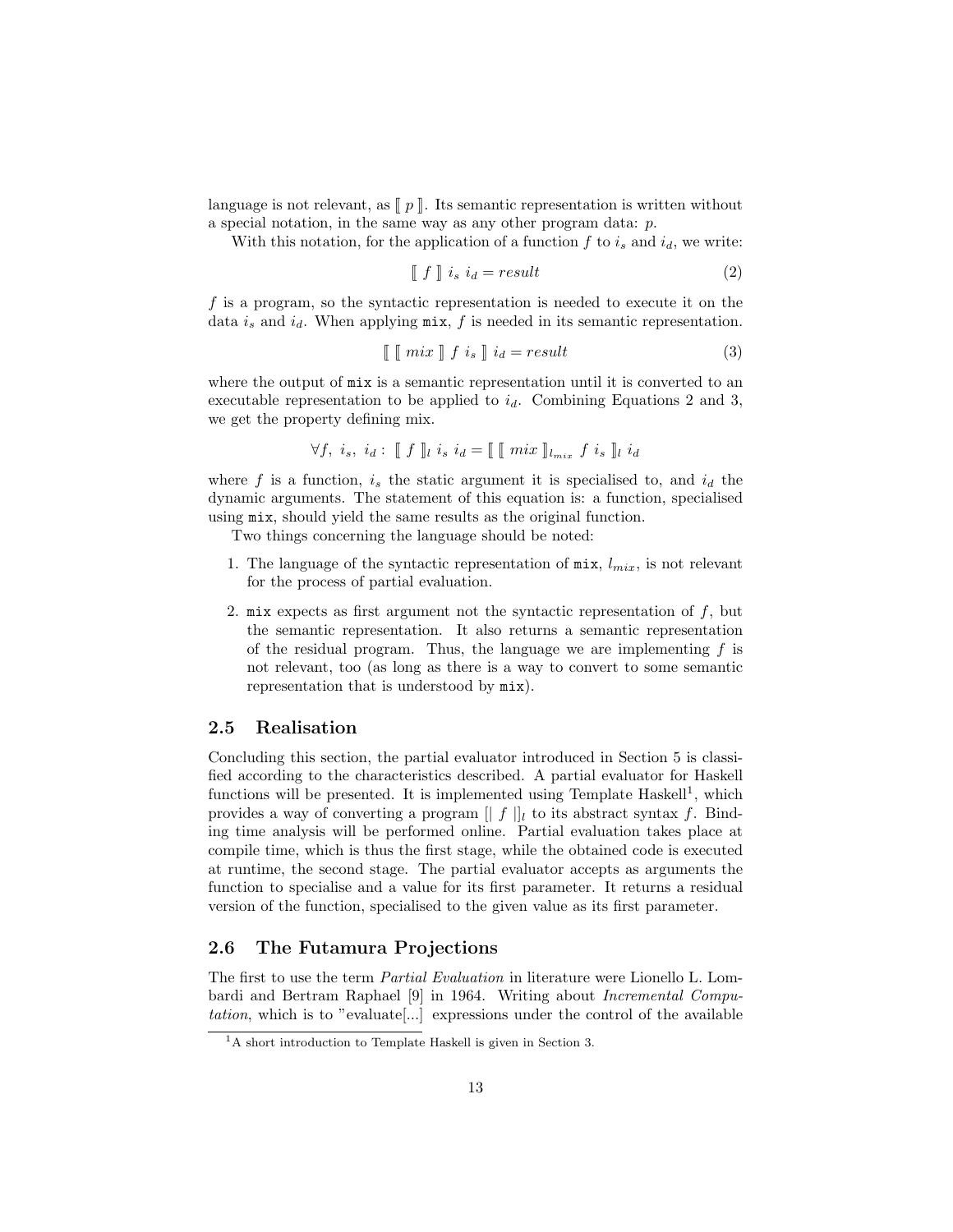information context" [9], they conclude their work under the name Partial Evaluation. Only 7 years later, Yoshihiko Futamura [10] introduced three famous equations describing the possibilities of generating a compiler by applying a partial evaluator to itself. They were later called the Futamura Projections by Andrei Ershov [3].

Futamura's initial findings include that application of a partial evaluator to an interpreter yields a function that somewhat compiles its input by translating it into the output language of the partial evaluator. The following explanation of this statement is guided by the explanation given in [2].

A program source assigns certain inputs in to specific outputs out.

$$
\llbracket source \rrbracket_{L_{source}} in = out
$$

Per definition, an interpreter  $\llbracket int \rrbracket_{L_{target}}$  for programs in the language  $L_{source}$ computes the corresponding out from source and a given in.

$$
\llbracket int \rrbracket_{L_{target}} source in = out
$$

Since an interpreter is a program, it can be specialised to a value using a partial evaluator. The partial evaluator mix must be applicable to programs in the language  $L_{target}$  the interpreter is written in.

$$
\llbracket \; \llbracket \; mix \; \rrbracket \; int \; source \; \rrbracket_{L_{target}} \; in = out
$$

With the substitution  $target = \lceil \text{mix} \rceil$  int source it is clear, that applying the partial evaluator *mix* (returning programs in the language  $L_{target}$ ) to an interpreter *int* for programs in language  $L_{source}$ , yields a program target with the property:

$$
\llbracket \; target \; \rrbracket_{L_{target}} \; in = out
$$

A program *source* in a language  $L_{source}$  thus has been compiled to a program target in a language  $L_{target}$  with equivalent semantics. Compiling a program using an interpreter and a partial evaluator is desirable, since interpreters are easier to implement, to debug and to understand [11].

The second idea is just an application of the definition of partial evaluation: For a program p, that, applied to a certain value, does a certain job, partial evaluation can be used to generate a program doing only this job.

The first Futamura projection is given above:

$$
target = [\![ \; mix \; ]\!] \; int \; source
$$

A partial evaluator applied to an interpreter compiles its input. Since a partial evaluator is a program itself, partial evaluation can be applied again to generate a compiler, which is represented by the second Futamura projection.

$$
complier = [\![ \; mix \; ]\!] \; mix \; int
$$

Applying a partial evaluator to a program that generates compilers for specific inputs, we obtain the third Futamura projection, a program generating compiler generators if applied to an interpreter.

$$
cogen = [\![\;mix \;\;]\!] \; mix \; mix
$$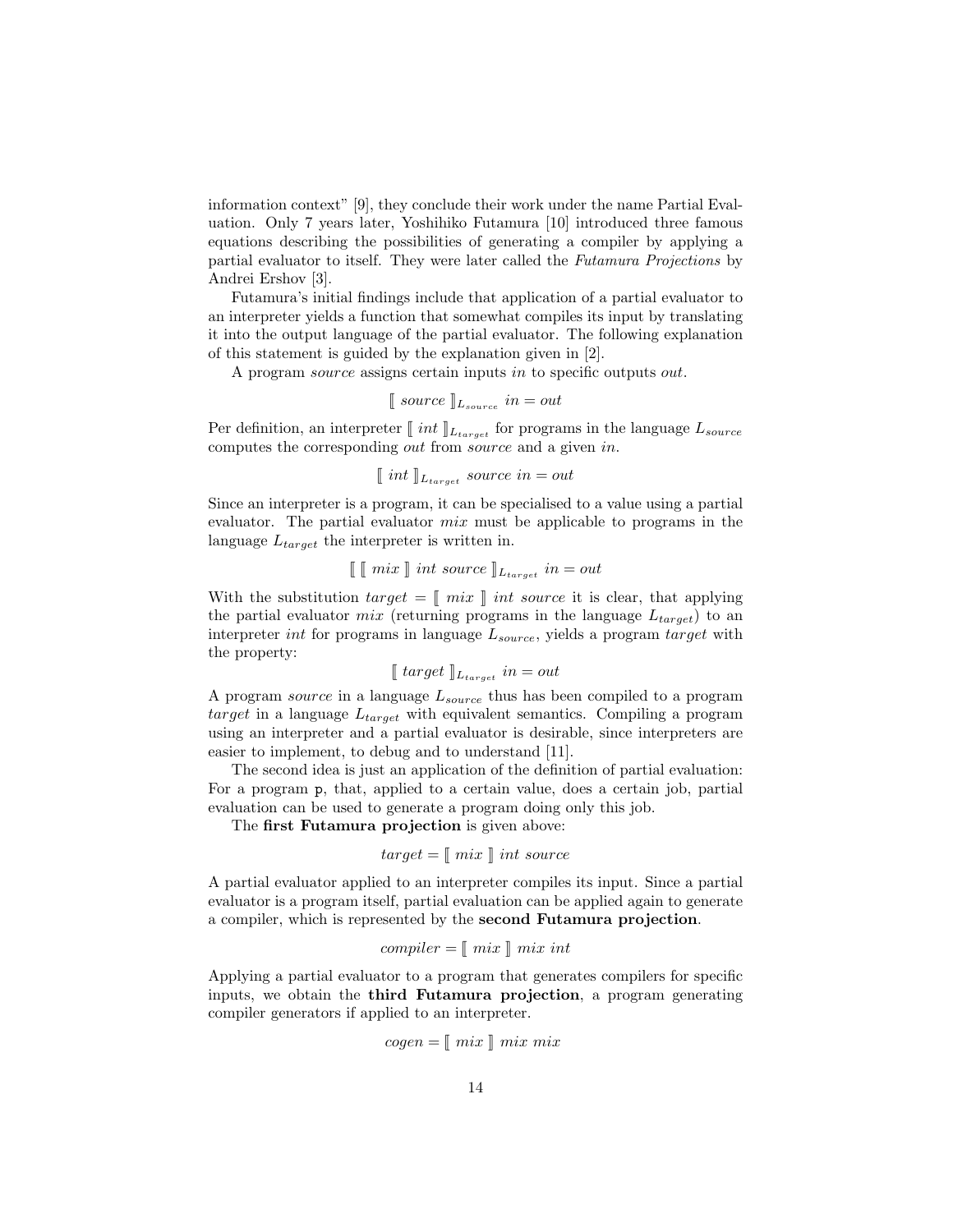Although these ideas where theoretically developped quite early, they were not applied as soon. The problem was to implement a partial evaluator that is self-applicable. In 1985, Neil D. Jones, Peter Sestoft and Harald Søndergaard [12] succeeded to implement a self-applicable partial evaluator for a language similar to Lisp and used it to compile, generate compilers and generate compiler generators [3]. Due to the language extension Template Haskell, this approach to a partial evaluator is not self-applicable without further work. In chapter 3.5, the conflict between TemplateHaskell and the Futamura projections is discussed in detail.

### 3 Template Haskell

Haskell is a strongly typed, purely functional, lazy language. As a functional language, referential transparency is guaranteed. That means, for a given equation, any occurences of the right side in the code can be replaced by the left side and vice versa. Computations do not have side effects and do not depend on any changing values. As a consequence of these properties, functional languages are perfect for partial evaluation. Partial evaluation of imperative constructs, computations depending on anything else than the computation itself are harder to predict. Haskell's type system helps to generate valid residual functions, since the generation must be type safe, too.

To implement a partial evaluator for Haskell functions, the ability of manipulating function code is required. Furthermore, partial evaluation should be performed at compile time to produce runtime code. For these tasks, Template Haskell comes in handy. A short tutorial on the use of Template Haskell is given in this section.

#### 3.1 Overview

Template Haskell is a language extension to Haskell. It was originally proposed by Tim Sheard and Simon Peyton Jones in [13] in 2002. Since ghci x, a slightly adapted version is included in ghci. Template Haskell allows type safe meta programming in Haskell, i.e. type safe code manipulation and generation during compile time.

To do so, Template Haskell implements three features:

- 1. In addition to their concrete syntax representation (as a Haskell program  $[|| p ||]_{Haskell}$ , Haskell language constructs, e.g. function declarations, can be represented as **abstract syntax trees** (as Haskell program data  $p$ ) [14]. This is implemented as a library of algebraic data types, described in Section 3.2. Abstract syntax trees can be passed between functions, manipulated and generated.
- 2. Quotation brackets  $[1 \dots 1]$  and splice operator \$, offer the possibility to convert from concrete syntax to the corresponding abstract syntax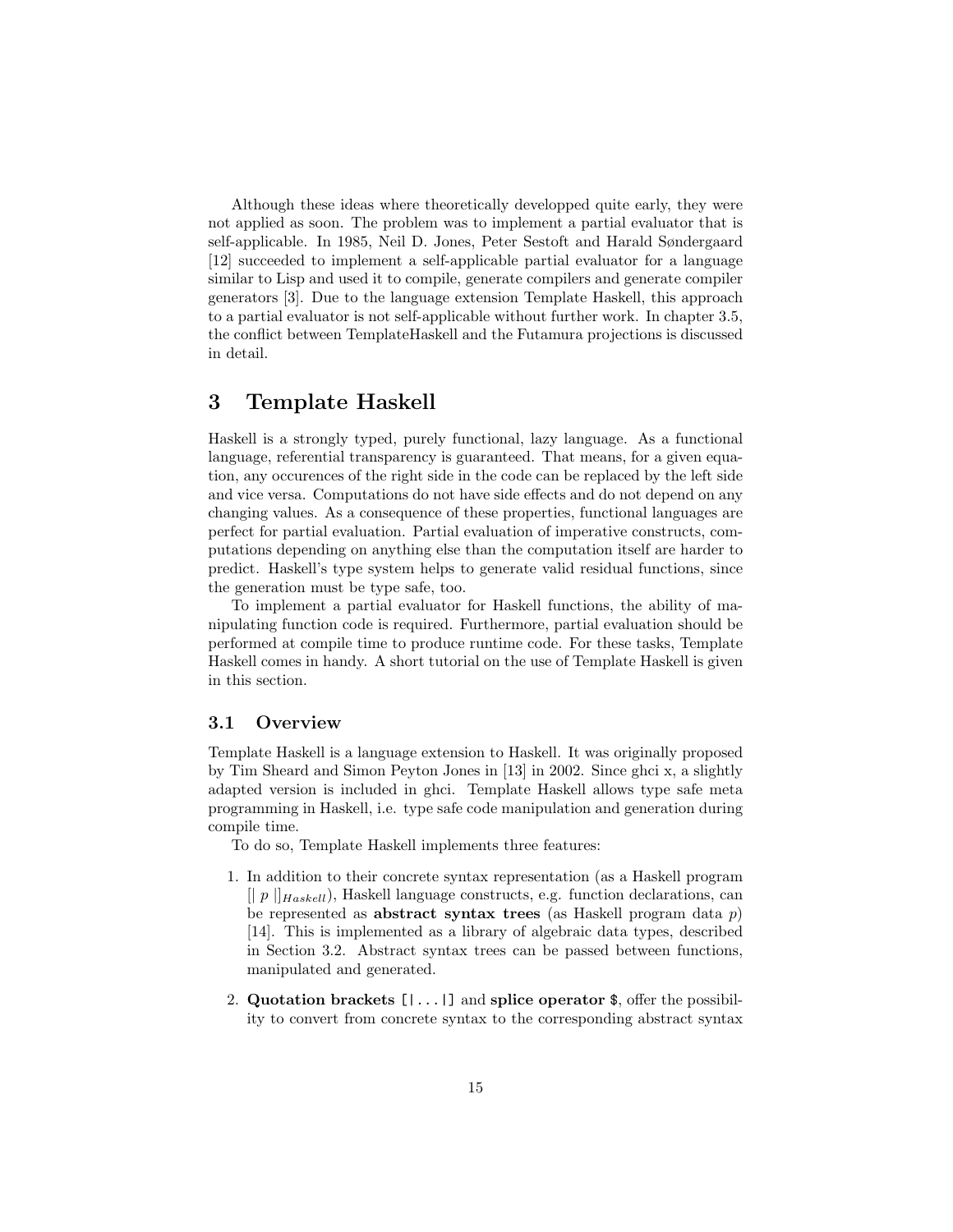tree and back. Besides, the \$ operator initiates the execution of computations during compile time. Section 3.3 summarises the functionality of these two new language constructs.

3. Computations concerning those syntax trees are all wrapped in the quotation monad Q. The Q monad is necessary to handle naming issues and holds compile time information, as explained in 3.4.

To use the data types forming the abstract syntax trees, Language.Haskell.TH has to be imported. Splice operator, quotation brackets and the quotation monad can be enabled with the flag -XTemplateHaskell.

When using Template Haskell for meta programming, Haskell is "both [...] the manipulating language and the language being manipulated" [14]. The data types representing the abstract syntax trees are implemented in Haskell themselves and can be manipulated using Haskell syntax. The Q monad behaves like every monad in Haskell. To manipulate Haskell, we can use Haskell.

As promised, meta programming in Template Haskell is type safe. The type checking of the runtime code happens in three steps:

- 1. The module's compile time code (all toplevel computation that is contained in a splice) is type checked and compiled. This includes the abstract syntax trees and all splices and quotations in the compile time code.
- 2. The compile time code is executed. This produces code snippets to be executed at runtime. The snippets are inserted into the module.
- 3. The resulting runtime code is type checked and compiled together with the user written code.

#### 3.2 Abstract Syntax Trees

The abstract syntax trees can be encoded by recursive data types defined in the library Language.Haskell.TH. The constructors of the data types represent kinds of nodes. For every child, the constructor has an argument of the corresponding type. E.g., the constructor CondE of type Exp, that models an if-then-else construct, has three Exp arguments, one for the if case, one for the else case, and one for the condition..

 $Exp = \ldots$  | CondE Exp Exp Exp | ...

In this work, the most important data types are:

- Exp for expressions, e.g.  $2 + x$ ,
- Dec for declarations, e.g. id ::  $a \rightarrow a$ , id  $a = a$ ,
- Pat for pattern matching, e.g. the  $(x:xs)$  in  $(\zeta(x:xs) \rightarrow xs)$ ,
- and Name for variable names.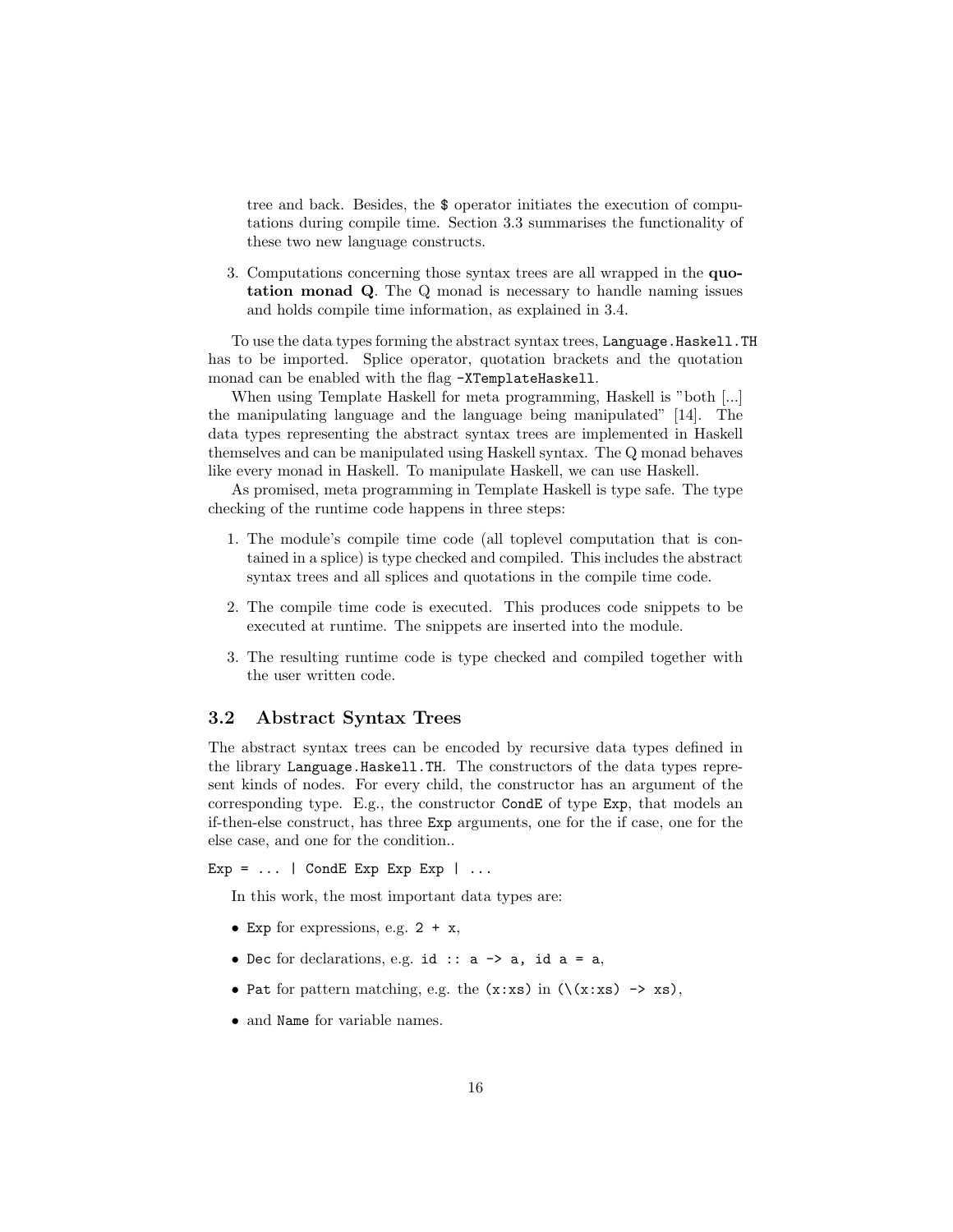The full documentation can be found at [15]. With all data types in the library, every language construct in Haskell can be encoded in abstract syntax. As an example, let foo be a function with the following concrete syntax representation:

```
foo :: Integer -> Integer
foo 0 = 21foo x = 8
```
The corresponding abstract syntax is given by:

```
[ SigD foo (AppT (AppT ArrowT (ConT Integer)) (ConT Integer))
FunD foo [
   Clause [LitP (IntegerL 0)] (NormalB (LitE (IntegerL 21))) []
   Clause [VarP x] (NormalB (LitE (IntegerL 8 ))) []
  ]
]
```
Furthermore, the library contains some auxiliary functions for the Q monad, constructors lifted to Q, and a pretty printer to output the verbose syntax trees in a readable, more concrete syntax like style.

#### 3.3 Quotes and Splices

The quotation brackets [| and |] convert the concrete syntax inside the brackets to an abstract syntax tree as a computation in Q. There are four kinds of quotation brackets [16]:

- [e]  $x$  |], abbreviated [|  $x$  |], is of type Q Exp, where x is an expression in concrete syntax,
- $[d \mid x \mid]$  :: Q Dec with x a declaration,
- $[t | x |] :: Q$  Type with x a type,
- $[p \mid x]$  :: Q Pat with x a pattern.

To "quote" a variable name, an apostrophe ' can be used: 'x :: Name is the Name of the variable x that is currently in scope. The Name contains for example module information, to distinguish from other variables named x in different scopes.

It should be noted that the construct between the brackets is interpreted syntactically (as the concrete syntax of a program part), not semantically. That means, expressions between brackets are not evaluated. As an example,  $[1 \t 1 \t 0]$  evaluates to

```
(Q) InfixE (Just (LitE (IntegerL 1)))
              (+)(Just (LitE (IntegerL 0))),
```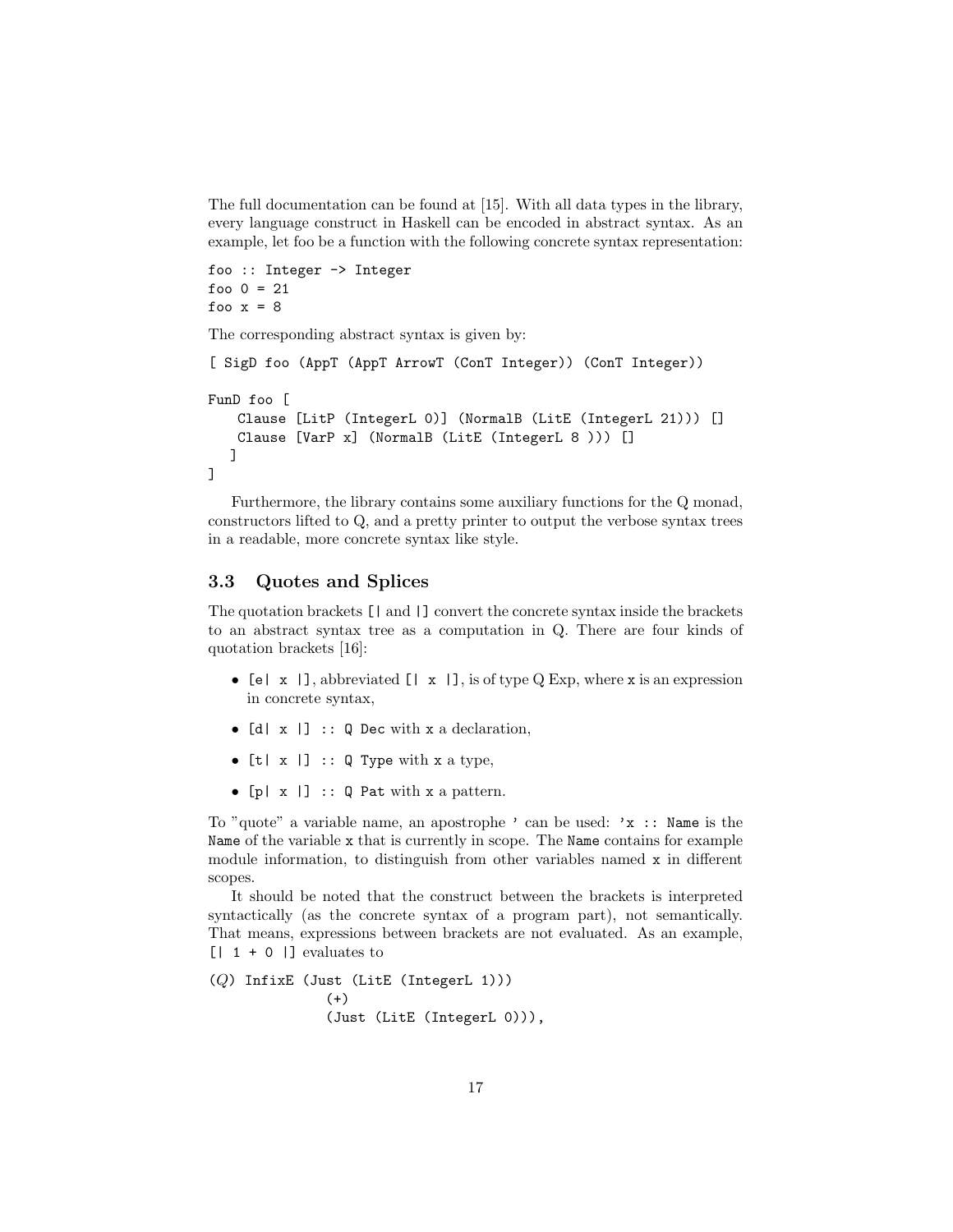not  $(Q)$  LitE (IntegerL 1).

Unfortunately, the quotation brackets perform exactly the opposite convertion to the brackets introduced in Section 2.4 [2]. Nevertheless, since the literature about partial evaluation concordantly uses the brackets to convert from abstract to concrete syntax, both semantics of the brackets are used in this work. In code pieces, the brackets refer to the Template Haskell quotation brackets, and are written in typewriter font: [| |]. In theoretical ideas, the brackets refer to the brackets introduced in Section 2.4, and are written in equational mode,  $\llbracket \cdot \rrbracket$ , as in Section 2.4.

The splice operator \$, the inverse of the quotation brackets, converts back to concrete syntax. For example:

$$
$( [1 3 1] ) \rightsquigarrow 3
$$

Given a function  $f \times = [x \mid x]$ :

 $$(f 3) \rightsquigarrow 3$ 

The construct in the parentheses has to be a computation in Q. Wherever the splice operator appears in a module, the enclosed monadic Q computation is executed during compile time. The result is converted to concrete syntax and replaces the splice before the module is compiled as usually.

If the construct to splice in is represented by a variable, the parentheses can be omitted: \$x splices in the monadic Q computation represented by the variable x. Written with no space between the \$ and the parentheses or name, the splice operator overwrites the meaning of the \$ character that replaces parentheses.

Template Haskell is designed for programing in two stages: compile time and runtime. As a result, it is not possible to splice a construct in the module where it is defined. To do this, multiple compilation stages are required [14], as the content of the splice needs to be resolved before the splice is resolved to concrete syntax.

#### 3.4 The Q Monad

The quotation monad Q offers two features, that are important for this work.

Generation of fresh names: In case code is generated in one scope and later spliced in in another scope, the Q monad keeps track of names visible in the different scopes. Using the function newName  $\cdot$ : String  $\rightarrow$  Q Name, it is possible to ask the monad to generate a fresh name that will not be captured in any splice (i.e., that will not be identified with any other names visible in the scope of the splice). Still, if desired, it is possible to generate capturable names using the function mkName  $::$  String  $\rightarrow$  Name or even lookup the name of a variable currently in scope (see Section 3.3).

Reification: As stated before, the monad holds compile time information. This information can be queried using the function reify :: Name  $\rightarrow$  Q Info. The returned Q Info is structured differently depending on value corresponding to the given name. It contains for example type and implementation of the value.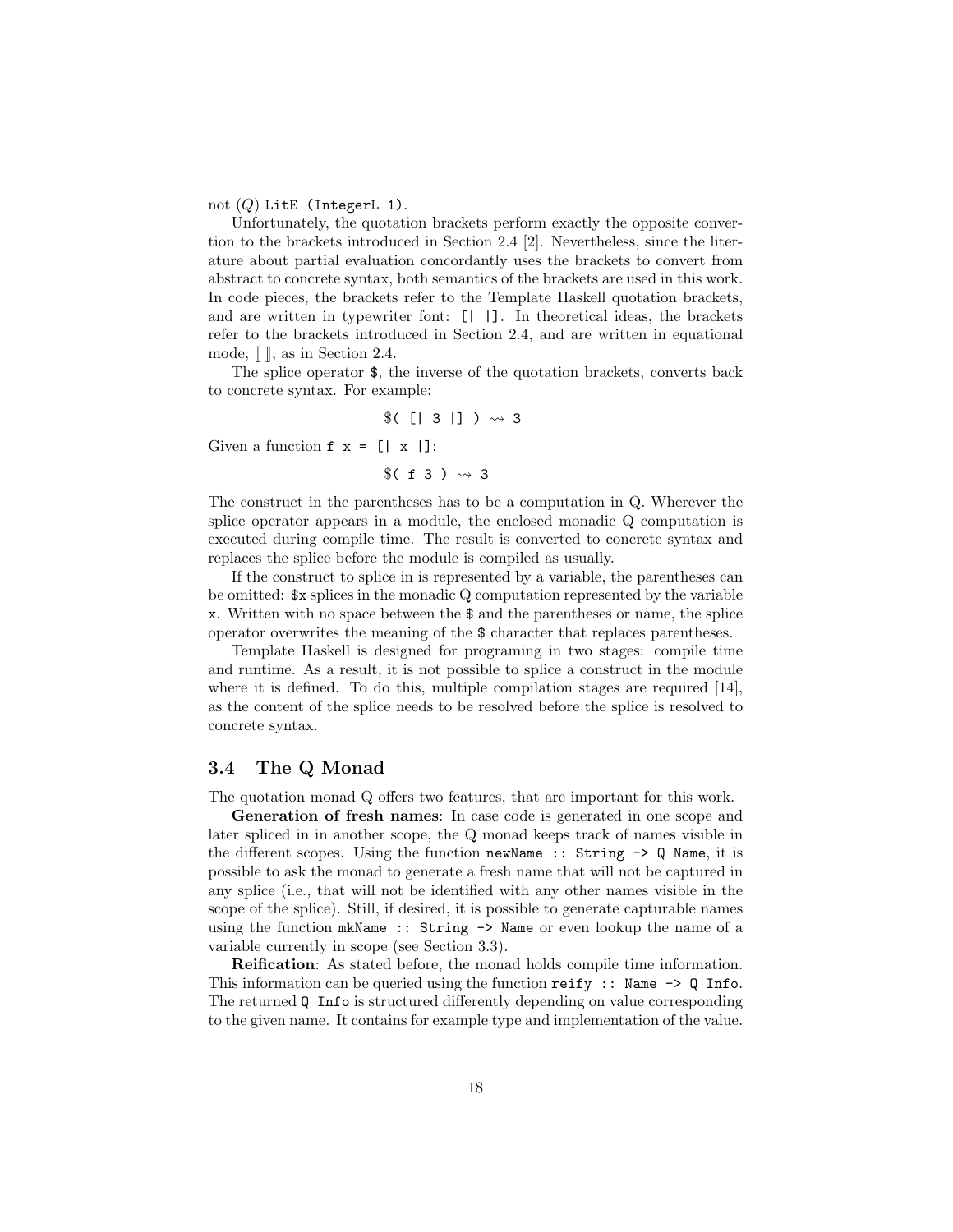The monad supports the usual operations return, bind, and fail, and can be used with the do-notation. The library Language.Haskell.TH provides the function runQ and runIO to convert computations in the IO monad to computations in the Q monad and vice versa.

#### 3.5 Template Haskell conflicts with the Futamura Projections

Template Haskell does not provide constructs to represent splice operator and quotation brackets in an abstract syntax tree. Hence, programs using Template Haskell constructs can neither be manipulated nor generated. For example [| [| 4 |] |] will produce an error. Every occurence of the splice operator or quotation brackets at the top level of a module is resolved during compile time. (Occurences at the toplevel are at the outermost level of a declaration. Occurences inside code manipulating functions are not toplevel.) The code compiled to be executed at runtime usually does not contain splices or quotation brackets anymore.

In consequence, this implementation of a partial evaluator using Template Haskell can not be used in the second and third Futamura projection. In Section 2.6, the second and third Futamura projection were introduced as follows.

Second Futamura projection:

$$
complier = [\![ \; mix \; ]\!] \; mix \; int
$$

Third Futamura projection:

 $cogen = \lceil mix \rceil mix mix$ 

In these equations, the partial evaluator  $mix$  is used to specialise itself to some static argument. This would require the function mix itself to be represented in the abstract syntax that it accepts as argument, which is not possible in Template Haskell.

A way of circumventing this problem is shown by Duncan Coutts in [2]. He implements his own functions for converting from concrete Haskell syntax to abstract Template Haskell syntax, defining a data type representing splice operator and quotation brackets. This function introduces one more encoding layer. It has to be used as innermost layer, that is, the layer that is resolved firstly. The second and last conversion to concrete syntax has to produce regular runtime code.

### 4 Earlier Approaches

Even though there are numerous different implementations of partial evaluators, only two approaches were implemented for Haskell or in Haskell until now. In this chapter, both are shortly presented and compared to the implementation proposed in Section 5.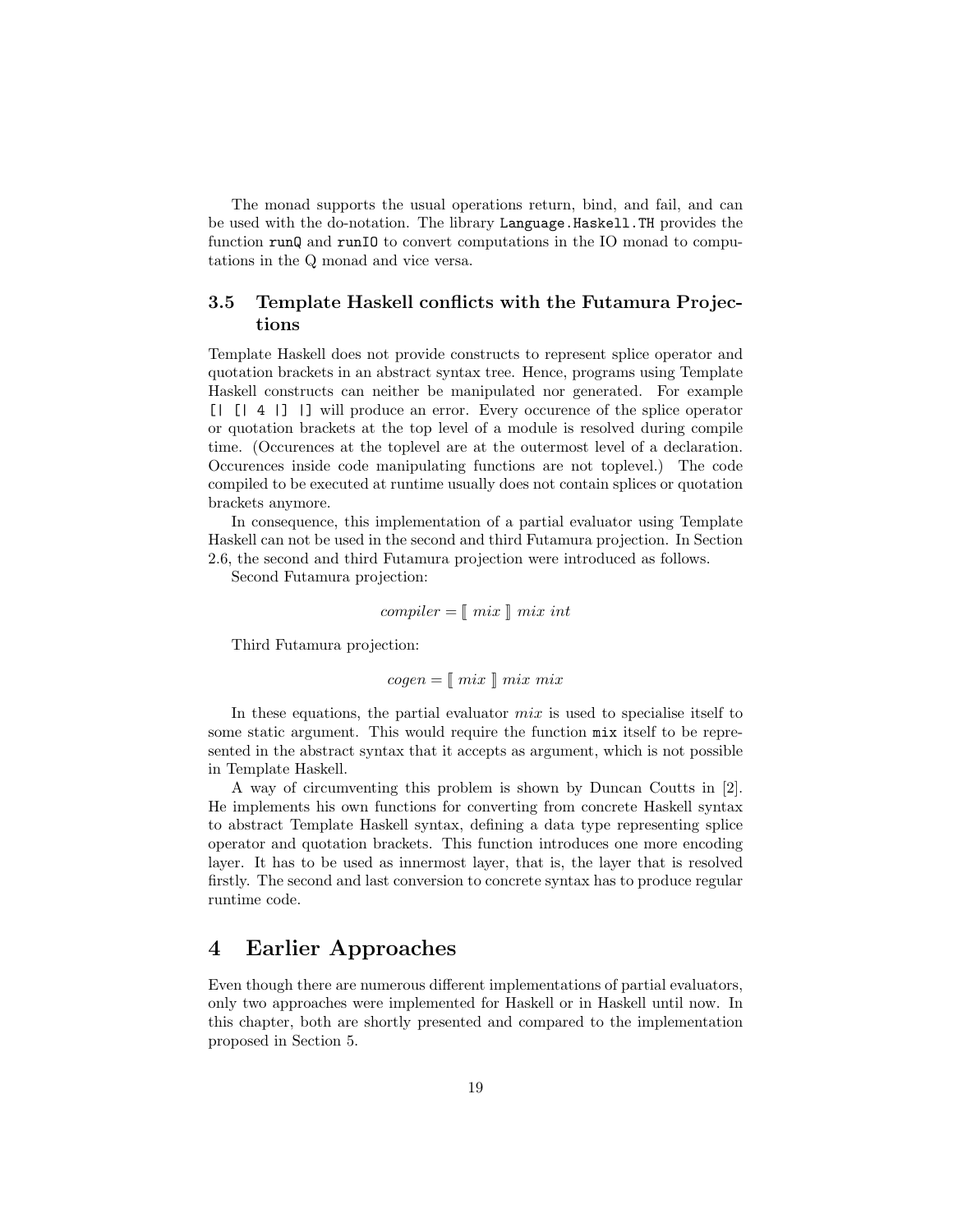#### 4.1 1993

The first attempt to implement a partial evaluator in Haskell was made by Silvano Dal-Zilio [1]. He implemented the partial evaluator in 1993, before the introduction of Template Haskell in 2002, which brings two disadvantages. Firstly, without the Template Haskell quotation, the possibility to convert the Haskell code  $\llbracket p \rrbracket_{Haskell}$  to a manipulable structure p, Dal-Zilio needed his own structure to represent Haskell code. He designed Tiny Haskell, in which a subset of all Haskell constructions can be represented. It is, like Template Haskell, implemented in Haskell as data types and therefore can be manipulated using Haskell. The partial evaluator accepts as input and produces as output programs in Tiny Haskell, while it is written itself in Haskell. Secondly, there was no possibility of running code at compile time, so partial evaluation had to take place at runtime.

Executing partial evaluation at runtime meant to take efficiency of the process into account. Maybe this is one of the reasons that offline partial evaluation was implemented in [1]. The specialisation thus happens after binding time analysis according to annotations. Tiny Haskell provides the structure for annotations, showing which expressions are static and which calls are recursive calls. Recursive calls aren't unfolded to avoid nontermination caused by infinite unfolding. Instead, a residual call to a specialised function is generated. Dal-Zilio does not implement binding time analysis. The annotations were expected to be added by the user of the partial evaluator. This assumption bypasses the problem of computing an optimal classification in static and dynamic, but forces the user to annotate his programs.

As the name of the paper, A self-applicable partial evaluator for a subset of Haskell, says, Dal-Zilio was aiming for self-application of his partial evaluator as proposed in the Futamura projections.

The three main differences of this work compared to the approach in of Silvano Dal-Zilio are:

- Template Haskell is used. With quotation, we are not limited to a small subset of Haskell, and Haskell code can easily be converted to its abstract syntax. Furthermore, we perform the partial evaluation at compile time, so the runtime code is optimised.
- Our implementation uses online partial evaluation and therefore potentially results in more efficient residual functions. The specialisation time might be longer, but since it happens at compile time, this is less important.
- In this work, the binding time analysis is done automatically while specialising. An advantage of this is better usability: the user does not need any knowledge about how partial evaluation is done.

This work is hence distinct in several points from what was done in [1].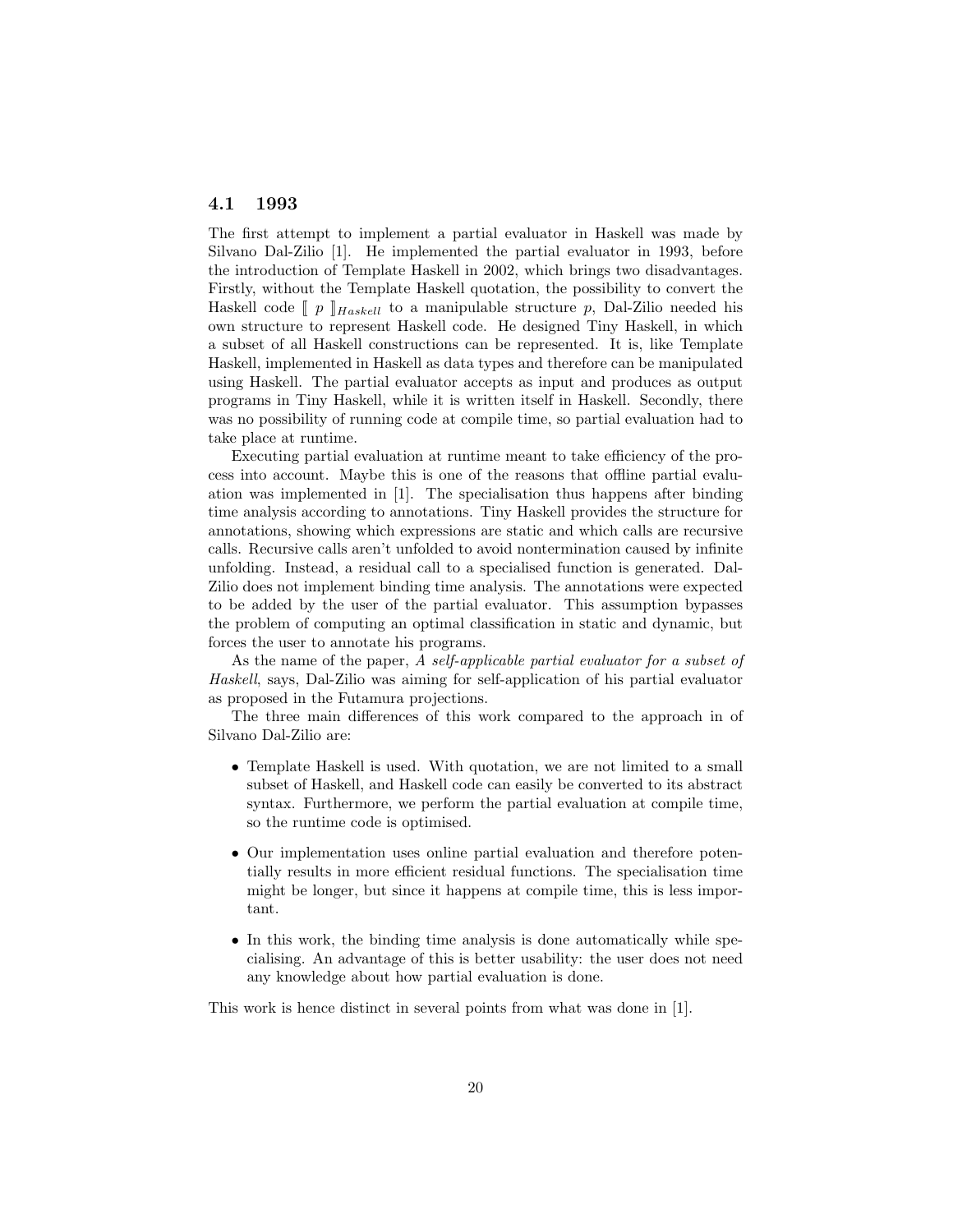#### 4.2 2004

In 2004, Duncan Coutts [2] implemented a second partial evaluator in Haskell. He describes a prototype for the partial evaluator he plans on building and refers to a thesis to write. Unfortunately, the actual thesis could not be found, so this section is just about the properties of the prototype. As the focus of his work, Duncan Coutts specifies the developement of a partial evaluator applicable to real world problems, instead of theoretical work about partial evaluation. He thus implements a library providing partial evaluation for usual Haskell and uses Template Haskell for tasks like getting an abstract syntax and manipulating code.

As in [1], the user has to input binding time annotated code and the specialisation algorithm works offline. Expecting already annotated code avoids the challenges of binding time analysis (e.g. nontermination, see 2.3), but forces the user to deal with the annotatable data structure and to know about the classification used for specialisation. An online strategy is then redundant, as no binding time analysis has to be done. The classification given by the user is not checked in the prototype, eventual errors result in defective output. Duncan Coutts planned to implement a checking process by type inferrence in the main thesis [2].

Instead of implementing the function mix, Duncan Coutts applies the cogen approach: His function genex accepts as argument only the function to specialise. With this information, he computes a so called generating extension of the function. The generating extension of a function f takes as input only the value of its static arguments and outputs f specialised to these values. This approach is inspired by the third Futamura projection:

#### $cogen = \lceil mix \rceil mix mix$

Looking at this equation, it is clear, that everything, that can be achieved by genex can also be achieved by a self-applicable implementation of mix. Vice versa, applying the static values to the generating extention obtained by genex yields the same result as mix:

$$
\forall f, s, d \mathbb{[} \mathbb{[} \c{open} f \mathbb{]} s \mathbb{]} d = \mathbb{[} \min f s \mathbb{]} d
$$

where  $f$  is the function to specialise, for simplicity reasons taking only one static and one dynamic argument, s its static argument and d its dynamic argument.

Compared to the mix approach as in this work, the use of the cogen approach is expected to be more efficient at compile time, if one function should be specialised several times to different values. By producing one generating extension and then applying the different values to it, redundant computation is minimised. If a function f will only be specialised to one combination of static arguments, the cogen approach is expected to be less efficient then the mix approach, due to the overhead of producing a generating extension instead of computing the output directly and the extra function call when using it.

The cogen approach avoids the difficulties that occur when trying to force evaluation. For this work, the challenge is discussed in Section 6.3. mix is like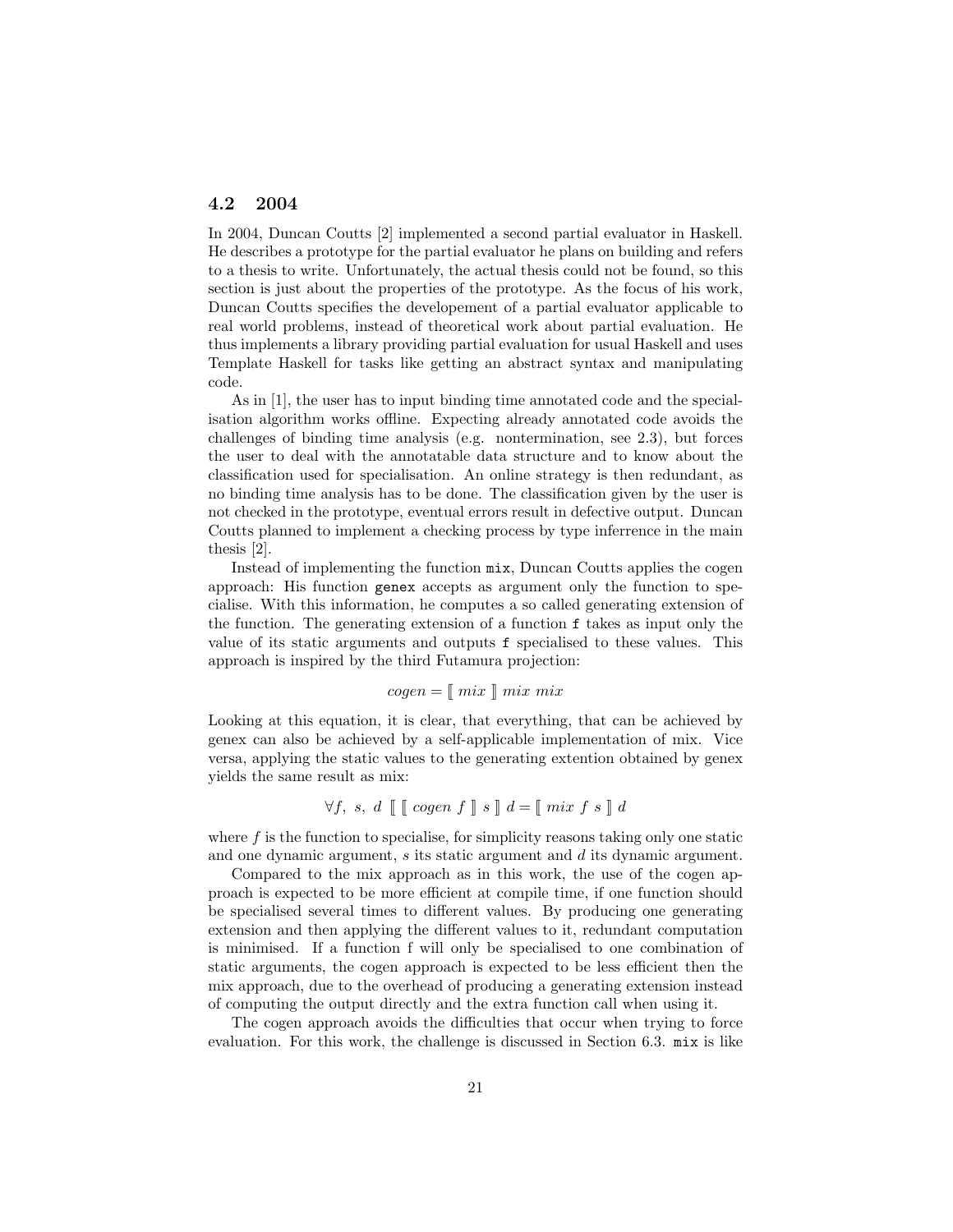a partial interpreter, it computes everything that is already computable. genex is similar to a compiler. Expressions are transformed, but not evaluated, which is why the problem of forcing evaluation does not appear.

A disadvantage of the cogen approach compared to the mix approach is, that the output of genex is another metafunction that manipulates code. The generating extension therefore is produced in abstract syntax, while itself contains Template Haskell constructs to generate the specialised function. As seen in Section 3.5, Template Haskell does not provide an encoding for quotes and splices. As a consequence, the generating extension can not be expressed in the predefined abstract syntax. To solve that, Duncan Coutts had to build a next layer by defining a way of expressing quotes and splices and an own encoding function.

### 5 Implementation

In this section, a partial evaluator implementation for Haskell functions is described. The implementation makes use of Template Haskell<sup>2</sup>, specialising a function to its first argument. Binding time analysis is performed online<sup>3</sup>. The partial evaluation is performed at compile time<sup>4</sup> . The obtained residual functions can be integrated in the runtime code and compiled and executed as user written code.

Specialisation consists of three tasks: [3]

- 1. Unfolding function calls
- 2. Precomputing everything that depends only on static parameters

3. Compressing dynamic structures.

For example, given a function  $f$  a  $b$   $c = (a + c) - (b * c)$ , consider an expression e.

$$
e = (f 4 y 1)
$$

Task 1, unfolding function call, includes two subtasks: The application of the arguments 4, y and 1 to the function f can be replaced by the body expression of f.

$$
e = (a + b) - (b * c)
$$

To adapt the variables in the body expression to the parameters, we need a mapping, obtained while unfolding: the parameter names of f are mapped to the arguments applied to f. In this case, the mapping would be something like  $[(a,4), (b,y), (c,1)].$ 

Performing task 2, we traverse the function body. We can replace every static parameter by its corresponding expression according to the mapping and then compute every static expression.

<sup>2</sup>An introduction to Template Haskell can be found in Section 3.

<sup>3</sup>Section 2.3 provides an explanation and comparison of online and offline partial evaluation.

<sup>4</sup>Partial evaluation uses staged computation, see Section 2.2.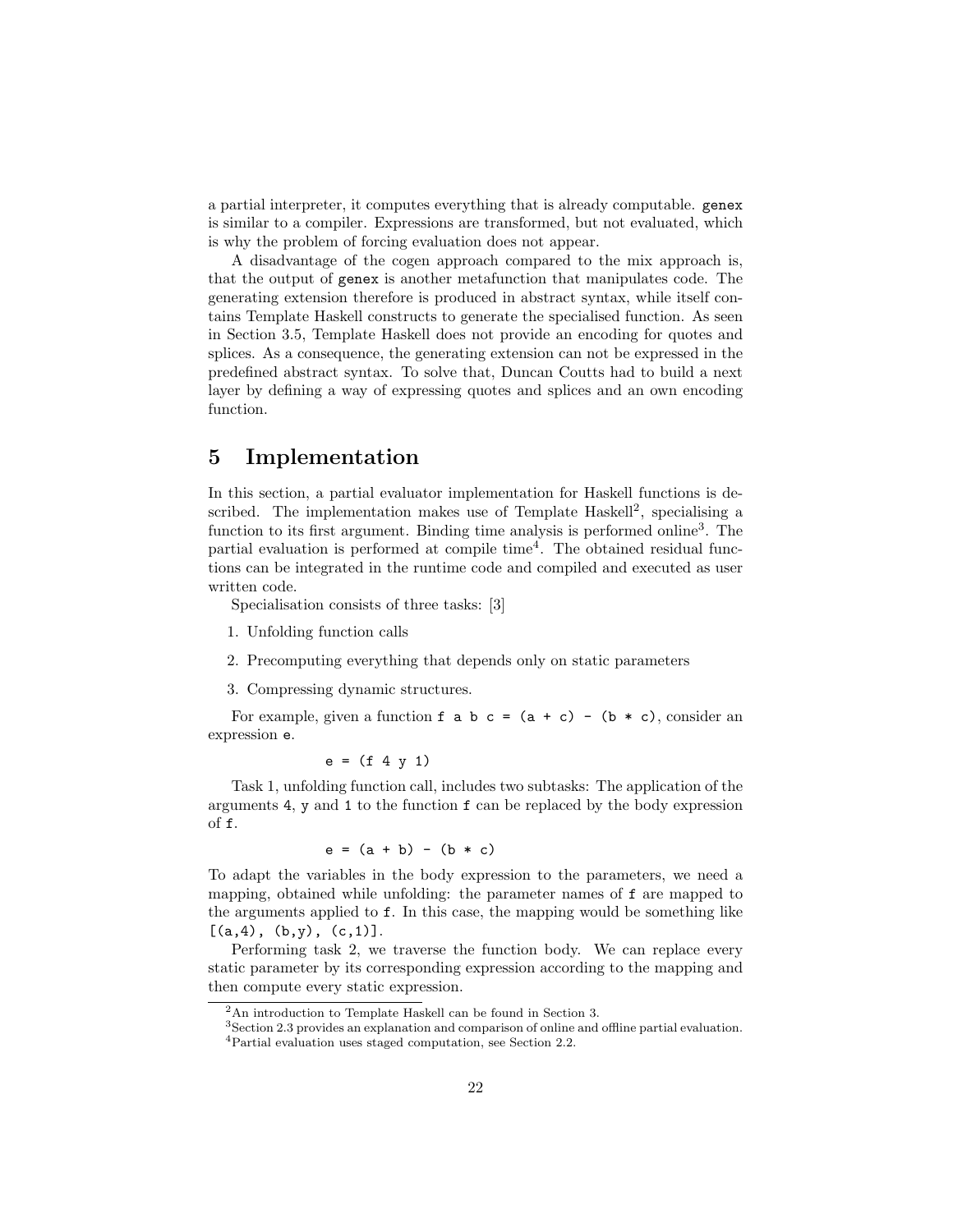$$
e = 5 - (y * 1)
$$

The third task, compressing results, means optimizing rules for code, like  $x * 1 = x \,\forall x$ . Since this implementation performs specialisation at compile time, the residual code is compiled as directly written code. Optimizing is thus a task we can leave to the compiler. In our example, compiling yields the final code.

$$
e = 5 - y
$$

In functional programming, the structure to specialise by partial evaluation is a function. In Haskell, there are two structures directly representing a function:

- Lambda functions, e.g.  $(\x \rightarrow x)$ ,
- function declarations referred to by the function's name, e.g. f, given the declaration  $f \times = x$ .

Furthermore, there are some expressions that can represent a function indirectly, e.g. a let expression: let  $f \times = x$  in  $f$ . It can just as well represent expressions that are not a function: let  $f = 4$  in f. In this implementation, indirectly represented functions are converted to a structure that can be specialised like one of the direct representations. The structure of a lambda function is less complex than the structure of a function declaration. That is why the code for handling lambdas is partially shown in the following section, while the procedure for function declarations is explained without code extracts.

This section is structured as follows: after a subsection about the general structure of the implementation (5.1), the code for the first task is discussed in Section 5.2 and the code for the second task in Section 5.3. The last subsection, Section 5.4, explains the entry point to the partial evaluator, the implementation of the function mix, administrating and initiating the specialisation of the given function.

#### 5.1 Structure

As explained in Section 3, the function to specialise is represented as an abstract syntax tree. There are a few data types modelling nodes in this tree. For every data type  $X$  modelling nodes that are to specialise, a function  $pevalX$  is defined. It takes care of specialisation, calling itself recursively for recursive constructors (children in the tree) and calling other functions to specialise children of other data types. For example, for partial evaluation of a Body build by the constructor NormalB, the function pevalBody is used. For the specialisation of its Exp component, it contains a call to pevalExp.

```
Body = NormalB Exp | GuardedB [(Guard, Exp)]
pevalBody (NormalB exp) ... = ... pevalExp exp ...
```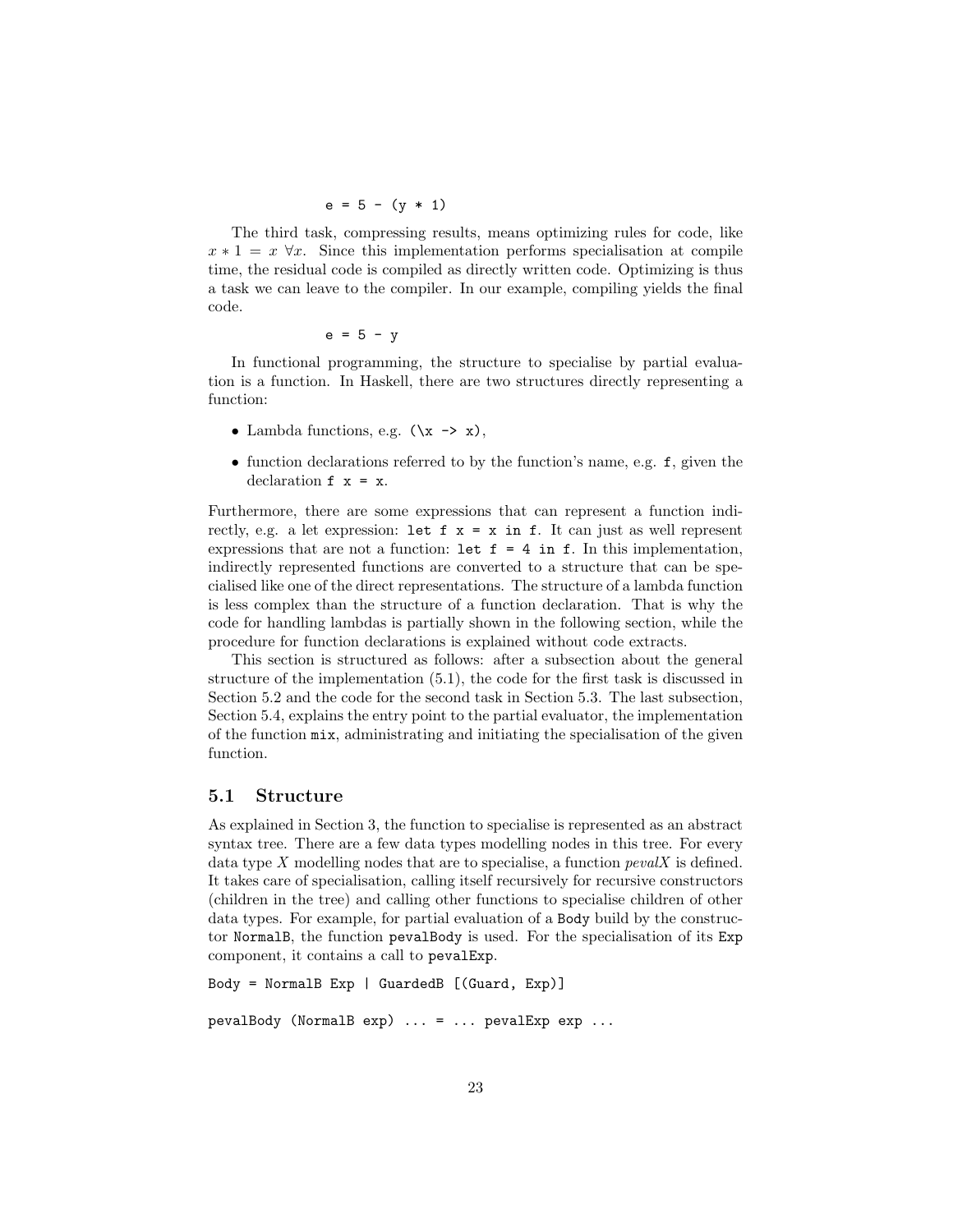A function  $pevalX$  has as first argument a construct of type  $X$ , the construct to specialise. A construct of type  $X$  can only be replaced by a residual construct of the same type, so the returned residual construct has to be of type X, too.

#### pevalX :: X -> ... -> [(Name, Dec)] -> (Bool, X)

In this implementation, binding time analysis is done online, which means that wether a construcct is static or dynamic is devided during specialisation. This information has to be available for recursive callers to build their specialisation and analysis on. To pass the binding time information of nodes between the functions performing partial evaluation on the nodes, every function  $pevalX$ does not only return a specialised X, but a pair of the residual construct and a boolean flag showing if it is static or dynamic.

To unfold function calls, the declaration of a function is needed. This information can not be obtained by examining the call, containing only the function's Name. More about this problem can be found in Section 6.1. As a consequence, every function in our partial evaluator has to pass a list of function declarations corresponding to function names as third parameter.

The three dots in the general structure of *pevalX* represent one further argument, which is different for different classes of functions. For functions belonging to the process of unfolding, it contains the parameter values of the function call. For functions with the main focus of precomputing constructs, it is a mapping of static variables to the expressions they can be replaced with.

#### 5.2 Unfolding Function Calls

Two structures in Haskell directly represent a function: a lambda expression and a function declaration. The core of both is composed of patterns and corresponding bodies. Since this composition is simpler in a lambda than in a function declaration, let us look at a lambda expression in its concrete syntax as an expample.

 $(\lambda$  a b c -> if a == 0 then b + c else b / a)

At the left side of the arrow ->, the three variables a, b and c make a pattern. If the lambda is applied to, e.g., 1, 2 and 3 , the pattern tells us, that every a in the body equals 1, every b equals 2 and every c equals 3.

(\ a b c -> ...) 1 2 3

At the right side of the arrow, the function body can be found. It defines what is to be computed from the input values.

Unfolding a function call for partial evaluation follows this structure and so does this section. From a pattern and the parameters, a mapping is computed: which variable can be replaced by which static or dynamic expression? The functions implemented for this "partial pattern matching" are presented in Section 5.2.2. Given this mapping, the body structure of a function can be reduced and partial evaluation can be performed on its components, which is explained in Section 5.2.3. But first, the call to unfold is examined.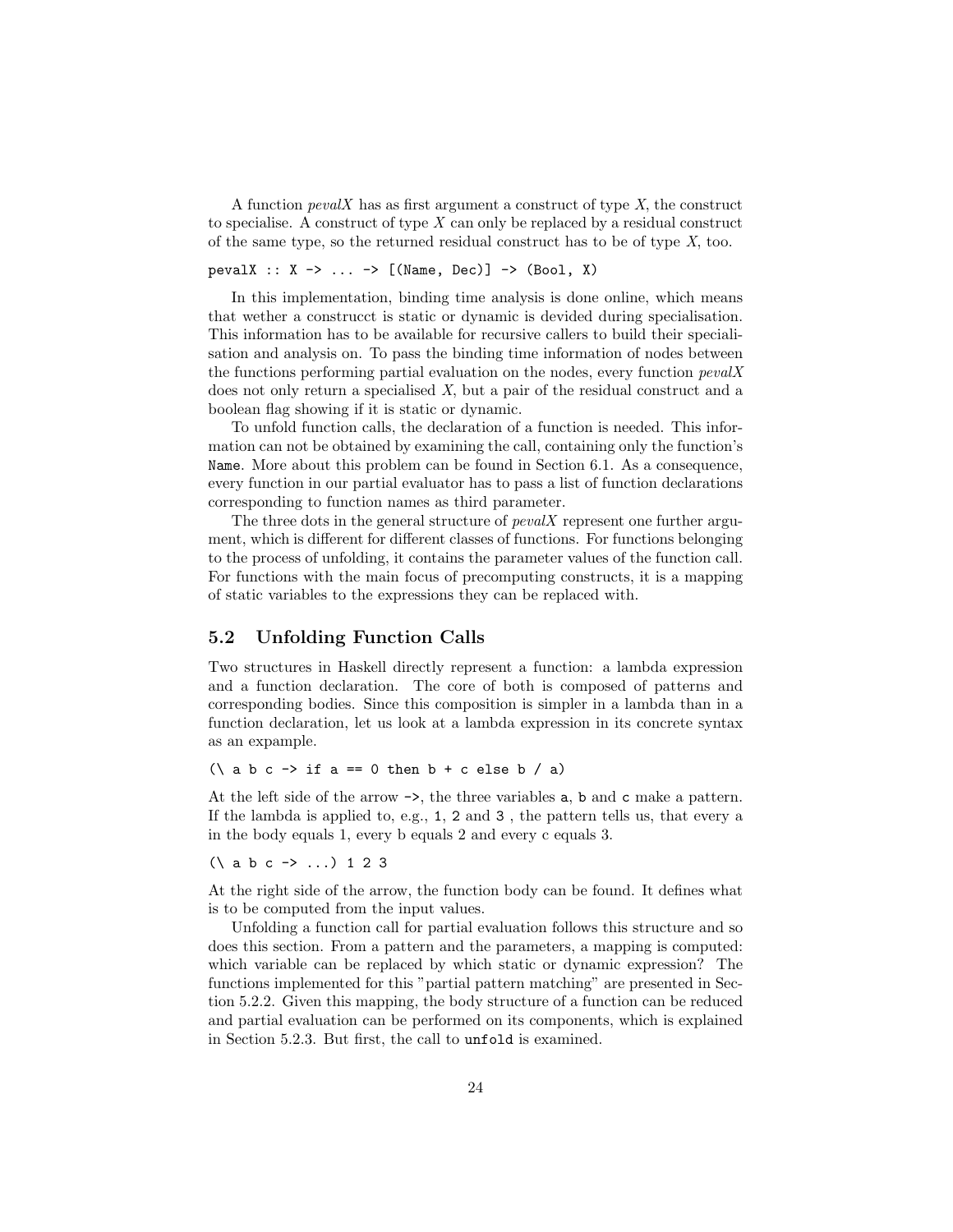#### 5.2.1 The Call to unfold

The expression we want to unfold is a function application, e.g. f a b. The abstract syntax tree of this expression is of type Exp.

#### AppE (AppE f a) b)

f, a and b all are of type Exp. f is an expression that represents a function. a and b represent the expressions the function is applied to. They can be static or dynamic.

Since the constructor AppE and therefore the whole construct of function application is of type Exp, a function call to specialise is found by the function pevalExp while traversing an abstract syntax tree. The aim is to call a function unfold that takes care of unfolding. A construct of type Exp can only be replaced by a residual construct that has type Exp, too, so unfold has to return an Exp. Following the structure introduced in Section 5.1, a residual expression is always returned in a pair combined with a flag showing if it is static or dynamic. As usual<sup>5</sup> the third parameter to unfold is the list of function implementations.

unfold  $:: \ldots \rightarrow [(Name, Dec)] \rightarrow (Bool, Exp)$ 

As there is one AppE constructor per argument, a function application for a function with several arguments has nested AppEs. pevalExp uses a helper function to recursively unwind the AppE constructors. Every step yields one argument, an Exp, which is collected in a list. To call unfold, the arguments need to be specialised by a recursive call to pevalExp. Since pevalExp returns the usual pair of residual expression and static flag, the argument list is of type [(Bool, Exp)]. It is given to unfold as third parameter. Unfold is called only if at least one of the collected arguments is static. Otherwise, the whole expression is just reconstructed. This restriction avoids nontermination<sup>6</sup>.

#### unfold :: ... -> [(Bool, Exp)] -> [(Name, Dec)] -> (Bool, Exp)

The helper function reaches its base case, if the first argument to an AppE is something else than another AppE expression (see the example at the beginning of this section). This innermost argument is the Exp the collected parameters are applied to. Three cases are distinguished:

- 1. The innermost expression directly represents a function. That is the case for lambda expressions and variables refering to functions.
- 2. The innermost expression does not represent a function, but is valid to be applied to values. An example is a constructor. It can be applied to components for construction, even if it is not a function that can be unfolded.
- 3. The innermost expression is of a form that requires partial evaluation of itself. Consider the expression let  $f$  a = 3 in  $f$ . It obviously represents

<sup>5</sup>Why this is necessary is discussed in Section 6.1.

<sup>6</sup>See Section 6.2 for more information.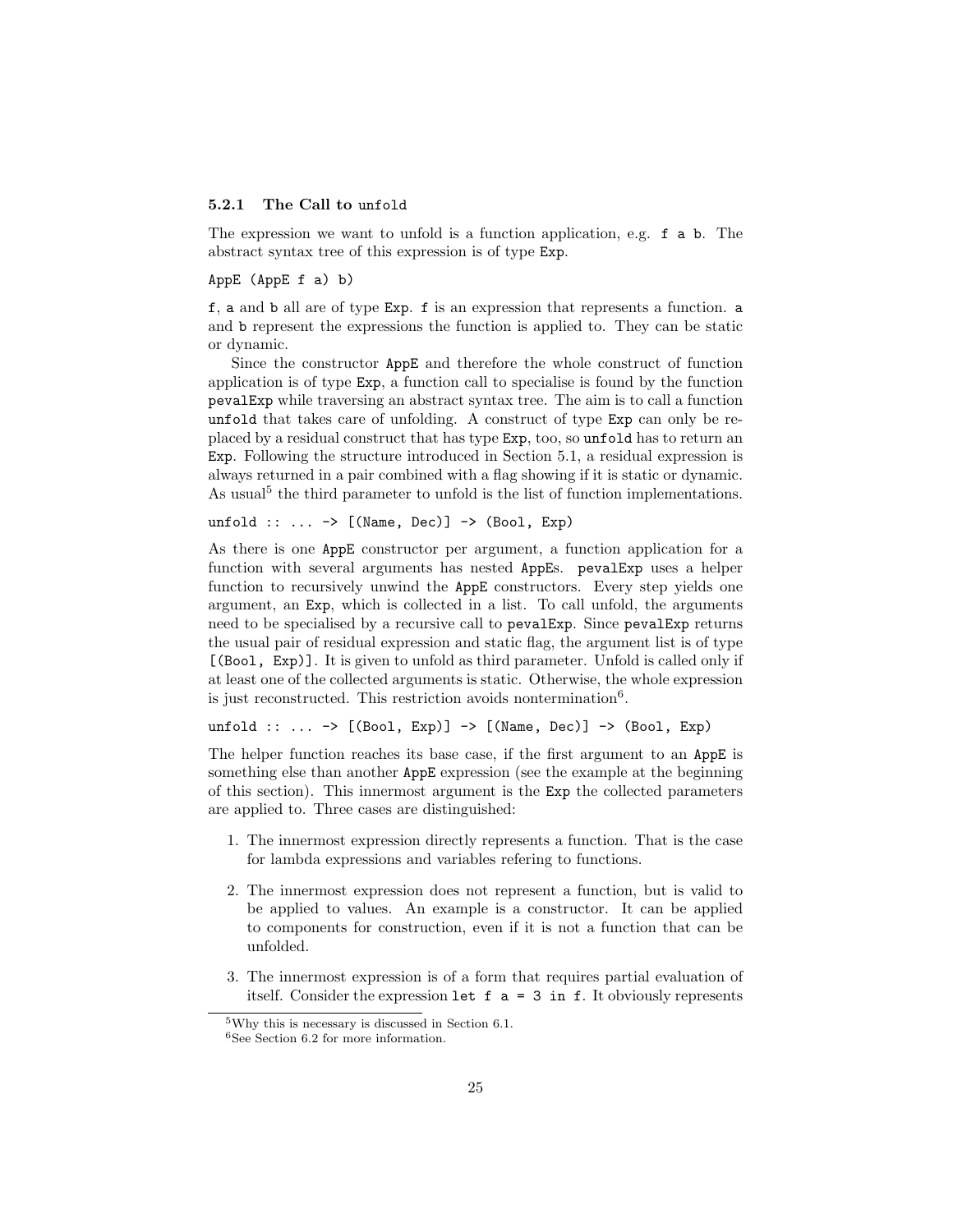a function, but as a syntax tree, the root is a let expression, so it has to be further evaluated to realise it.

4. The innermost expression is an expression no values can be applied to, e.g. a literal: (4, 4) 4 is undefined in Haskell.

In case 2, the AppE constructors are simply reconstructed, as no partial evaluation can be done. In case 3, the expression has to be transformed to eventually fit in case one. Expressions of case 3, for which this transformation is not implemented, are treated as case 2. In case 4, an exception is thrown, since the given abstract syntax does not represent a valid Haskell construct. In case 1, unfold is called with the innermost expression as first element. Now, its signature can be completed.

unfold :: Exp  $\rightarrow$  [(Bool, Exp)]  $\rightarrow$  [(Name, Dec)]  $\rightarrow$  (Bool, Exp)

#### 5.2.2 Partial Patternmatching

The abstract syntax representation of a pattern is a list containing elements of type Pat. Every element represents a single pattern for one of the parameters of a function. For example, the pattern  $"\_ 3$  (a,b)" in

 $f = 3$   $(a,b) = 0$ 

is represented by

[WildP, LitP (IntegerL 3), TupP [VarP a, VarP b]].

When specialising a function call, two questions have to be answered:

- 1. Does the pattern match the static parameter values?
- 2. Which pattern in the function body can be replaced by which static expression?

In the example above, if  $f$  is called with the static value  $(2,5)$  for the third parameter and dynamic values for the first and second parameter, the answers should be:

- 1. Yes, the pattern matches.
- 2. In the body, replace a by 2 and b by 5.

#### Static parameters

The function staticMatch answers these questions for one static parameter and the corresponding element of the pattern list.

staticMatch :: Pat -> Exp -> Maybe [(Name, Exp)]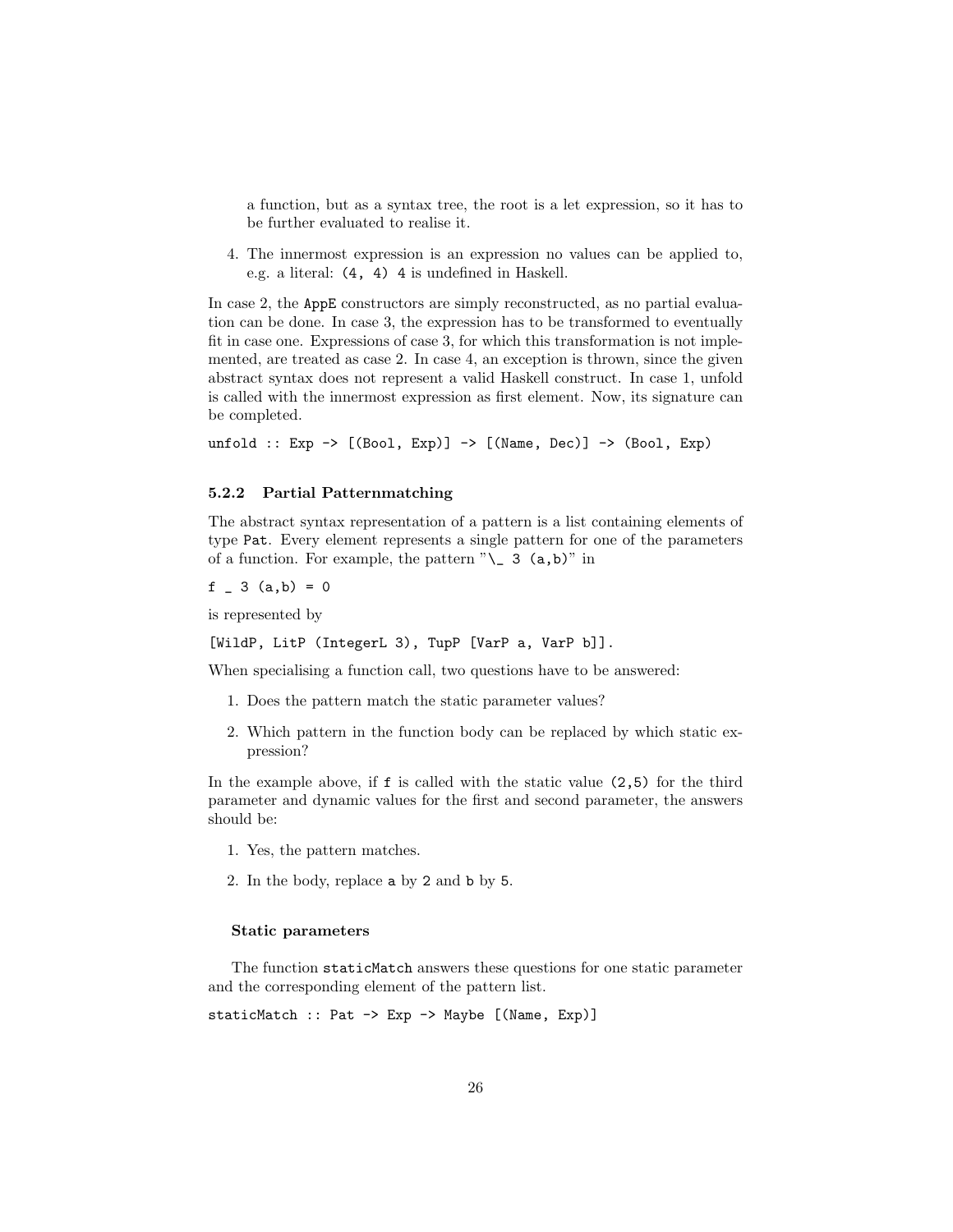The answer to the first question is given by the Maybe monad in the result type. If the pattern does not match, Nothing is returned. If it matches, the result is Just m, where m is the answer to the second question: a mapping of variable names to expressions.

staticMatch is realised recursively. There are three base cases:

- A simple variable pattern, e.g.  $VarP \times x$ , corresponds to  $x \in (\x \rightarrow 0)$ ,
- a literal, e.g. LitP (IntegerL 4), corresponds to 4 in (\4 -> 0), or
- a wildcard, e.g. WildP corresponds to  $\sin (\zeta \rightarrow 0)$ .

The implementation of these base cases is easy:

```
staticMatch (LitP lp) (LitE le)
       | lp == le = Just []
       | otherwise = Nothing
staticMatch (LitP lp) = Nothing
staticMatch (VarP v) exp = Just [(v, exp)]staticMatch (WildP) _ = Just []
```
A literal pattern only matches an expression representing the exact same literal, everything else yields Nothing. A variable and a wildcard match every given expression, so no further checks have to be made. For a matching literal and a wildcard, nothing in the body has to be exchanged, hence the mapper is empty. If the pattern is a single variable, it is obvious that it has to be exchanged by the given expression in the body, so the name and the expression make a pair in the mapper.

All other constructors of the data type Pat recursively contain one or more values of type Pat, so staticMatch is called recursively for all contained. Let's look at the implementation for a pattern representing a tuple, for an example:

```
staticMatch (TupP ps) (TupE es) = foldr1 combine recursives
       where combine = unionMap(e +)recursives = zipWith staticMatch ps es
staticMatch (TupP _{-}) _{-} = Nothing
```
Both the constructors for a tuple pattern and for a tuple expression take a list of Pat respectively Exp as the components of the tuple. These components have to be matched recursively, which is done by calling the predefined zipWith combinator on the lists. The length of the lists is assumed equal, since function application is assumed not to contain type errors, as tuples of different lenghts would be. The helper function unionMaybe<sup>7</sup> combines the results, concatenating the mappers if there are no Nothing values.

<sup>7</sup>The implementation can be found in Appendix A.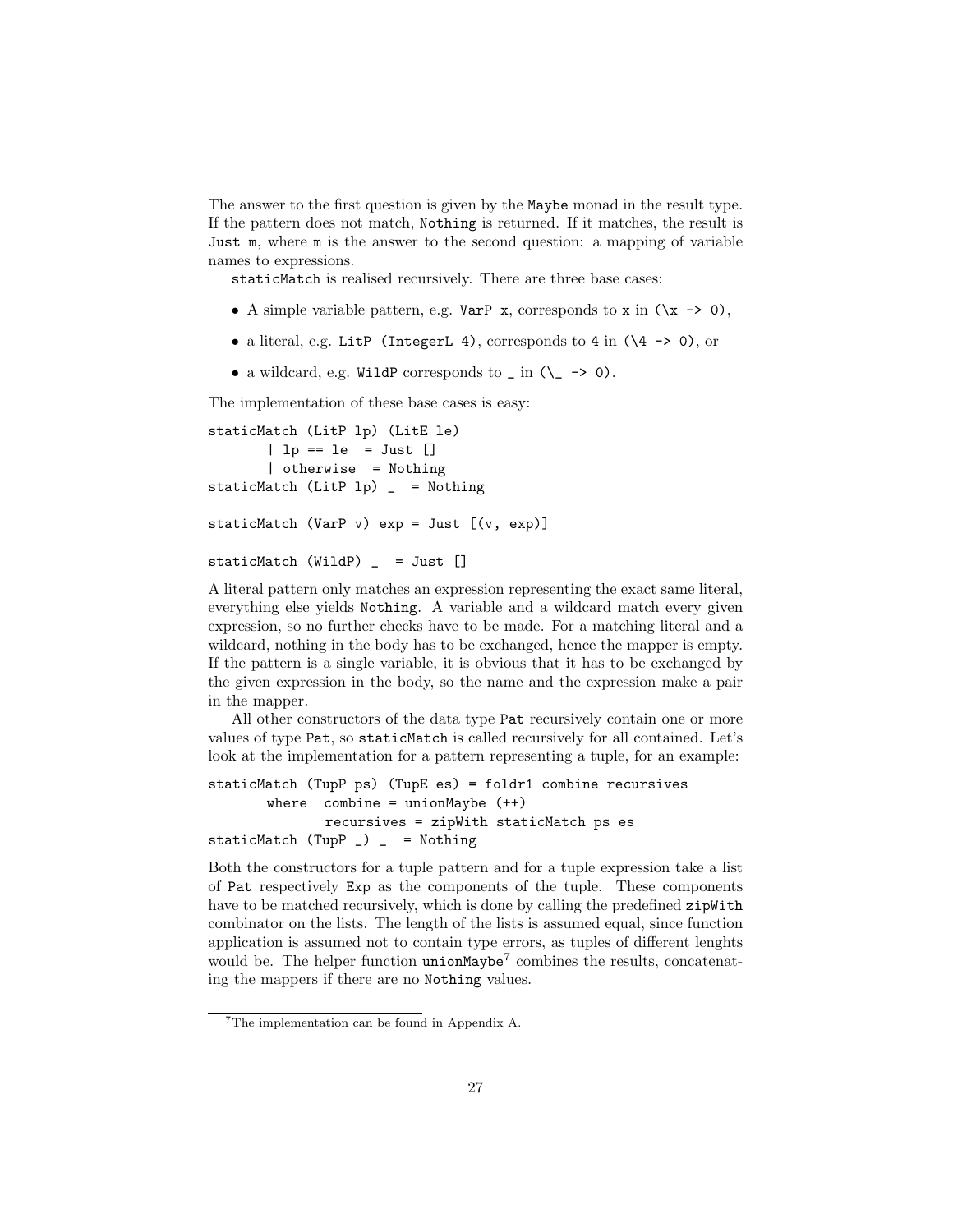#### Dynamic parameters

Patterns corresponding to dynamic arguments can not be directly replaced in the function body. Instead, they are renamed. For example, let f be a function.

f  $x (y, z) = y$ 

The expression we want to specialise contains a call to this function with a dynamic second parameter d.

```
specialisedFunction d = f 3 d
```
When specialising the call, we replace it by its body.

```
specialisedFunction d = y
```
Now we need to rename to preserve the correctness. We will do this with a let expression.

specialisedFunction  $d = 1$ et  $(y, z) = d$  in y

The let expression contains renaming declarations (like  $y = d$ ) for every dynamic parameter. The declarations are built with the constructor ValD of type Dec. The helper function  $\texttt{valDec}^8$  simplifies construction.

The prefix "static" of the function staticMatch already implies that a function dynamicMatch could be added in the future. Instead of renaming the whole expression, static parts of a dynamic expression could be identified and added to the replacement mapping produced by staticMatch for the static parameters. This leads to more specialisation in some cases, see Section 8 for further discussion. The administration function for the whole pattern, introduced in the following section, is designed to be adapted to additional functionality for dynamic parameters.

#### The function patternMatch

Now, all that is left to do is to assign parameter values to the corresponding pattern, call staticMatch or respectively valDec and collect the results for all parameters. This overall functionality is integrated in the function patternMatch.

```
patternMatch :: [Pat] -> [(Bool, Exp)]
                     -> Maybe ([(Name, Exp)], [Dec])
patternMatch (p:pats) (a:args) =
              unionMaybe tupConcat processedHead processedTail
       where processedHead = processArg p a
            processedTail = patternMatch pats args
patternMatch [] [] = Just ([], [])patternMatch _ _ = Nothing
```
<sup>8</sup>The implementation can be found in Appendix A.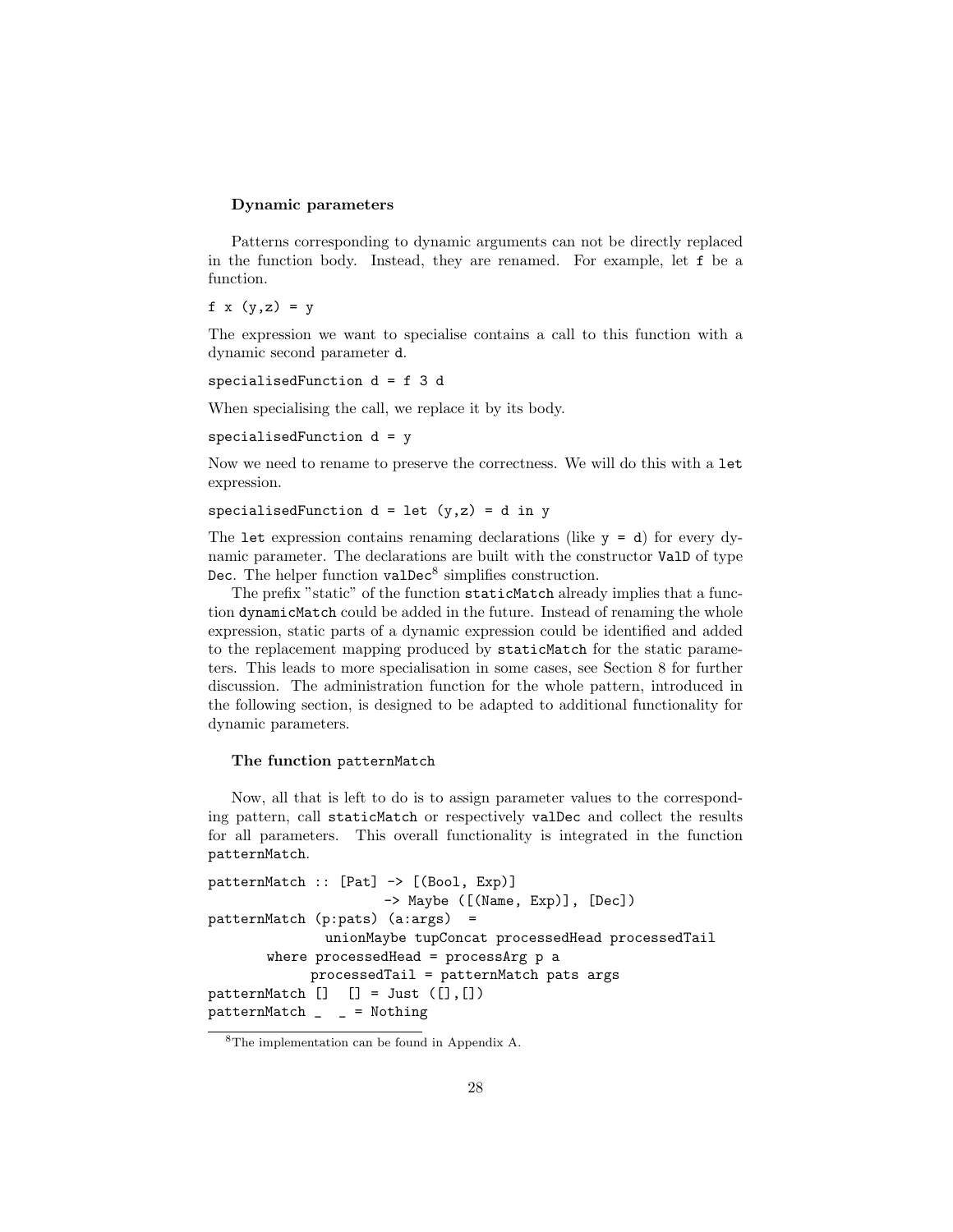```
processArg :: Pat -> (Bool, Exp) -> Maybe ([(Name, Exp)], [Dec])
processArg pat (static, arg) =
       if static
              then case staticMatch pat arg of
                      Just mapper -> Just (mapper, [])
                      Nothing -> Nothing
       else
              Just ([], [valDec pat arg])
```
The arguments are

- the whole pattern (a list of single parameter patterns) and
- a list of pairs for the arguments: the first component is a flag indicating if the argument is static and the second component is an expression representing the value.

The result is again wrapped in the Maybe monad, showing if the whole pattern matches. If yes, a pair of the computed replacement mapping and the list of renaming declarations is returned<sup>9</sup>.

If a function dynamicMatch as proposed in Section 8 is implemented, it can be called in the else case of processArg. The return type of the function already allows to return a replacement mapping in addition to the declarations.

#### 5.2.3 Constructing the residual Expression

At this point, we know how and when unfold is called and its signature. In the introduction of this section, it was stated that all constructs representing functions in its core functionality can be seen as pairs of patterns and bodies. How patterns are processed is explained in the previous section. The partial pattern matching yields a mapping of to replace static variables and a list of declarations to rename dynamic variables. What is missing now is the connection: how is patternMatch called? How is the obtained information used to initiate partial evaluation of the body expressions? How do we reduce the function structure to a residual construct replacing the call?

In a lambda, the composition of pattern and body is quite plain, as the syntax shows.

data  $Exp = LamE$   $[Pat]$   $Exp$   $| ...$ 

In fact, its only components are one pattern list and one body expression of type Exp. unfold is thus very simple.

unfold (LamE pats exp) args functions = case patternMatch pats args of Nothing -> error "Non-exhaustive<sub>U</sub>patterns<sub>U</sub>in<sub>U</sub>lambda!" Just (mapper, renamer)

 $9$ The implementation of helper functions tupConcat and unionMaybe, used for combining results, can be found in Appendix A.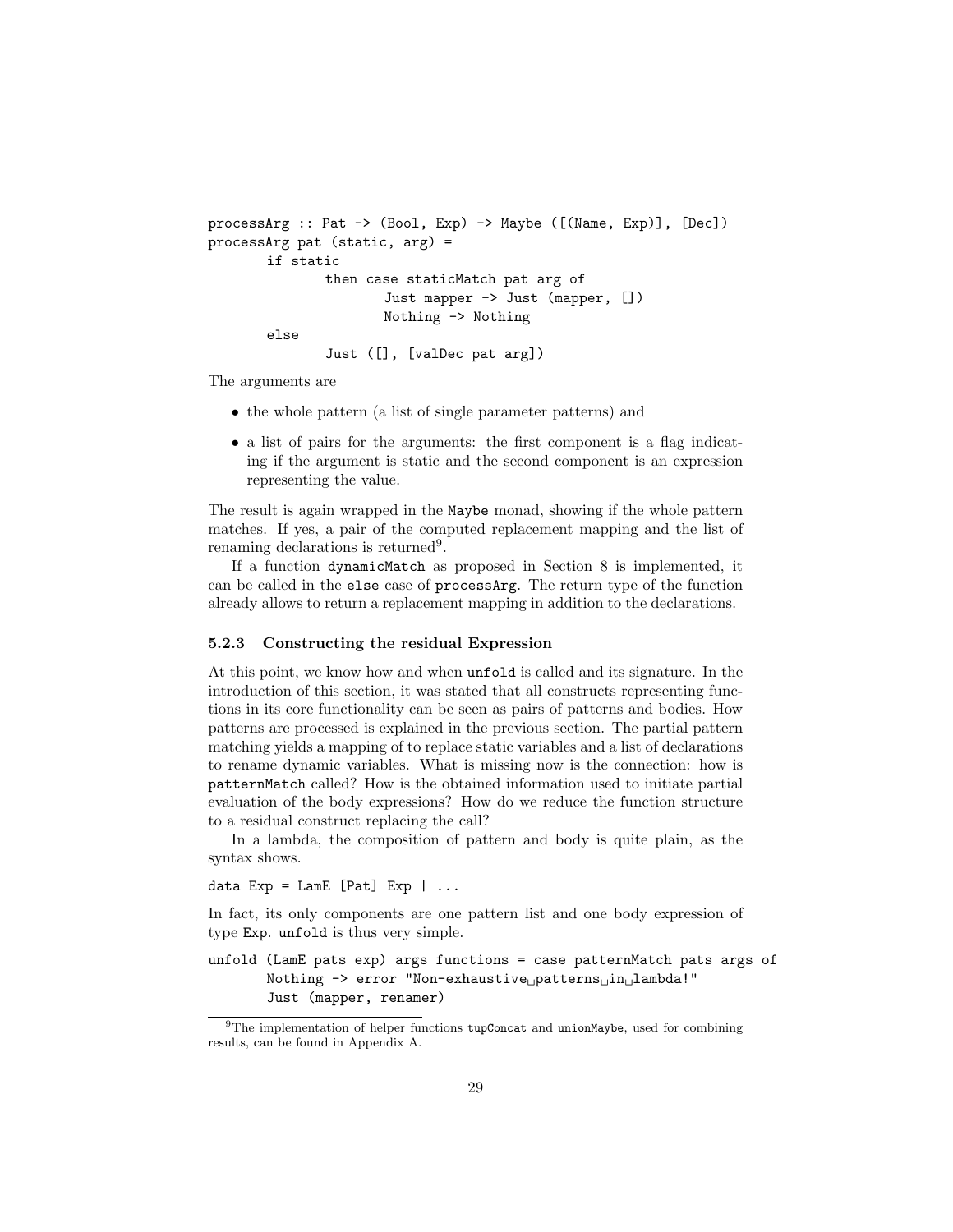```
-> let (statE, resE) = pevalExp e mapper functions
       residual = if statE
                       then resE
                     else
                       compress (LetE renamer resE)
  in (statE, residual)
```
If partial pattern matching returns Nothing, the only pattern does not match, so the function application is incorrect. The error message is the same as GHC would return in this case. Else, a mapper and a renamer is returned. With the mapper, evaluation of the body expression is initiated. If the residual expression is dynamic, the renaming declarations are applied with a let expression. If it is static, the result can just be returned, since it can not contain the dynamic arguments anymore. The helper function  $compress<sup>10</sup>$  removes empty renaming declarations for simplicity.

The structure of declarations is more complicated. One function declaration can contain several Clauses with each a pattern list and a body expression of type Body.

```
data Dec = FunD Name [Clause] | ...
```
data Clause = Clause [Pat] Body [Dec]

For example, a function f can define different bodies for an argument equal to 0 and other arguments.

 $f \ 0 = 1$ f  $n = f (n - 1)$ 

Following the structure described in Section 5.1, there is a function responsible for dealing with the structure of a Clause.

```
pevalClause :: Clause -> [(Bool, Exp)] -> [(Name, Dec)]
                             -> Maybe (Bool, Clause)
```
It works similar to unfolding a lambda: patternMatch is called and with the resulting mapper, the Body is evaluated using pevalBody. There are two differences:

- 1. pevalClause returns a Maybe result. Because the evaluated clause potentially is not the only one, it is not necessarily the user's fault, if the pattern does not match. Another matching clause could exist in the same declaration, so here, it is returned Nothing to inform the caller without throwing an exception.
- 2. Instead of renaming the residual body to return a residual construct of type Exp, a Clause has to be constructed, with parameters for the dynamic arguments.

 $^{10}\mathrm{The}$  implementation of helper functions can be found in Appendix A.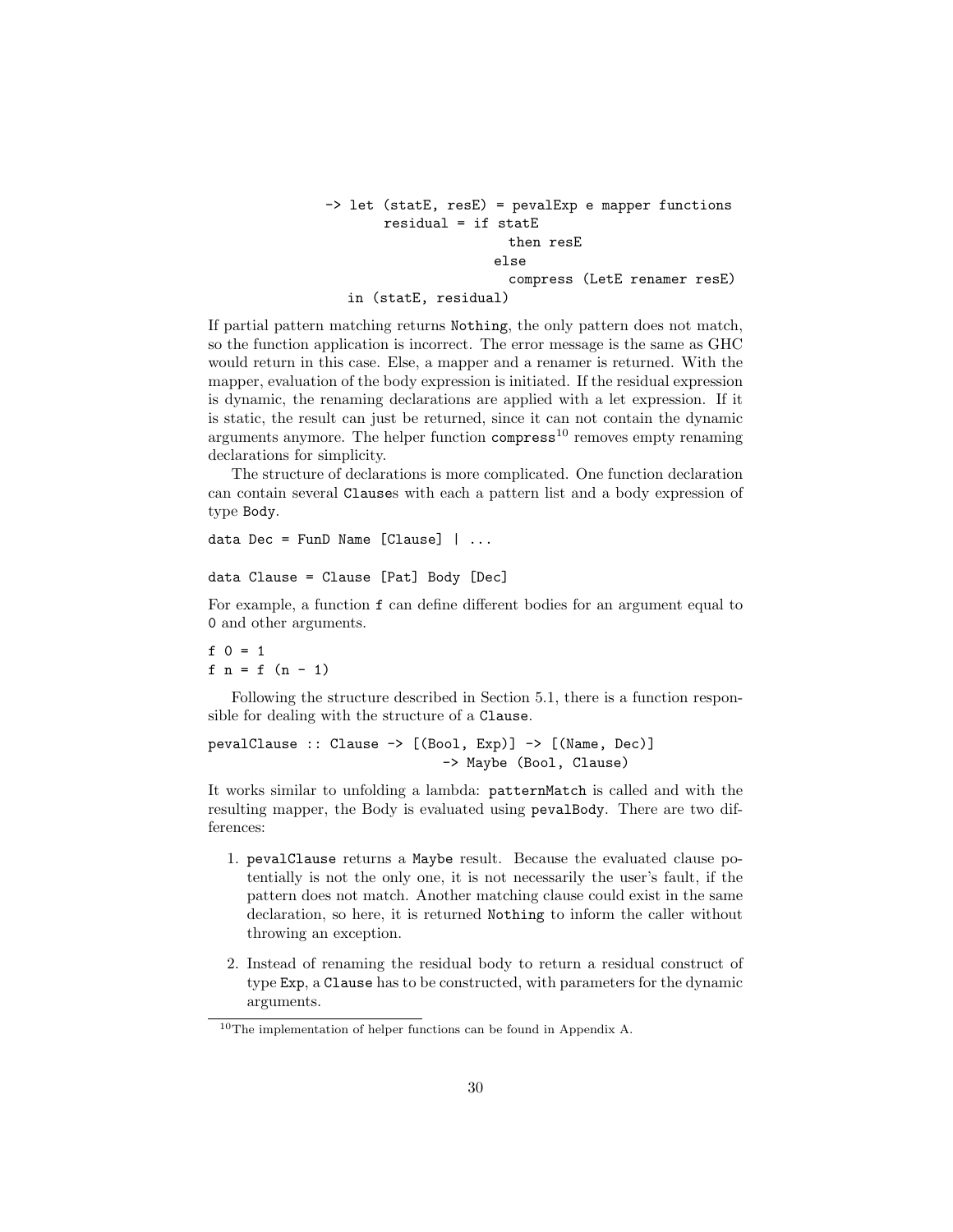A residual Clause is considered static, if the contained body is static.

Managing the clauses is the responsibility of the function pevalDec. It is the only function called pevalX without returning a residual construct of type X.

pevalDec :: Dec  $\rightarrow$  [(Bool, Exp)]  $\rightarrow$  [(Name, Dec)]  $\rightarrow$  (Bool, Exp)

This is due to the call that is unfolded. The original Dec is not contained in the code, but called by its Name as a variable. Variables are of type Exp. Performing partial evaluation, we try to replace every construct by a specialised construct. As the function call is of type Exp, the residual construct we compute from the Dec has to be an Exp, too.

pevalDec calls pevalClause for every Clause and keeps only those with a result not Nothing. Depending on what Clauses remain, different measures are taken.

- No clauses remaining: The applied arguments do not match any clause. Again, the GHC error message is used: "Non-exhaustive patterns in function".
- One static clause remains: The clause is unwrapped to an Exp and returned.
- One dynamic clause remains: The clause is unwrapped to an Exp. Prepending a let to the expression, the remaining arguments of the clauses pattern are renamed to the dynamic arguments of the declaration.
- Several clauses remain: The declaration is reconstructed and given a new name. Using a let expression, the residual declaration and its call are returned as an Exp: let residual declaration in new name.

What remains to do for unfold? unfold is given the declaration as a call by its Name: VarE name. The name is looked up in the given list of function declarations. If a declaration is found, unfolding is delegated to pevalDec. If no declaration can be found, nothing can be done but reconstructing the call: the given arguments are applied with the AppE constructor. The expression is returned with the flag showing it is dynamic.

#### 5.3 Precomputing static Expressions

The body of a function defines what is to be computed from the parameters. Hence, to anticipate parts of this computations, the function body has to be processed. As already seen, the body of a lambda function simply consists of one expression of type Exp.

Exp =  $\dots$  | LamE [Pat] Exp |  $\dots$ 

Following the implementation structure introduced in Section 5.1, the function pevalExp takes care of such body expressions of type Exp.

The body expression of a function declaration is of type Body.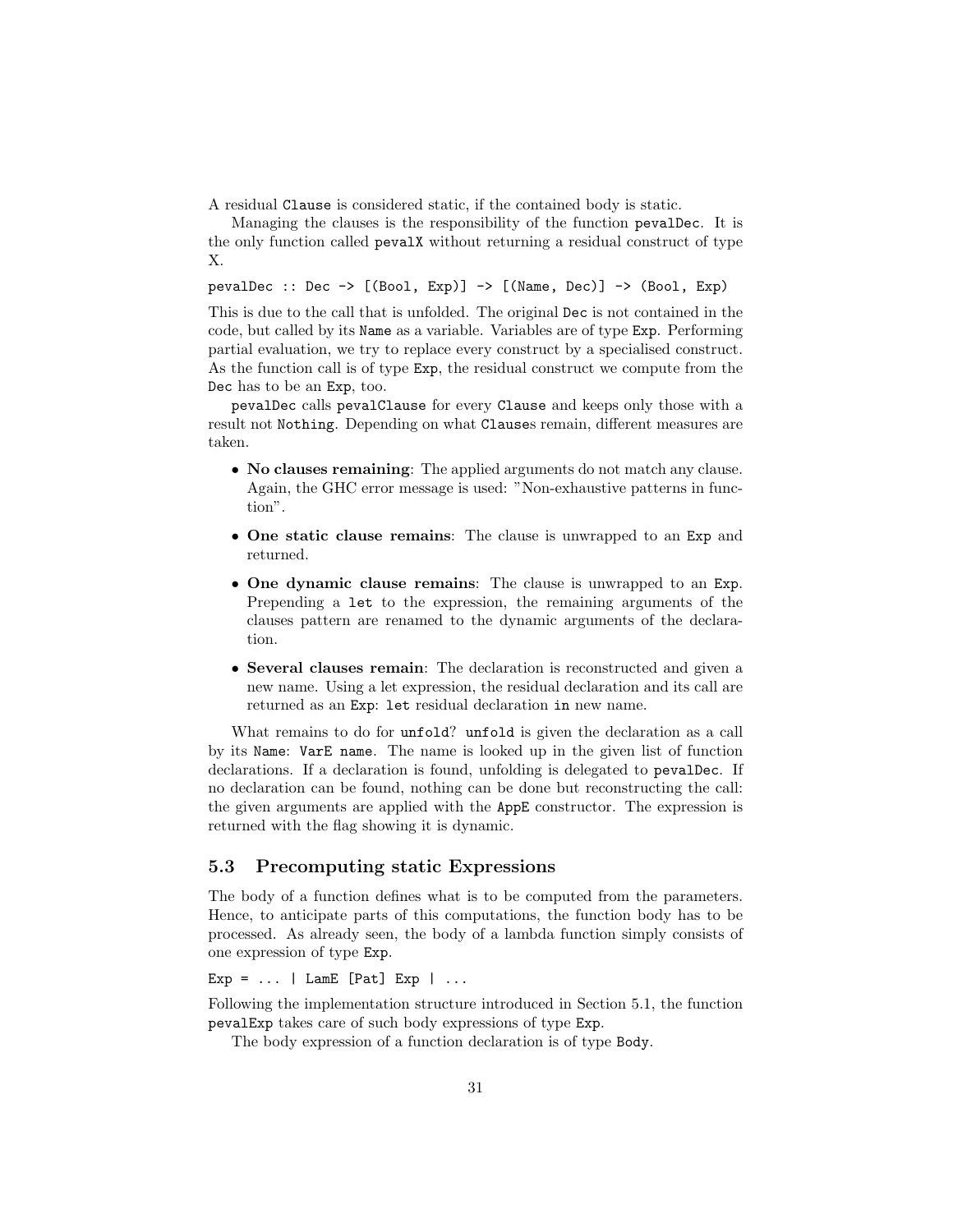data Body = NormalB Exp | GuardedB [(Guard, Exp)]

Every Body indirectly contains a body expression of type Exp. The core functionality of evaluating expressions, pevalExp, can hence be used. Still we have to handle the possibility of guards by implementing the functions pevalBody and pevalGuard.

#### 5.3.1 Plain Function Bodies: pevalExp

The function pevalExp has three parameters: the expression to specialise, the mapping assigning variable names to static expressions, and the list of functions as usual.

pevalExp :: Exp  $\rightarrow$  [(Name, Exp)]  $\rightarrow$  [(Name, Dec)]  $\rightarrow$  (Bool, Exp)

Every Exp is itself a syntax tree. The different constructors represent different kinds of nodes. For partial evaluation three things have to be done:

- Variables, that correspond to static parameters, have to be replaced by the static value. This is done using the given mapping.
- Precomputable expressions have to be identified, that is, binding time analysis has to be done.
- Identified static expressions have to be evaluated.

Like compressing, evaluating can in most cases be left to the compiler.

Since variables are leaves in the syntax tree, and pevalExp traverses the tree recursively, the first task is solved by implementing pevalExp for the constructor VarE. If the variable is contained in the mapper, it is replaced and the expression is returned as static. Otherwise, it is dynamic and can not be replaced.

```
pevalExp (VarE x) mapper functions = case lookup x mapper of
       Just exp -> (True, exp)
       Nothing -> (False, VarE x)
```
The second task, binding time analyis for every node, is done on the basis of the result of the recursive calls for the node's children. A residual node is build from the residual children. Depending on the binding time information of the children, it is decided if the residual node ist static or dynamic.

As an example, let us have a look at the implementation of pevalExp for the recursive constructor TupE (representing a tuple).

```
pevalExp (TupE es) mapper functions =
       let residual = TupE (residuals resEs)
           static = allStatic resEs
           resEs = map recursiveCall es
           recursiveCall e = pevalExp e mapper functions
       in (static, residual)
```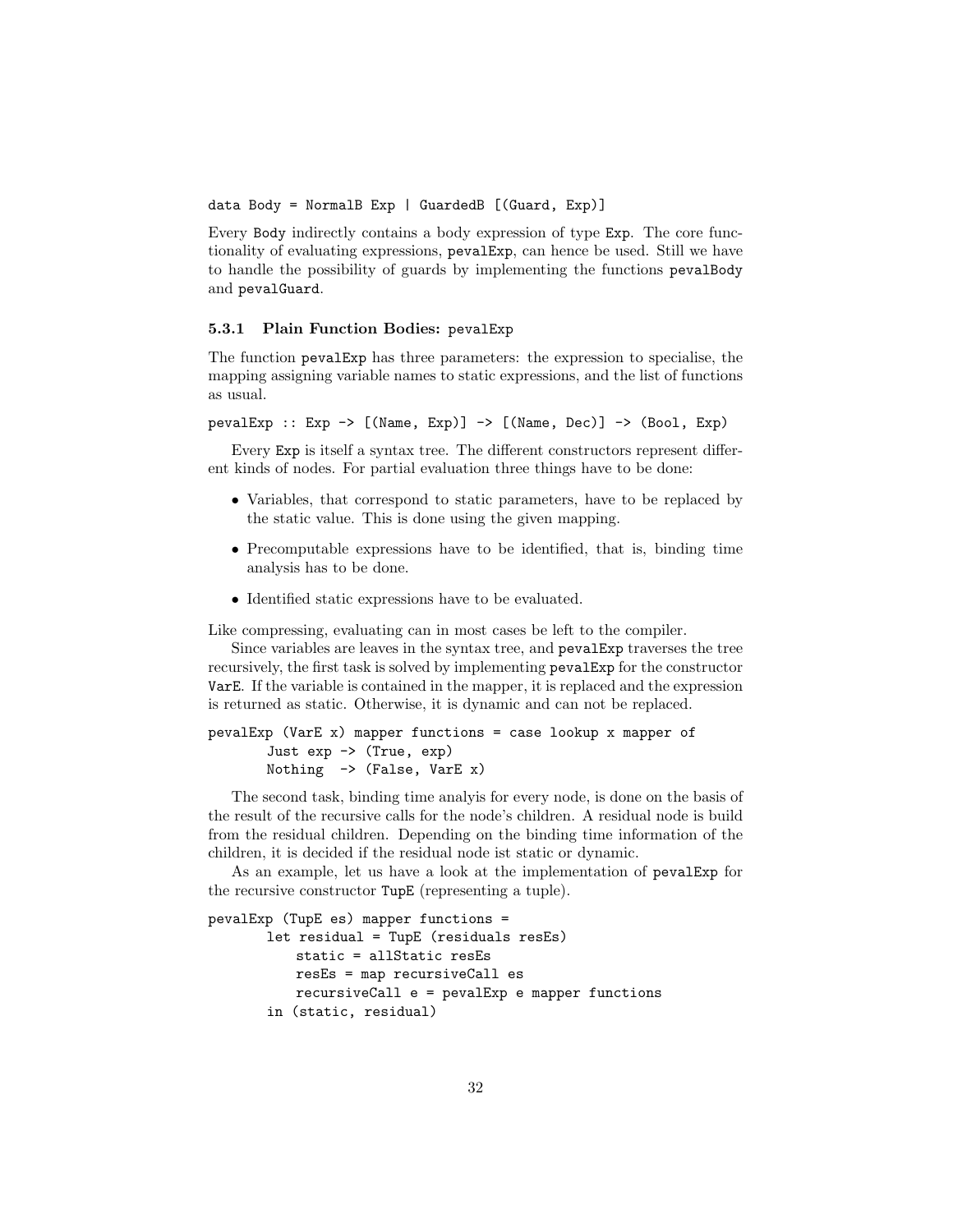A tuple is only static, if all of its components are static. To build a residual expression, its components are simply replaced. The helper functions allStatic and  $\text{residuals}^{11}$  combine the binding time information or respectively the residual expressions of the components.

#### 5.3.2 Complex Function Bodies

There are two kinds of Bodys.

data Body = NormalB Exp | GuardedB  $[(\text{Guard}, \text{Exp})]$ 

A body can be constructed by NormalB, containing an Exp. In that case, specialisation consists only of calling pevalExp. A Body is static, if the contained Exp is static. The residual Exp is wrapped in the constructor NormalB and returned.

A body containing guards is represented by the constructor GuardedB. In concrete syntax, a guarded body is composed by pairs of a boolean condition and a body expression that is returned if the condition evaluates to True.

f  $ab$  |  $a == b = 4$ | otherwise = 0

It is represented by a list of pairs containing a Guard and a simple Exp. For the guards, the function pevalGuard performs binding time analysis and specialisation. Due to the force-evaluation problem, described in Section 6.3, even for a static Guard, pevalGuard is not able to decide if the condition evaluates to True, hence, pevalBody calls pevalGuard and pevalExp for the pairs and reconstructs a guarded body from the residual expressions. Since pevalBody has to keep all pairs, a guarded body is only static, if all bodies and all guards are static.

#### 5.4 User Interface

In the previous sections, the functionality of partial evaluation has been implemented. What is left to do is to define an user interface, a function, that initiates partial evaluation.

As seen in Section 2.2, our partial evaluator accepts as arguments the function to specialise, f, and a value, x. f is specialised to x as its first argument. Both f and x are given in their semantic, manipulable representation, as the computed residual function. In Template Haskell, that is an abstract syntax tree wrapped in the quotation monad. It is assumed, that both f and x represent valid Haskell constructs, and that x really is static.

#### 5.4.1 The Function qmix

The entry function to this partial evaluator, the interface to the user, is called qmix. Its signature is given by

 $11$ The implementation of helper functions can be found in Appendix A.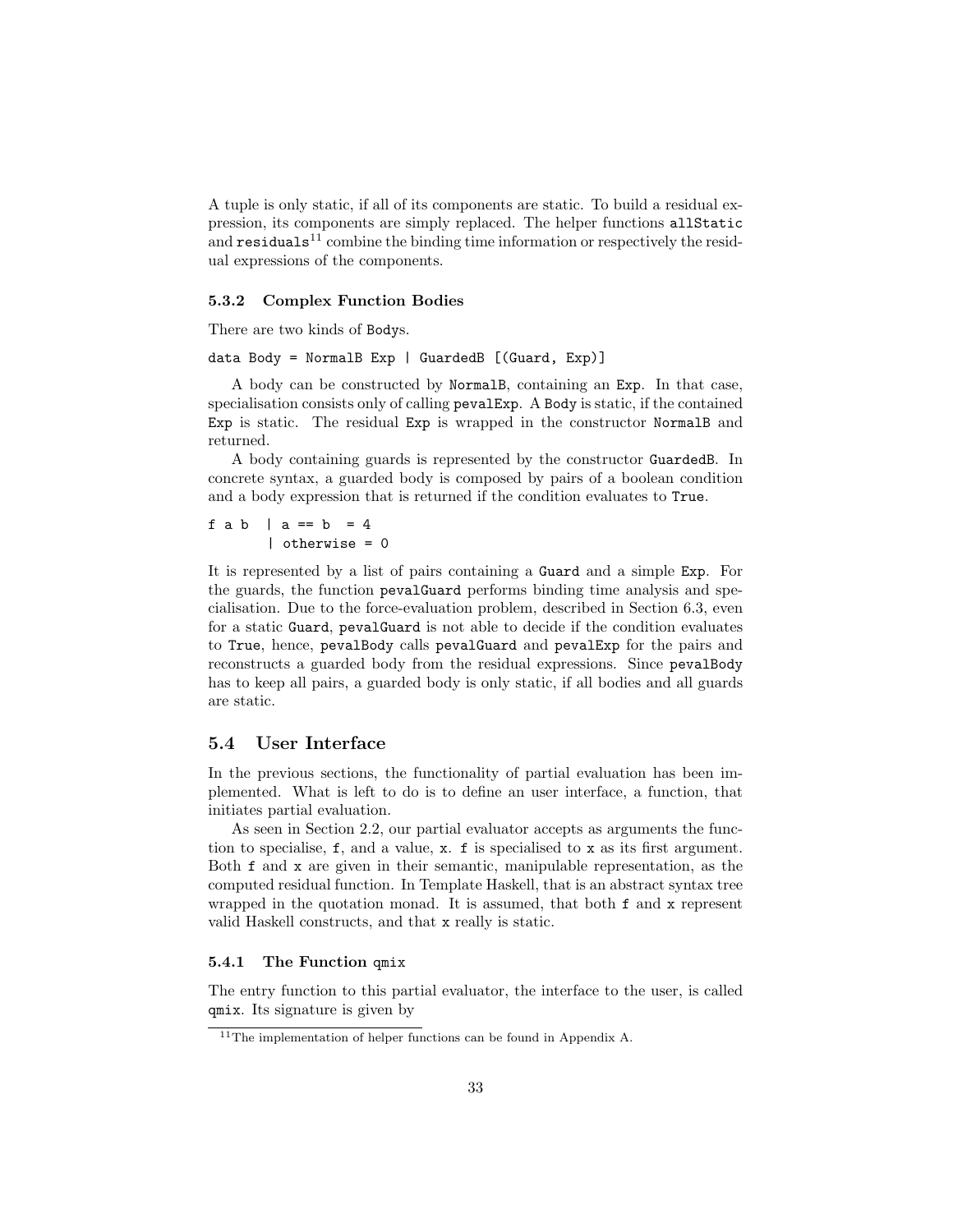qmix :: Q Exp -> Q Exp -> Q [(Name, Dec)] -> Q Exp

where the first argument represents f, the second argument represents x, and the third argument is the list of functions<sup>12</sup>. The following example call specialises the function power, defined in Section 2, and binds the residual function to the name power182. power182 can be used as any other function.

power182  $x = $$ ( qmix [| power |] [| 182 |] functions ) x

#### $y = power182$  2

The implementation of qmix is simple. Its only responsibility is unwrapping the quotation monad. With the plain syntax trees, it calls mix for partial evaluation.

```
qmix :: Q Exp \rightarrow Q Exp \rightarrow Q [(Name, Dec)] \rightarrow Q Exp
qmix qF qX qFunctions = do
                 f \leftarrow qf
                 x \leq -qxfunctions <- qFunctions
                 return (mix f x functions)
```
#### 5.4.2 The Function mix

mix initiates the partial evaluation process.

 $mix$  ::  $Exp \rightarrow Exp \rightarrow [(Name, Dec)] \rightarrow Exp$ 

The first argument is the function to specialise. It is only specialised, if it is a construct directly representing a function: a lambda function or a call to a variable refering to a function declaration. The second ist the parameter value to specialise it to. mix knows that the value belongs to the first parameter of the function, all other parameters are considered dynamic. With this information, the partial evaluation of the body is initiated as if a call to the function was just unfolded.

For lambda functions, this is easy. Using staticMatch, the first element of the pattern list can directly be compared to the argument. With the obtained mapper, the body expression can be specialised as usual. The result is wrapped in a lambda expression for the remaining arguments.

```
mix (LamE (p:pats) e) x functions = case staticMatch p x of
       Just mapper ->
              let resBody = residual (pevalExp e mapper functions)
              in compress (LamE pats resBody)
       Nothing -> error "Non exhaustive patterns in lambda"
```
For a variable, the function declaration has to be looked up in functions. pevalDec provides the the functionality for partial evaluation of a Dec. The only

<sup>12</sup>See Section 6.1 for further explanation.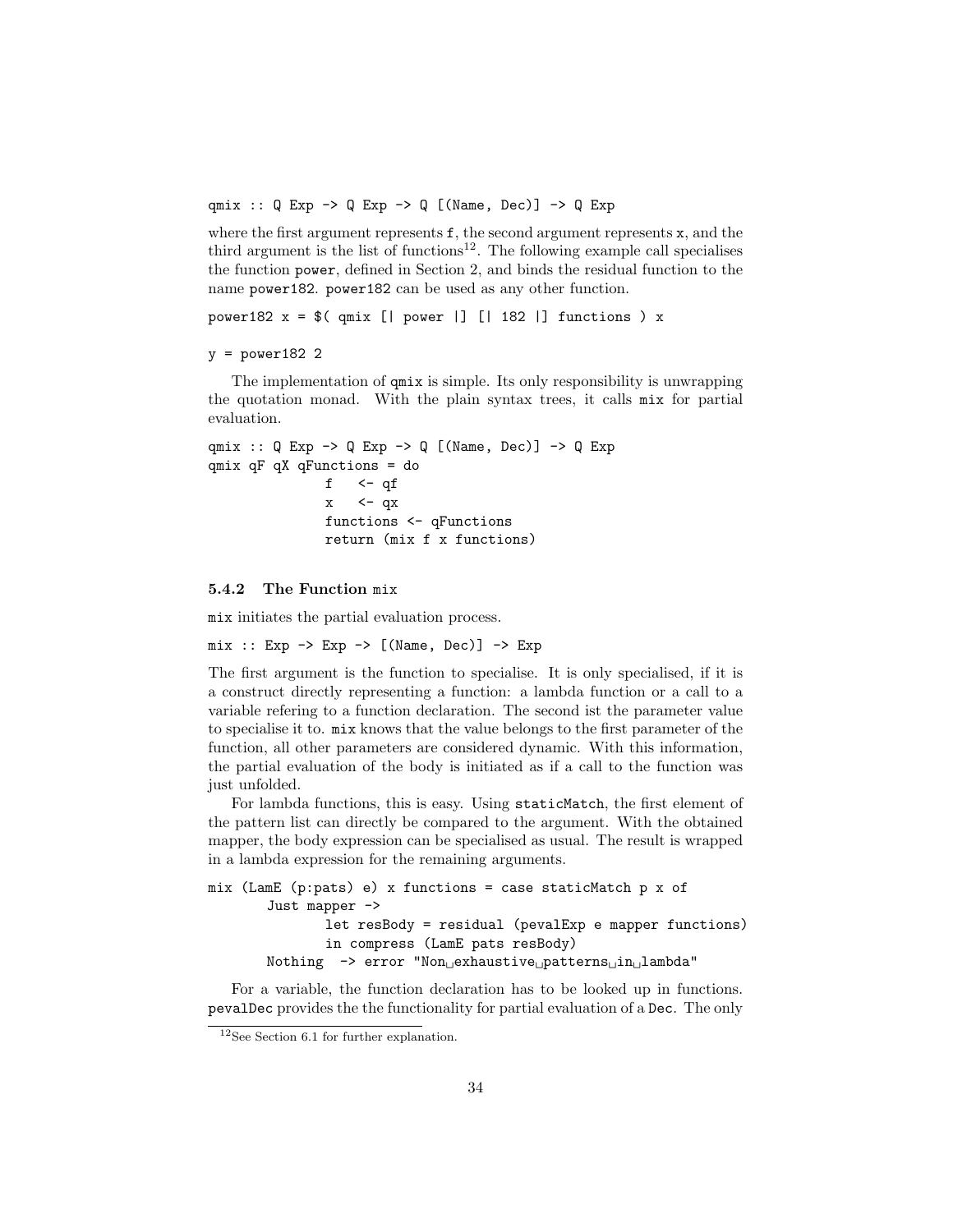difficulty is that it demands a list of arguments. Since the only given argument is the first, we artificially construct dynamic placeholders for the remaining arguments and call Dec. The resulting Dec needs to be wrapped in a lambda function to be returned as Exp.

### 6 Limitations of the Implementation

In this section, difficulties that arose while implementing the partial evaluator and their solutions are discussed. Design decisions are motivated and explained.

#### 6.1 Obtaining Function Implementations

To unfold function calls, we need the definition of the function. This is why they need to be given as a parameter to the call of mix.

#### The problem

If a non-anonymous function is applied, it is called by name.

AppE ... (AppE (VarE f)  $arg_1$ ) ...  $arg_n$ 

where f is of type Name and refers to a function declaration of type Dec. To unfold such a function call, the declaration is needed. If it is provided per local definition by a let or where, it is contained in the same syntax tree as the call to the function and is therefore accessible during partial evaluation. If the declaration is defined outside the calling expression, somewhere else in the module or in an imported module, retrieving the declaration for the given function name is necessary.

Template Haskell offers a function reify :: Name -> Q Info. In theory, we can use this function to ask the compiler for information about a Name. If this Name belongs to a variable, the Info data is build by the constructor VarI.

```
data Info = \dots | VarI Name Type (Maybe Dec) Fixity | \dots
```
According to the documentation [15], the third argument (type Maybe Dec) contains the declaration which defines the variable. This would be exactly what we need: a function returning the declaration of a variable given its name. Unfortunately, although reify and all other arguments of the Info data work, the Maybe Dec always equals Nothing. It "has not yet been implemented because of lack of interest" [15].

#### The solution

To be able to acces the function declarations, the functions used in the expression that shall be partially evaluated have to be given as a list [(Name, Dec)]. When unfolding a function call, the declaration to the called name is looked up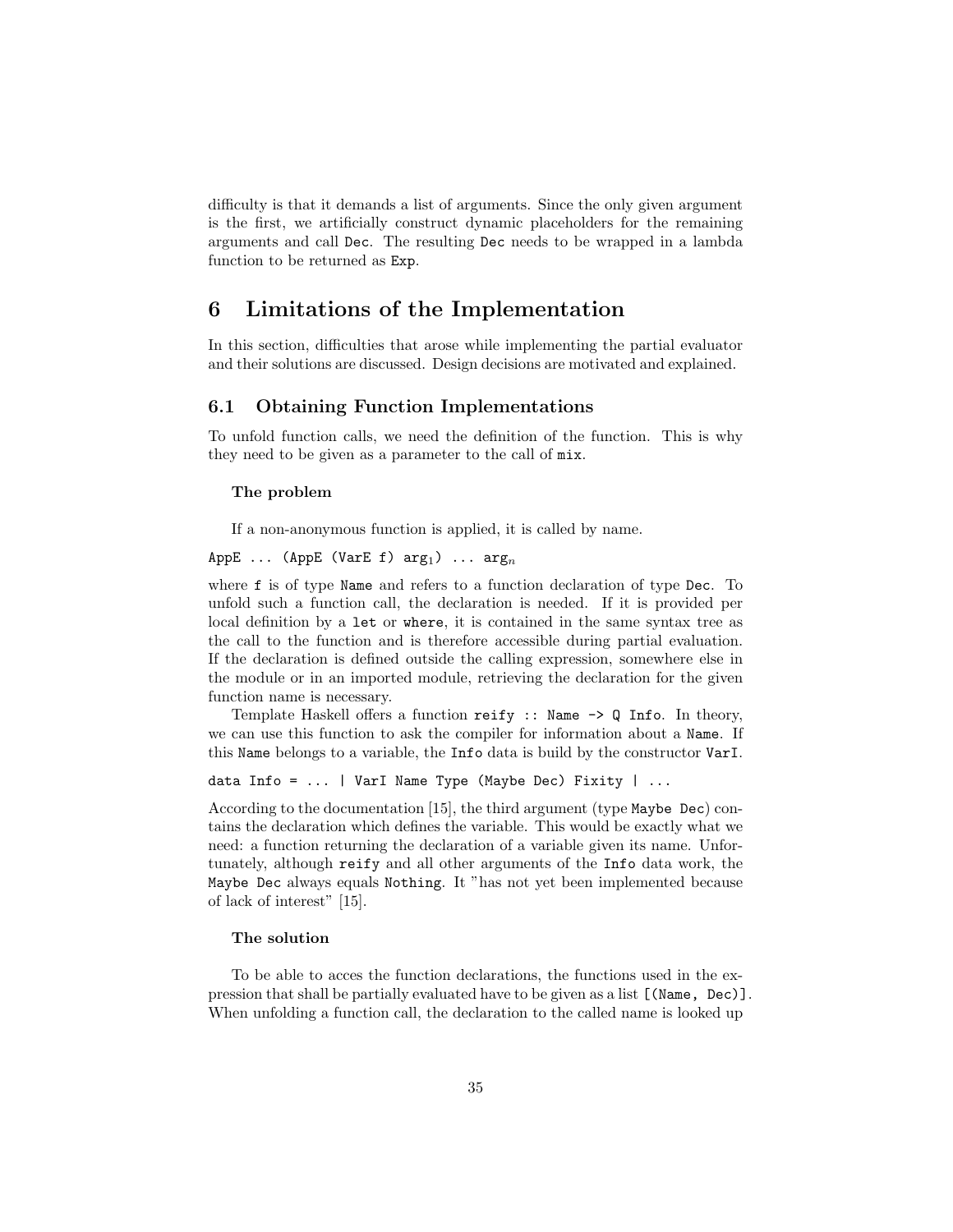in the list. Unfortunately, this means that every function of the partial evaluator has a parameter for the list of functions and passes it to all called functions, in case the partial evaluation of some subexpression includes unfolding.

Preparing the list of functions, we must be very careful with the names. The following example will show the pitfalls. Let f be a function called in an expression, that is to evaluate partially. f itself calls a function g. Thus, both functions have to be elements of the lookup list.

f  $x = g (x + 1)$ 

 $g x = g (x - 1)$ 

As mentioned in Section 3.3, the quotation brackets do not in any way interpret the construct between the brackets before converting it to abstract syntax. The quotation  $\begin{bmatrix} | & \mathbf{f} & | \end{bmatrix}$  thus yields the abstract syntax tree VarE f (as Q monadic computation), and not the declaration. Hence, abstract syntax trees need to be inserted into the list directly. The easiest way to keep implementation and abstract syntax of the declaration synchronised is to define the function as Q Dec to insert into the list and splice it in for use. Definition and splice must be in different modules, obeying the Template Haskell rules.

```
module module1 where
f_{\text{a}}ast = [d| f x = g (x + 1) |]
```
#### module module2 where \$f\_ast

Now, another problem arises: if the function  $g$  is not in scope when  $f$  ast is defined, the call to g is not refering to g, but seen as an unbound variable. The quotation monad keeps track of the Names in scope and generates a guaranteed fresh name. With the Template Haskell restriction of definition and splice not being in the same module, and Haskell prohibiting cyclic imports, this means we need three modules for defining f and g.

```
module module0 where
```
 $g_{-}$ ast = [d|  $g x = g (x - 1)$  |]

module module1 where import module0

\$g\_ast  $f_{-}$ ast = [d| f x = g (x + 1) |]

module module2 where import module1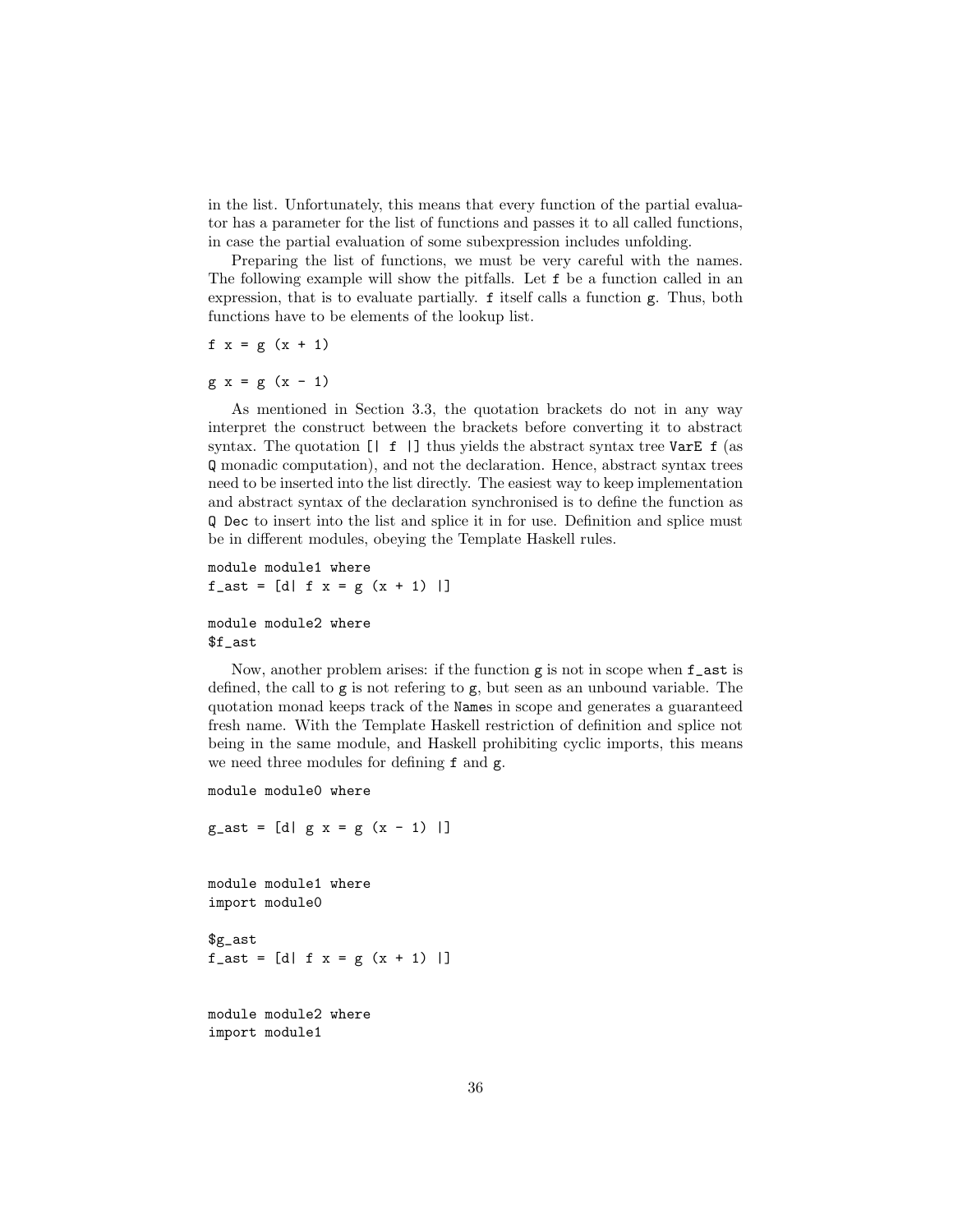#### \$f\_ast

In general, a new module is needed for every nesting level of function calling.

To append information for g to the list, we need two things: the declaration as abstract syntax tree, which is directly given by g\_ast, and the Name, by which g is called in f. The Name can easily be obtained using 'g. But now, we stumble upon problem number three: In module0, where g\_ast is defined, the resulting function  $g$  is not in scope. So, the recursive call in the definintion is not to  $g'$ , but another Name, let us call it gdef, generated by Q. The quotation brackets are smart enough to register this recursive call in  $g$ , so the Name in the function declaration and the recursive call are the same, but since the declaration is listed as tuple together with g', we will not find the declaration of g looking up gdef while unfolding the recursive call. To solve this, every recursive call VarE gdef in the function body has to be renamed to VarE  $g'$ . This can be done by simply performing a depth-first search on the tree and renaming occurences. Be careful: for infinite trees, the renaming does not terminate.

All in all, three occurences of a function name must be equal:

- The name of recursive calls in the function declaration,
- the name as first component of the list pair,
- and the name of the function in the initial call of the function.

In Appendix B, the implementation of a module FunctionList.Build is given, which helps forcing these equalities when building the function list. It provides the functions consDec and nilDec. For a function declaration in abstract syntax, the name by which the function is called and an existing list of functions, consDec takes care of renaming and appends the declaration to the given list. nilDec gives an empty list of function declarations.

### 6.2 Binding Time Classification: Optimality vs. Computability

The problem of binding time classification has been explained in Section 2.3. The algorithm for binding time analysis can either be computable, that is, terminate in any case, or yield the optimal classification. This sections explains decisions that have been made and measures that have been taken for this algorithm to achieve a good classification while terminating in as much cases as possible.

The first important choice was not to expect nonterminating structures. For infinte abstract syntax trees, termination is not guaranteed. Consider as an example the following syntax tree.

```
let clause = Clause [VarP \times ] (NormalB (VarE x)) []in FunD infiniteTree (repeat clause)
```
which corresponds to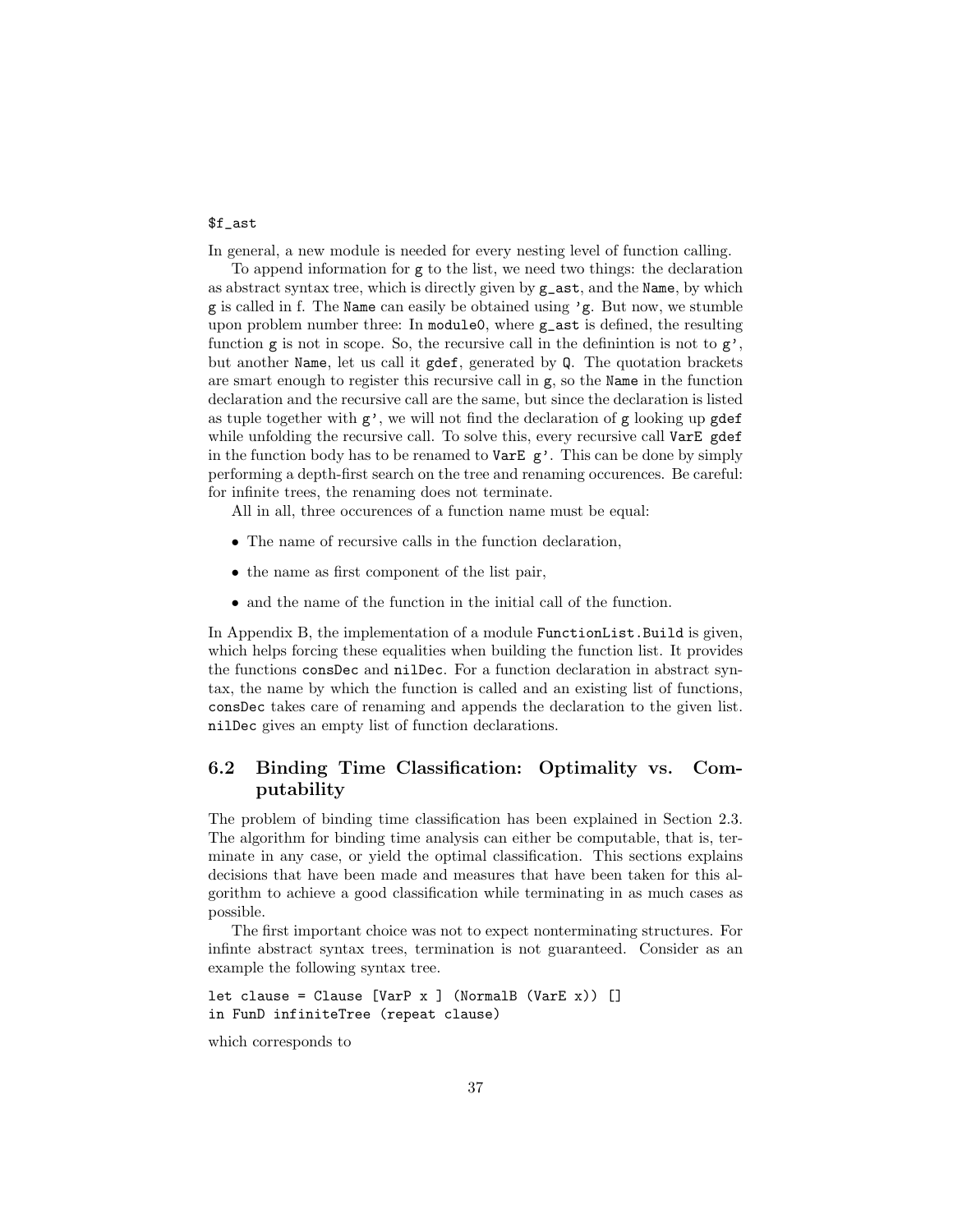```
let clause = Clause [VarP x] (NormalB (VarE x)) []in FunD infiniteTree [clause, clause, ...]
```
Termination is not garantueed for recursive calls leading to nontermination if interpreted either:

f  $x = f (x - 1)$ 

The user is expected not to input such structures. Assuming the adherence of this restriction, the possibility of nontermination caused by the structure of the function to specialise can be ignored. Still, problematic parameters have to be taken care of. From here, this section will only speak of finite structures and "good" recursive calls.

Unfolding of function calls is the main candidate for infinite computation. Functions with no function calls should thus be safe, since nothing but unfolding extends the structure. To avoid nontermination, unfolding of a function is initiated only if at least one of the parameters of the call is static. This is implemented in pevalExp, checking the static flag of the arguments before calling unfold. If a recursive function is called with only dynamic parameters, in most cases the base case will never be entered, as the base case often is the one with concrete values. The call is reconstructed and returned as all in all dynamic. For some primarily non-recursive functions this may lead to less specialisation. In this case, termination is choosen before optimality.

For further measures that could be implemented in future to assure termination, see Section 8.

#### 6.3 The force-evaluation Problem

Looking at the expression  $2 + 1$ , it seems easy to evaluate it to 3. But for partial evaluation, the expression would be given as abstract syntax tree:

```
InfixE (Just (LitE (IntegerL 2)))
       (VarE GHC.Num.+)
       (Just (LitE (IntegerL 1)))
```
In this representation, evaluation is not as easy. In fact, the Template Haskell syntax does not provide a possibility to evaluate such expressions. What is missing in this case is type information: Suppose a data type Numbers, which is an instance of the type class Num.

data Numbers = Number Integer

instance Num Numbers where

(Number a)  $*$  (Number b) = Number  $(a * b)$ (Number  $a) - (Number b) = Number (a - b)$  $(Number a) + (Number b) = Number 0$ 

While multiplication and subtraction are defined as usual for numbers, the sum of two Numbers is always Number 0. The abstract syntax tree of (Number 2) + (Number 1) is given by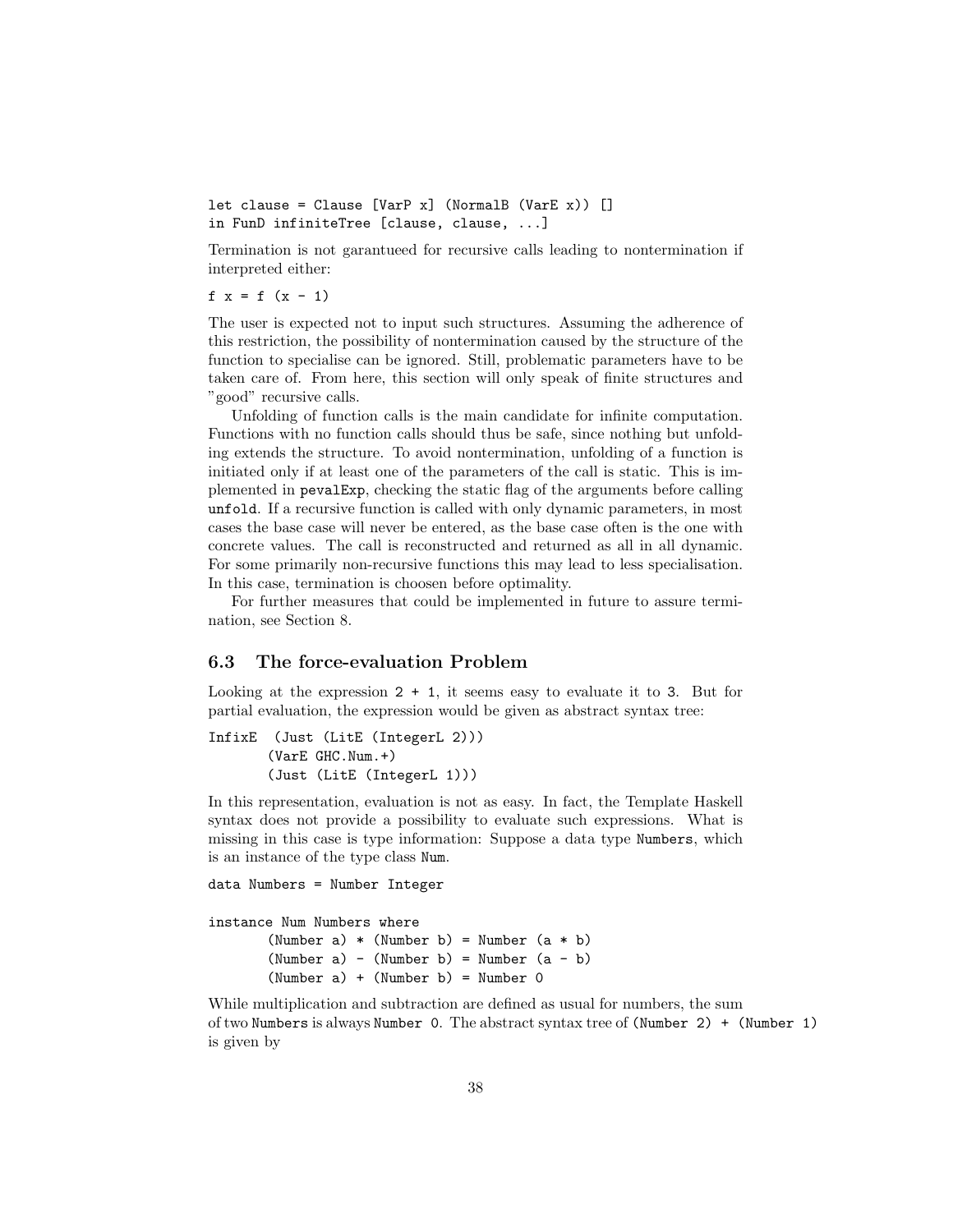#### InfixE (Just (AppE (ConE Number) (LitE (IntegerL 2)))) (VarE GHC.Num.+) (Just (AppE (ConE Number) (LitE (IntegerL 1)))).

Comparing it to the abstract syntax of Integer addition  $2 + 1$ , given above, we notice that addition,  $+$ , is encoded to the same abstract syntax: VarE GHC.Num. $+$ . The function + has several implementations. To reduce the syntax tree to its evaluated equivalent, we need to know which one is referred to. Since this information is not contained in the abstract syntax, evaluating the expression is much more difficult than it seems.

In most applications of Template Haskell, evaluation is not needed. The manipulation of code is done during compile time, and the produced code is compiled. While compiling, the information is available, and the splices are evaluated. In this case, manipulated syntax trees affect the further manipulation in some situations, so evaluation would be benefial.

Reducing abstract syntax is needed in this implementation of partial evaluation for two major purposes:

- The residual subexpressions can be used for binding time analysis.
- Static parameter values, that could be reduced, should still match patterns representing the reduced form.

To understand the first purpose, consider a conditional expression

e = if c then a else b.

Let c and a be static and b dynamic. Knowing only that c is static, we have to classify e as dynamic, since c could evaluate to False and  $e = b$ . If it were possible to evaluate c and it evaluates to True, we would know that e = a and therefore e is static. Another example is a guarded function body: to know which expressions are to consider, we need more information than if the guard is static: we want to know, if the condition evaluates to True. This issue can be summarised as follows: If we can not evaluate expressions, online partial evaluation can not perform better than offline partial evaluation, since we still only know the classification of subexpressions to decide if an expression is static, not the value of the static expression.

When matching pattern against static arguments as seen in Section 5.2.2, another problem arises: The pattern for 1 does not match the expression  $2 - 1$ , even if they are semantically equal!

```
-- Exp representing (2-1)
InfixE (Just (LitE (IntegerL 2)))
       (VarE GHC.Num.-)
       (Just (LitE (IntegerL 1)))
-- Pat representing 1:
```
LitP (IntegerL 1)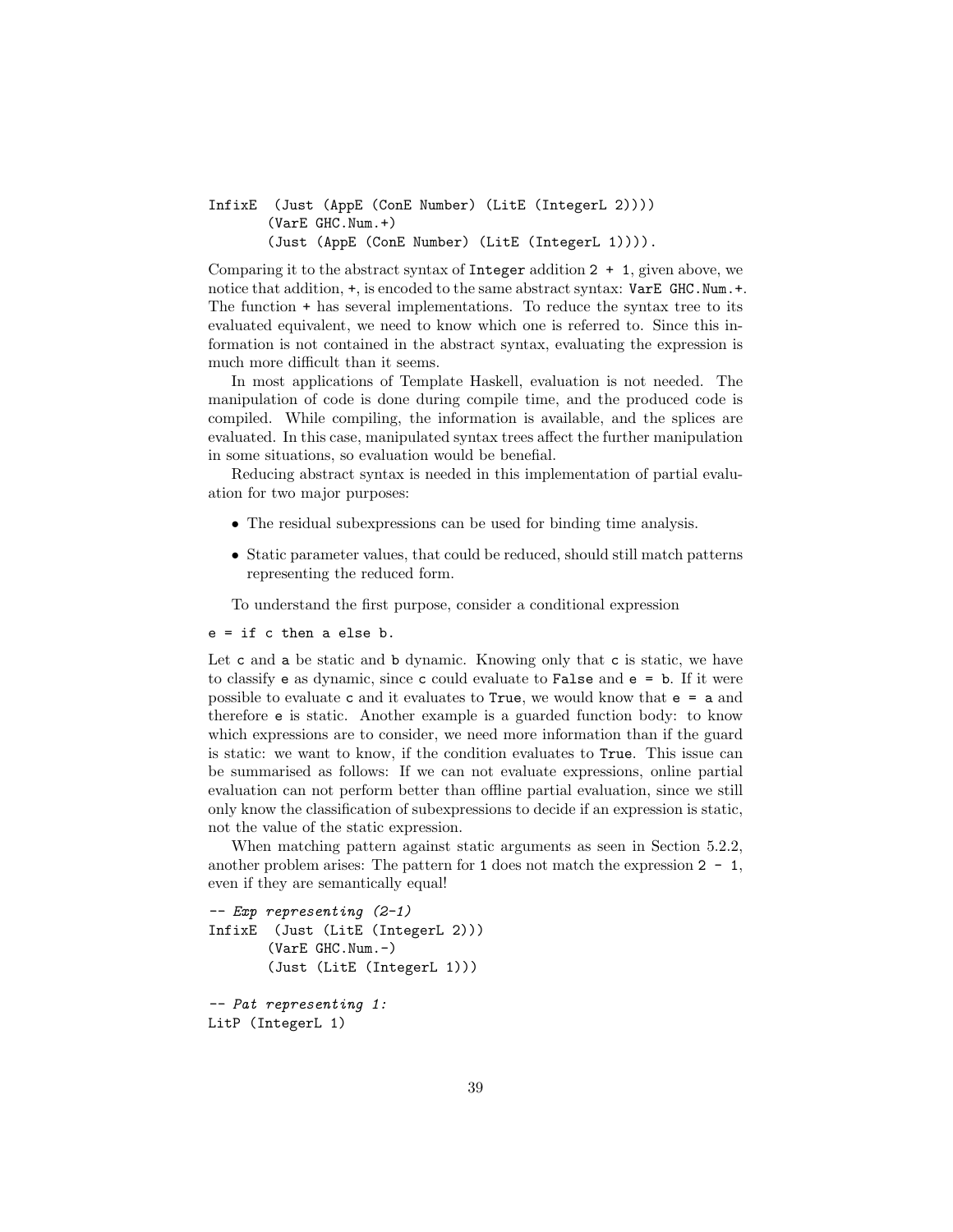This issue is even worse if unsolved. Every function calling itself recursively with a parameter reduced by a function call will never match its base case. This leads to nontermination. Partial evaluation of non-recursive functions will still terminate, but eventually yield an incorrect residual function, if functions are called with non-trivial arguments.

There is a possible solution: [17] provides a module with a function compile.

### compile :: forall a . Typeable a => TExp a -> IO a

This functions claims to evaluate Template Haskell Expressions by compiling it. The result is written in a module and returned in the IO monad. Using the function runIO, defined in the Template Haskell library Language.Haskell.TH (see Section 3), the resulting IO computation could be converted to a computation in Q. The part of the program, where the module is generated, has to be omitted. The type class Data.Typable helps to solve the type problem described above.

This solution is not yet implemented in this work. In the next section, Section 7, presenting results, there are no test cases with functions that fail due to the force-evaluation Problem. Only function calls with elementary parameters or parameters that are built using constructors only, are used.

### 7 Results

This section demonstrates by two examples what can be achieved with this implementation of a partial evaluator. The first example is focussed on the possible optimisations achieved by specialising a function, while the second shows how partial evaluation can be used in image processing.

#### 7.1 Optimisation illustrated by computing Fibonacci Numbers

In this section, the partial evaluator will be applied to a Fibonacci implementation to examine its ability to optimise computation. For suitable structures, significant improvements in execution time and space become apparent. In order to illustrate improvements achieved by partial evaluation as clearly as possible, a simple function with a large amount of computation would be convenient. A naive implementation of the Fibonacci numbers for natural numbers provides this property: As a consequence of its exponential complexity, calls with relatively simple arguments yield large computations.

#### 7.1.1 Test setup

The natural numbers are defined as a recursive data type to avoid the forceevaluation-problem described in Section 6.3.

data Nat = Zero | Succ Nat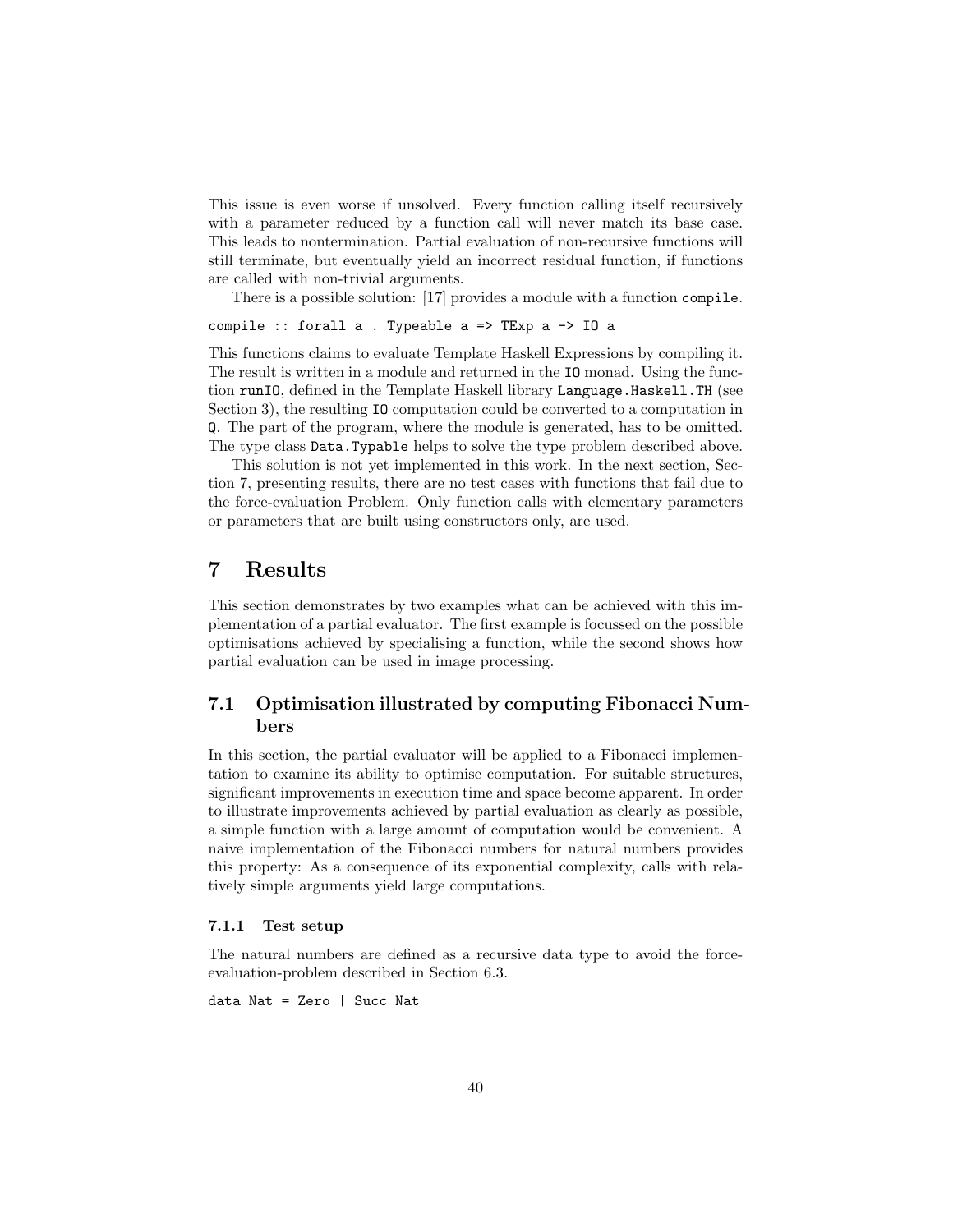To compute Fibonacci numbers, an addition for natural numbers nAdd is needed. Its implementation can be found in Appendix C. Based on these definitions, the Fibonacci numbers can be defined by a recursive function nFib.

nFib :: Nat -> Nat nFib Zero = Zero nFib (Succ Zero) = Succ Zero nFib (Succ (Succ n)) = nAdd (nFib (Succ n)) (nFib n)

As described in Section 6.1, the functions nAdd and nFib are added to a list functions to obtain their declarations while partial evaluation.

#### 7.1.2 Test case 1: Limited Optimisation for verbose Results

For the natural numbers from 10 to 22, we want to compare time and space used for the regular application of nFib, computed at runtime, to the runtime computation of the specialised application of nFib. For that purpose, for every  $a \in \mathbb{N}, 10 \leq a \geq 22$ , a module with the following content and the required imports is created.  $n$  is the representation of  $a$  as Nat.

 $mixedFib = $($  qmix  $[$  | nFib  $]$   $[$  | n  $]$  functions  $)$ 

#### fib = nFib n

The tests are executed using ghci 8.0.1 in the operating system Debian. ghci is called with the flag -XTemplateHaskell to make quotation brackets and splice operator available. Time and space measuring of computations is switched on by executing :set +s. If we compile every module and then execute mixedFib and fib, we obtain the compile time in seconds, and both execution time and used space for the regular computation, fib and the specialised computation, mixedFib.

Figures 2 and 3 show the comparison of fib and mixedFib for time and space measuring. Both for execution time and space used for the computation, mixedFib produces slightly better results, but the difference is not significant. However, observing the computations, it can be noticed that ghci spends most of the time with printing the result, instead of computing.

This test case can thus be concluded as follows: The verbose representation of natural numbers with the data type Nat has two disadvantages. Firstly, saving the compile time computed mixedFib takes nearly as much space as computing it at runtime. Secondly, the time to traverse the results of mixedFib and fib, for example for printing them, takes far more time than the actual computation. If the result of partial evaluation for a function carries more weight than the partial evaluation itself, the possibilities of optimisation by partial evaluation are limited.

#### 7.1.3 Test case 2: Optimising Fibonacci Computation

To overcome this limit for Fibonacci computation, we need to save the precomputed Fibonacci number in a less verbose format. The solution is a function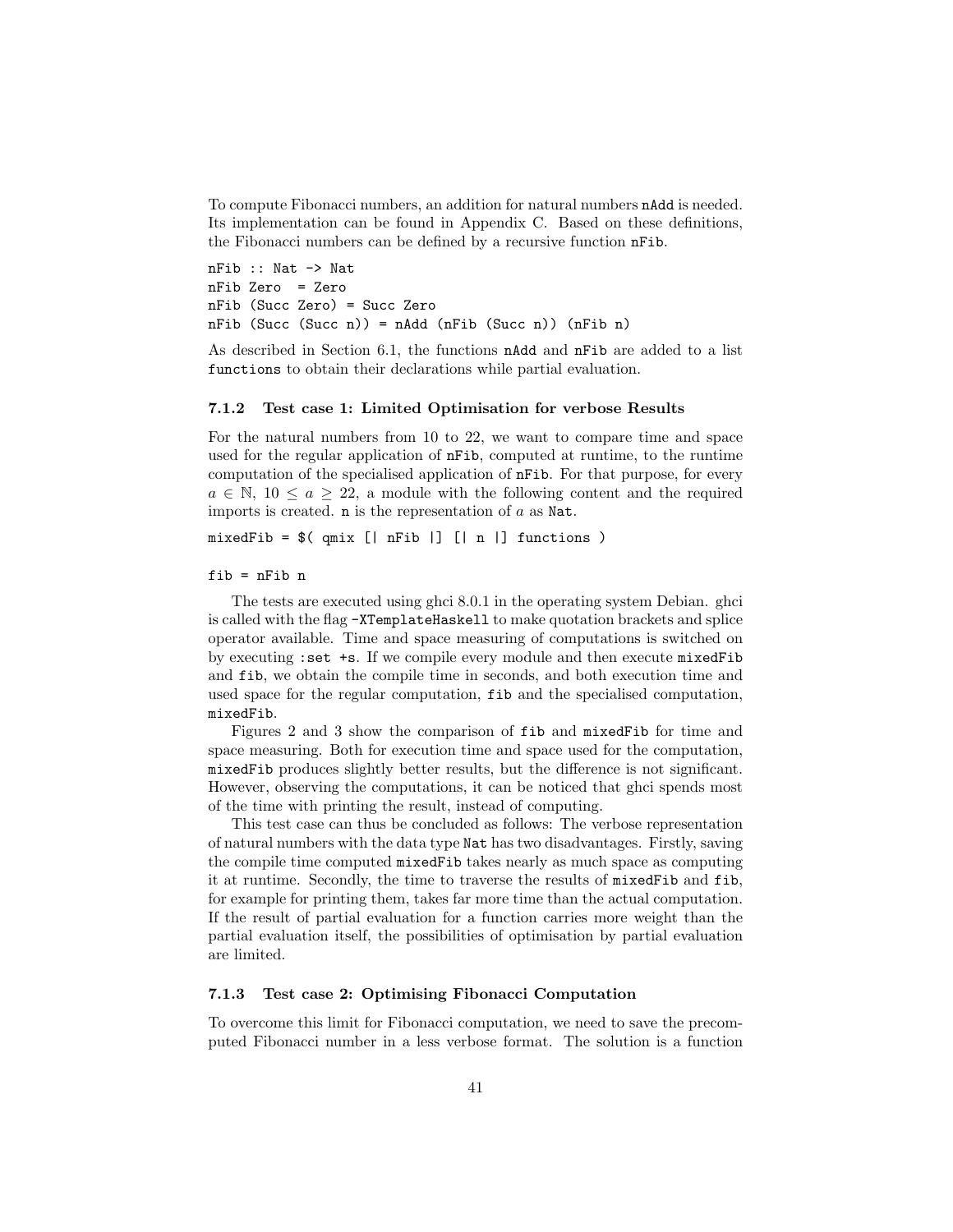

Figure 2: Execution time of specialised and unspecialised Fibonacci computation.



Figure 3: Space used for specialised and unspecialised Fibonacci computation.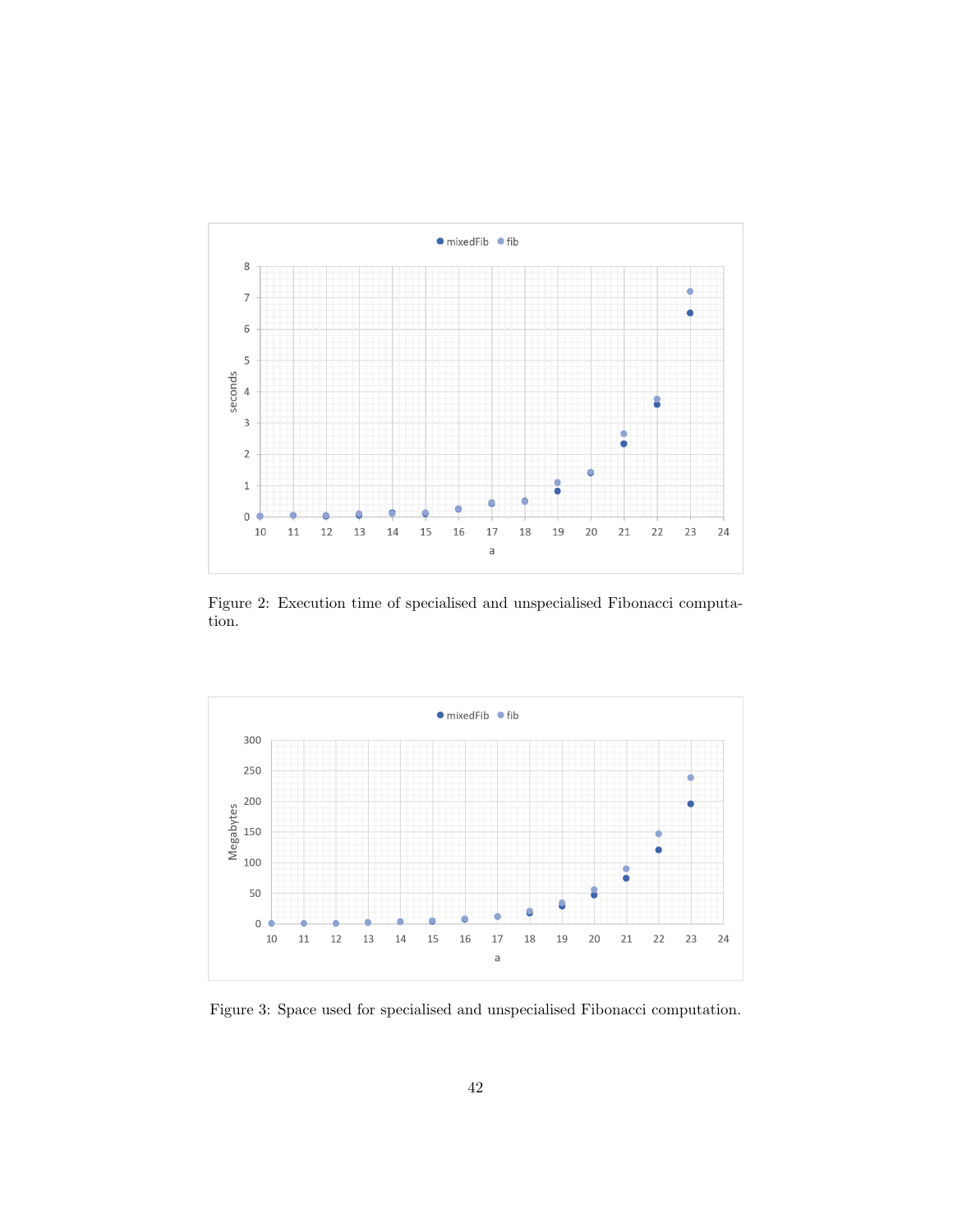

Figure 4: Execution time of Fibonacci computation saved as Int.



Figure 5: Space used for Fibonacci computation saved as Int.

nInt13, which converts numbers of type Nat to Integers. It is appended to the list functions for partial evaluation. The test modules are adapted as follows:

```
mixedFib = $(qpeval [[nInt ]](qpeval [| nFib |] [| n |] functions)
                     functions)
```
fib = nInt (nFib n)

Execution of the tests and measuring of time and space is done exactly as in Test case 1 (see previous section: Section 7.1.2).

The results of this second attempt, visualised in Figures 4 and 5, reveal the potential of partial evaluation. While the execution time of the specialised com-

<sup>13</sup>Its implementation can be found in Appendix C.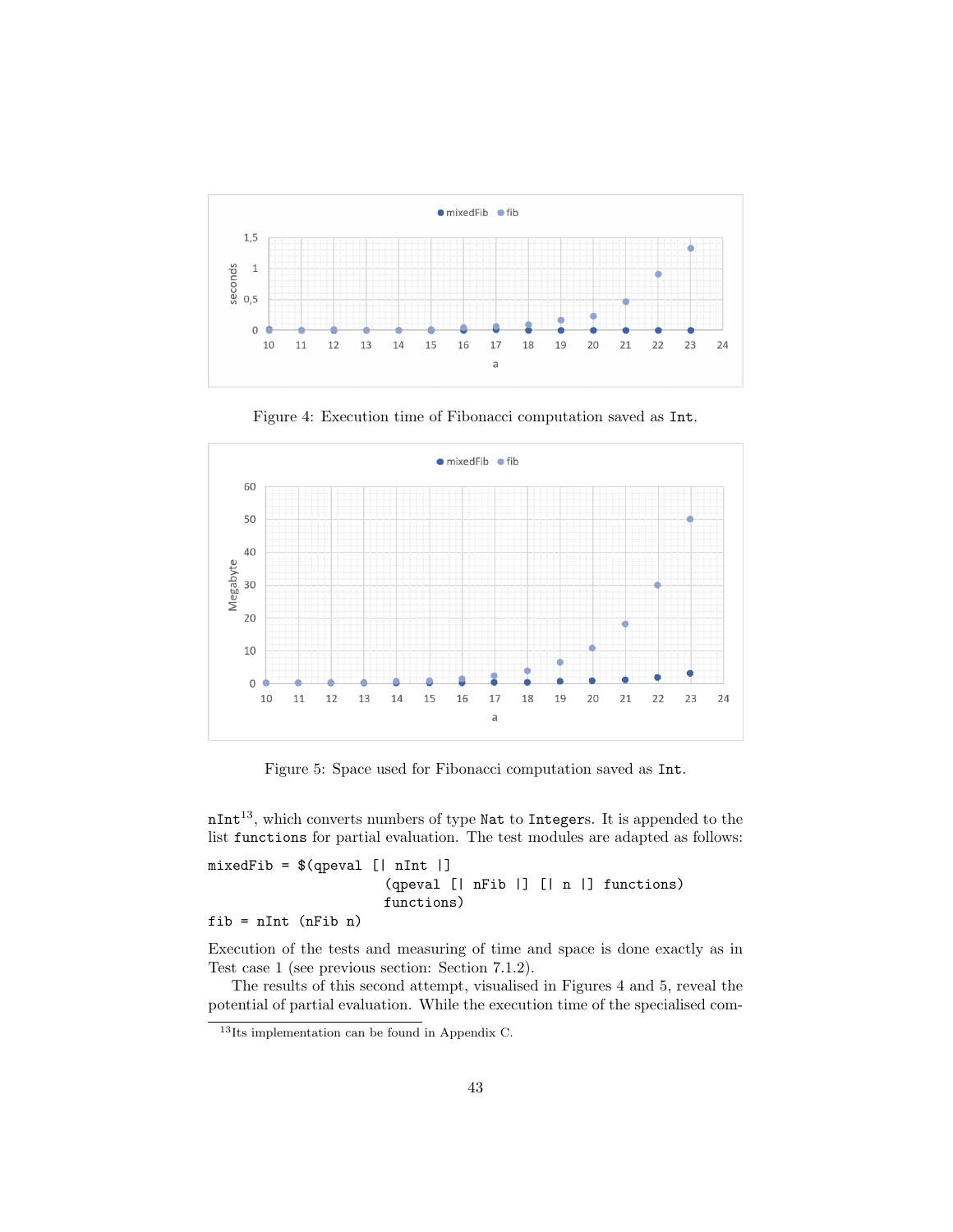putation mixedFib is nearly constant in our tests, the time of the unspecialised computation fib increases quickly. The space of the specialised computation is not a constant, since the Integer representation increases with the increasing input, but still represents only a fraction of the space used for the unspecialised computation. These results, especially the constant time, are impressive. Nevertheless, specialisation of a function to its only argument is more a forced interpretation at compile time, since the whole computation can be performed statically at compile time.

#### 7.1.4 Test case 3: A Function as residual Construct

This last test case on fibonacci numbers is designed to show optimisation when specialising a function with remaining dynamic arguments. The result is a residual function, instead of a value as in the previous test cases. For the possibility of keeping one argument dynamic when specialising a function to a static argument, we need a funciton with at least two arguments.

nFoo :: Nat -> Nat -> Nat -> Nat  $nF$ oo a  $b = nA$ dd  $(nFib a)$   $(nFib b)$ 

The function nFoo computes the Fibonacci number for its two arguments and returns the sum. It is added to the list functions. The module is adapted as follows.

```
mixedFoo = $(qpeval [| nFoo |] [| n |] function)
```

```
foo = nFoo n
```
Specialising nFoo to its first argument yields a function Nat  $\rightarrow$  Nat. mixedFoo thus needs to be applied to another natural number represented as Nat. For the tests, we compile the module for  $18 \le a \ge 31$  (n the Nat representation of a as above) and apply mixedFoo and foo to Succ Zero, measuring again execution time and space used for the computation. For simplicity, the result is converted to an Integer, which takes place at run time for both the specialised and the unspecialised call. The following is an example call to mixedFoo and foo for a module compiled with  $a = 20$ .

```
nInt (mixedFoo (Succ Zero)) \rightsquigarrow 10947
nInt (foo (Succ Zero)) \rightsquigarrow 10947
```
Figures 6 und 7 visualises the results. While for small a, the performance of foo and mixedFoo is comparable (due to the complexity of the residual function mixedFoo), the unspecialised computation foo needs up to four times more time and up to ten times more space than specialised mixedFoo.

#### 7.2 Application: Specialising Matrix Multiplication

In this section, we specilise matrix multiplication to fixed entries in the first matrix and a second matrix of fixed size. This process has many applications: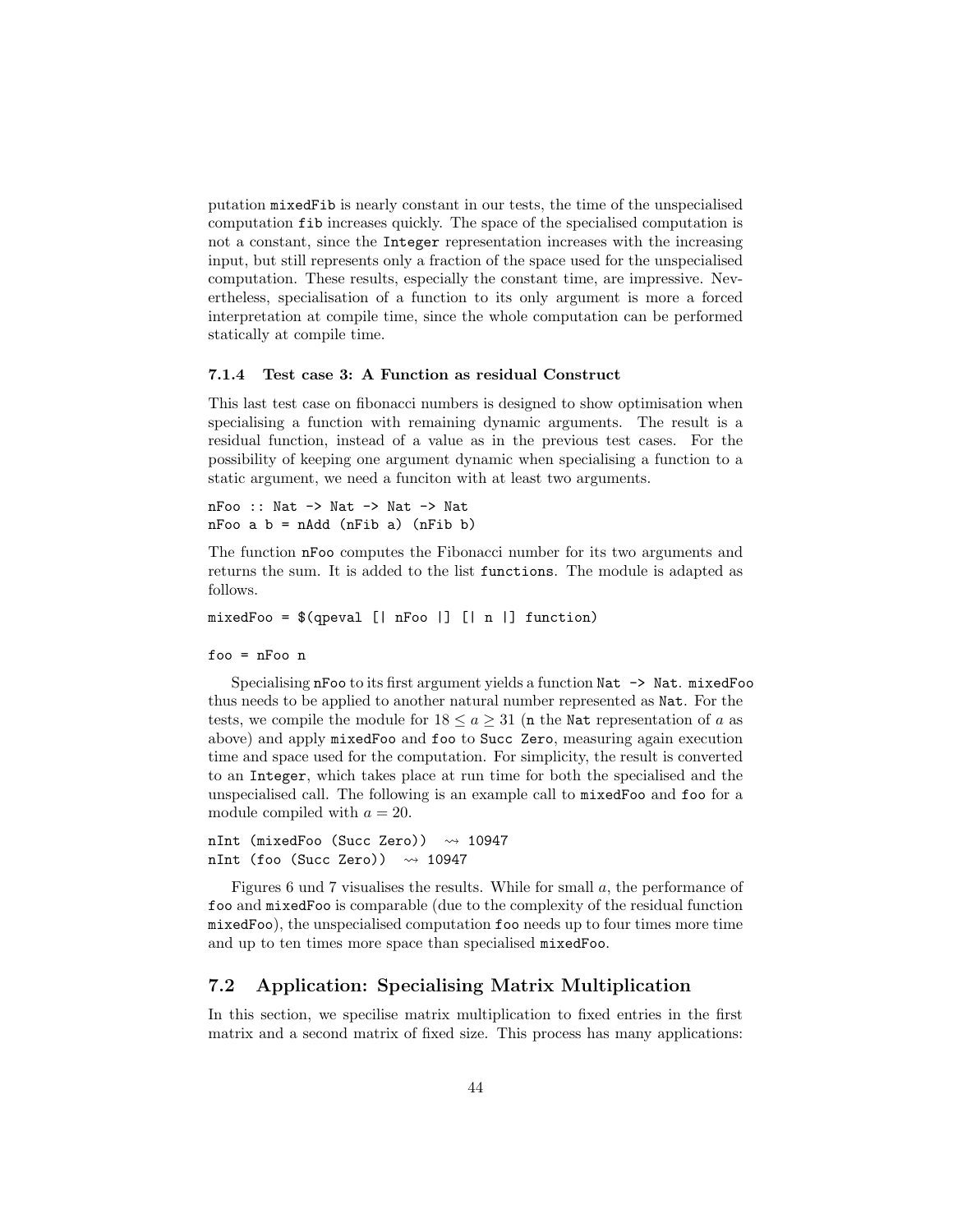

Figure 6: Execution time of computation with two arguments.



Figure 7: Space used for computation with two arguments.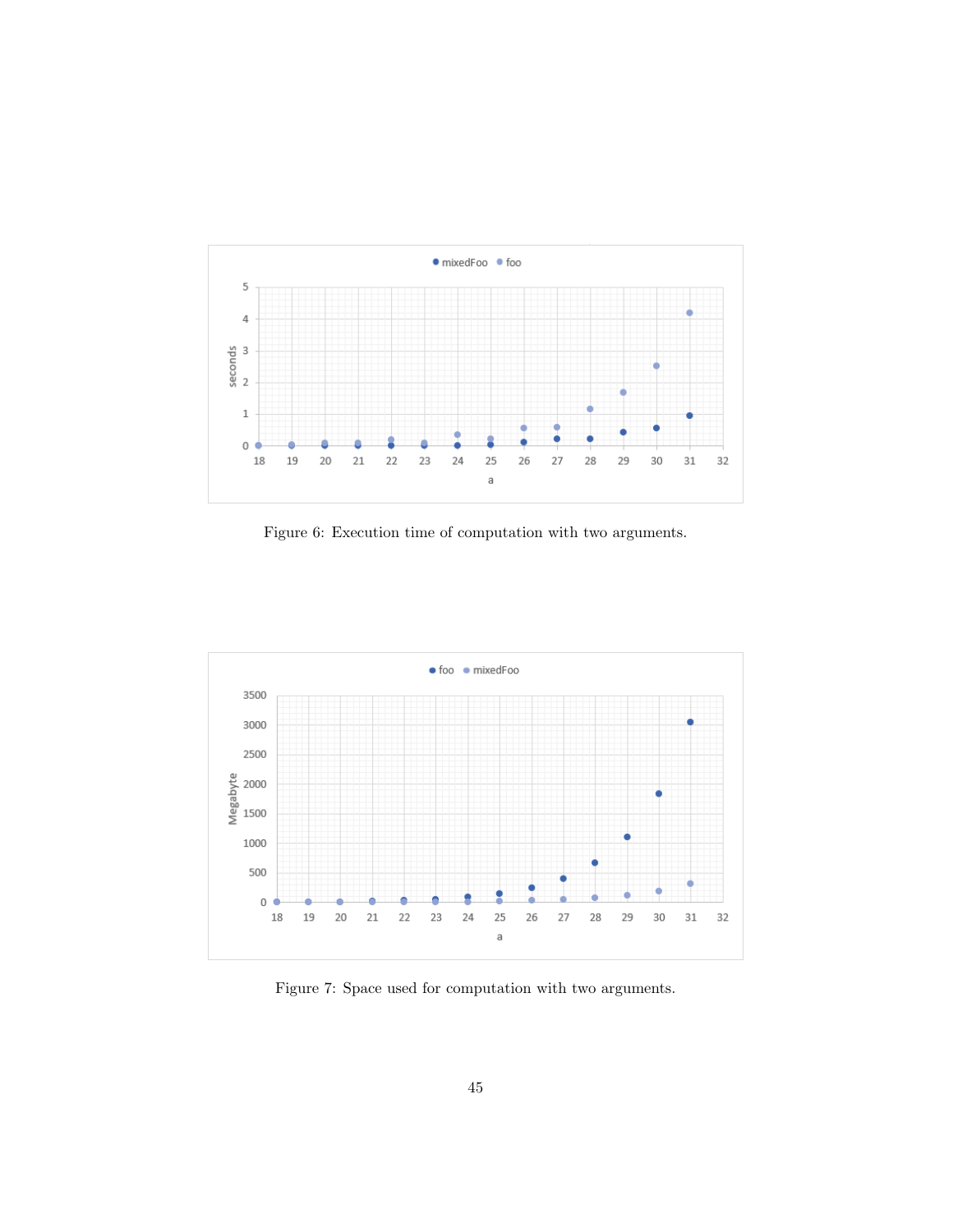Matrix multiplication is used in numerous areas of computer science, from scientific computing to image processing. One example is Descrete Cosine Transform. An image is split into fragments of equal size that are interpreted as matrices. For particular matrices  $A, A'$ , the Discrete Cosine Transform is composed of a fragment C for every fragment B in the original image. C is computed from  $B$ , A and  $A'$  by matrix multiplication [18].

$$
C := ABA'
$$

Since A and  $A'$  are fixed values for all C, which are known before computing the fragments, we can use partial evaluation to specialise the multiplication to  $A$  and  $A'$ . As the result, we expect a residual function with only one parameter for B. This function can be applied to all fragments, performing the residual computations, while all shared computation is only done once, at compile time.

We will now apply partial evaluation to a matrix multiplication  $AB$  with  $A$ ,  $B \in \mathbb{Z}^{2 \times 2}$  to a fixed value for A:

$$
A = \left(\begin{smallmatrix} 1 & 1 \\ -1 & 2 \end{smallmatrix}\right)
$$

The result of multiplying A by  $B = \begin{pmatrix} a & b \\ c & d \end{pmatrix}$  is a matrix  $C = \begin{pmatrix} a+c & b+d \\ -a+2c & -b+2d \end{pmatrix}$ . We expect the residual function obtained by partial evaluation to assign arbitrary values a, b, c,  $d \in \mathbb{Z}$  to the matrix C.

#### 7.2.1 Mathematical Definition of Matrix Multiplication

For matrices  $A \in K^{m \times n}$  and  $B \in K^{n \times p}$  (where K is a ring),

$$
A = \begin{pmatrix} a_{11} & \cdots & a_{1n} \\ \vdots & \ddots & \vdots \\ a_{m1} & \cdots & a_{mn} \end{pmatrix}, B = \begin{pmatrix} b_{11} & \cdots & b_{1p} \\ \vdots & \ddots & \vdots \\ b_{n1} & \cdots & b_{np} \end{pmatrix},
$$

the product  $C = AB$  is defined by  $C^{m \times p}$ ,

$$
C = \begin{pmatrix} c_{11} & \cdots & c_{1p} \\ \vdots & \ddots & \vdots \\ c_{m1} & \cdots & c_{mp} \end{pmatrix},
$$

with  $c_{ij} = \sum_{k=1}^{n} 1_{ik} b_{kj} \quad \forall (i, j) \in \{1, ...m\} \times \{1, ...p\}.$ 

#### 7.2.2 Implementation of matrix multiplication

In Haskell, the multiplication of two matrices  $A \in \mathbb{Z}^{m \times n}$  and  $B \in \mathbb{Z}^{n \times p}$  can implemeneted as follows.

```
mm :: [[Int]] \rightarrow [[Int]] \rightarrow [[Int]]mm \_ [] = []mm rowVecs (c:columns) = mmColumn rowVecs c : (mm rowVecs columns)
```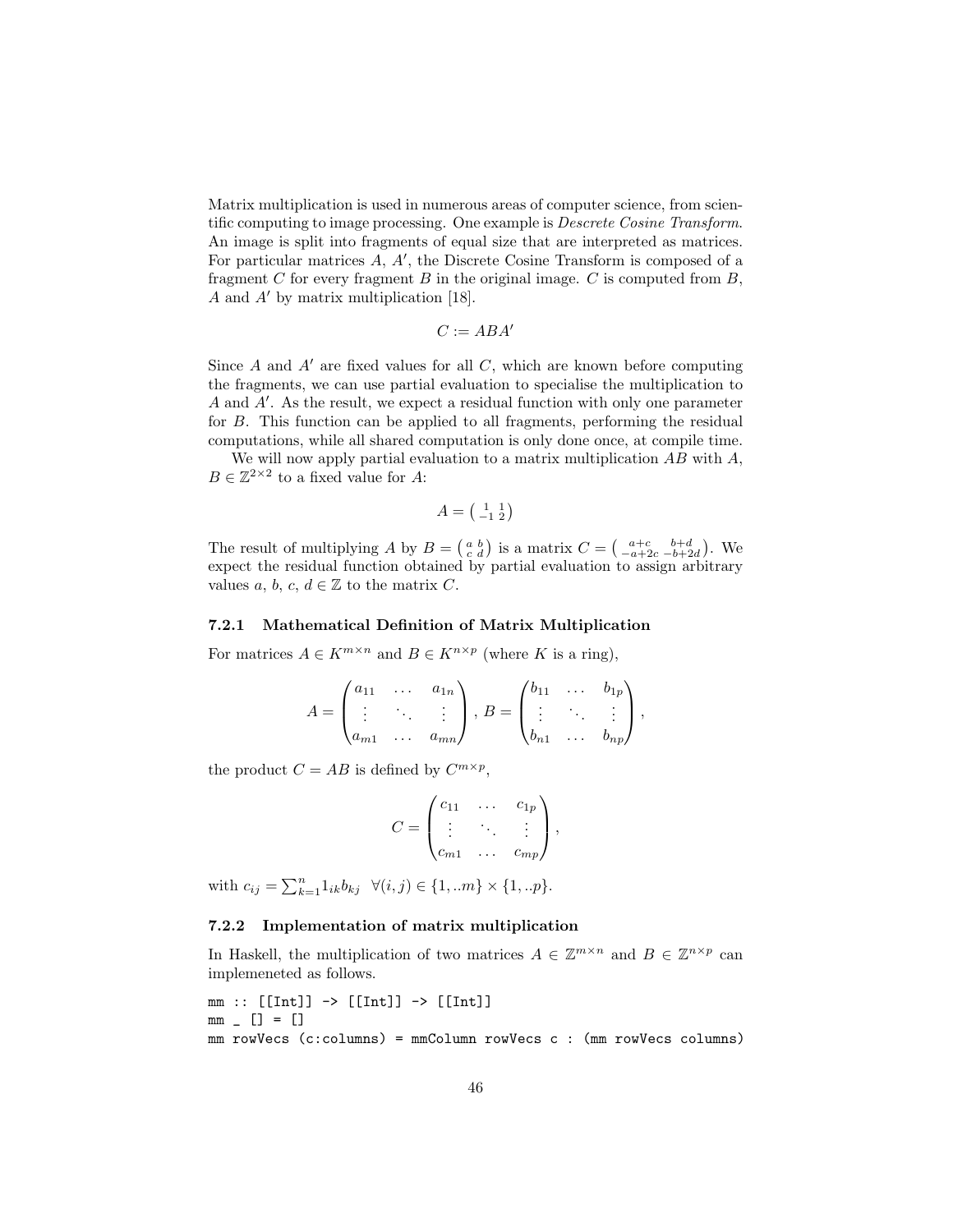```
mmColumn :: [[Int]] \rightarrow [Int] \rightarrow [Int]mmColumn [] column = []
mmColumn (r:rows) column
          = dotProduct r column : (mmColumn rows column)
dotProduct :: [Int] \rightarrow [Int] \rightarrow IntdotProduct [] [] = 0dotProduct (x:xs) (y:ys) = r*c + (dotProduct row column)dotProduct = = error $
     "Number<sub>U</sub> of<sub>U</sub> entries<sub>U</sub> must<sub>U</sub> be<sub>U</sub> equal<sub>U</sub> to<sub>U</sub> calculate<sub>U</sub> the<sub>U</sub> dot<sub>U</sub> product!"
```
A and B are represented by lists of lists. To keep the example implementation simple, we assume that  $A$  is represented as a list of row vectors, while  $B$  and the result are represented as a list of column vectors (the representations as a list of row vectors and as a list of column vectors an easily be transformed into each other with the predefined function Data.list.transppos). All three functions are defined recursively. Note: the recursion in  $mm$  is controlled by  $A$ , the recursion in  $mm$ Column is controlled by  $B$ , and the recursion in dotProduct is controlled by both arguments.

An example call yields correct result according to the mathematical definition in Section 7.2.1.

mm  $[[1,1], [-1,2]] [[1,3], [2,4]] \rightsquigarrow [[4,5], [6,6]]$ 

The functions mm, mmColumn and dotProduct are prepared for partial evaluation in a list named functions (see Section 6.1 for further explanation of the list).

#### 7.2.3 Test

The function  $mm$  is now specialised to A as its first argument.

The implementation works for matrices of arbitrary sizes, i.e. the values for m, n and p are not fixed by  $mm$ . If we specialise to the first argument, m and n are given by the size of the parameter value A, but p is not. The number of colums of the dynamic argument  $B$  thus can not be determined during partial evaluation. As a consequence, the recursion in mm and dotProduct can not be completely determined either. The recursive calls can not be specialised to a single function body, since two clauses match the static parameter. Instead, a residual declaration containing two clauses is returned and the result of partial evaluation is not a matrix to plug in values, but a more complex function declaration.

However,  $p$  is fixed in our example, since  $B$  is known to be a matrix in  $\mathbb{Z}^{2\times2}$ , just as it it is known in Discrete Cosine Transform, since the image is split in fragments of equal size. To use this extra information, we trick the partial evaluator: We specialise  $mm$  not only to the static matrix  $A$ , but to a matrix containing variables for the entries of  $B$ , too. The result is the matrix C described previously, as desired.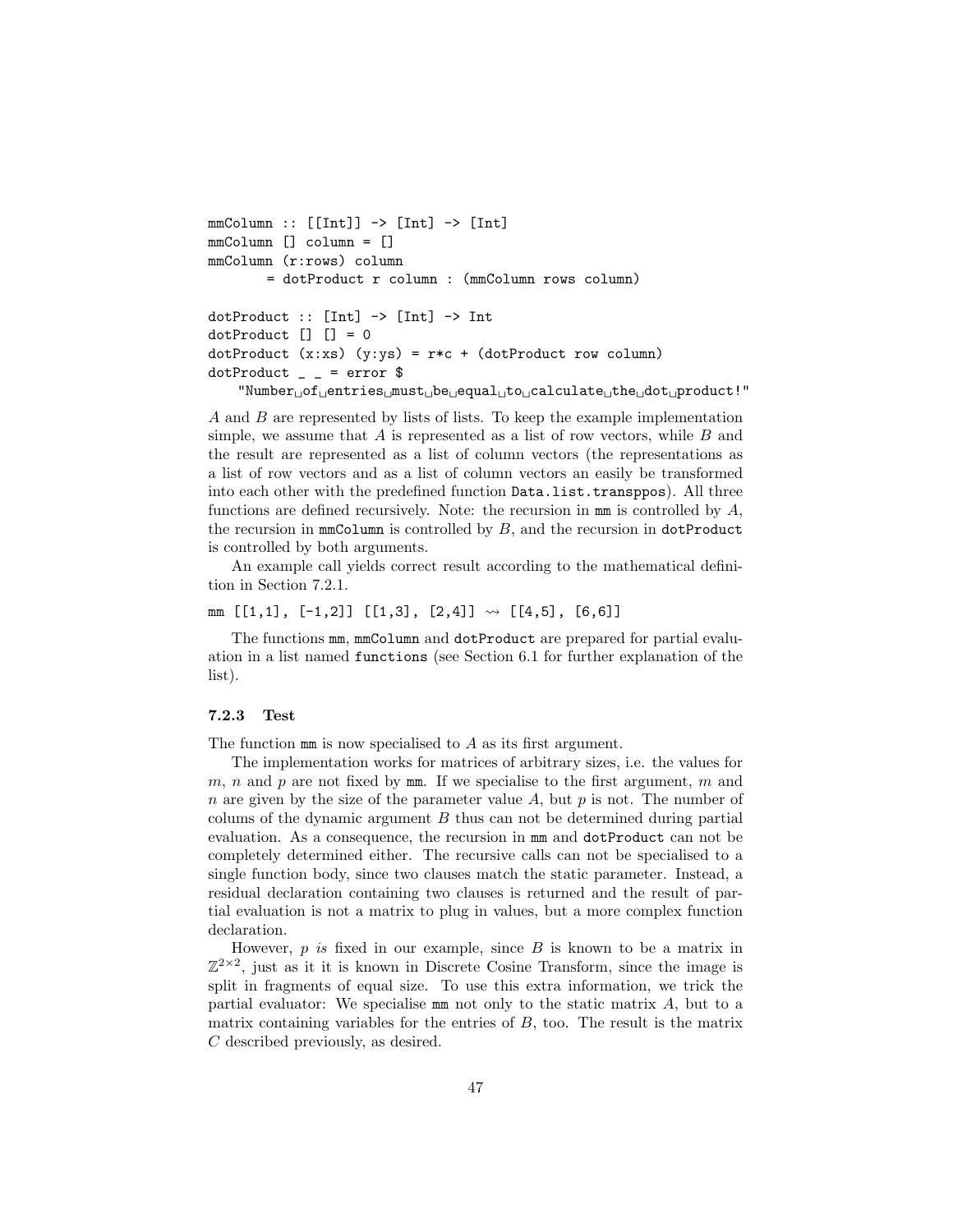To input both arguments at once, we use the uncurried version of mm.

 $mm :: ([[Int]], [[Int]]) \rightarrow [[Int]]]$ 

This is necessary to control unfolding of the recursive calls in mm, which depends on the second argument. Besides, specialising a function to all of its arguments at once is more efficient than computing a residual function for each argument and then specialising it to the subsequent.

Partial evaluation of  $mm$  to values for  $A$  and variables for  $B$  yields a plain matrix instead of a function with an argument for  $B$ , since the only parameter is considered static. The residual matrix contains the given variables for the entries of  $B$ . To use it for different matrices  $B$ , we wrap the residual matrix in a function with a pattern matching the entries of B and assigning them to the variables in the residual matrix.

In order to generate capturable variables for the values in  $B$ , the abstract syntax is created directly instead of quoting the concrete syntax. The naming can be supervised by using the function mkName :: String -> Name. It generates a name that is capturable by the given String. A variable is build by applying the constructor VarE.

```
a = VarE (mkName "a")
b = VarE (mkName "b")
c = VarE (mkName "c")
d = VarE (mkName "d")
```
The concrete syntax variables corresponding to this abstract syntax can be captured by the concrete syntax patterns a, b, c and d. qPair constructs a matrix B containing the capturable variables, quotes the value for A and combines both to the input pair for partial evaluation.

```
qPair :: Q Exp
qPair = do
       let \space varMatrixB = ListE [ListE [a,c], ListE [b,d]]valMatrixA <- [| [[1,1], [-1,2]] |]
       return (TupE [valMatrixA, varMatrixB]
```
With all this preparations done, we can now initiate partial evaluation, splice the result and wrap it in a function mixed.

mixed a b c d =  $$(qmix [ | mm ]] qPair functions )$ 

The ghc flag -ddump-simpl prints the content of a loaded module after simplifications have been applied by the compiler. It can thus be used to verify that the splice produces the expected result. If it suffices to check the splices before they are simplified by the compiler, the flag -ddump-splices can be used. It prints the unsimplified splices in a readable, less verbose format than -ddump-simpl. When compiling the test module, -ddump-splices prints the following result for mixed (module names are omitted for readability):

 $(((1 * a) + ((1 * c) + 0))$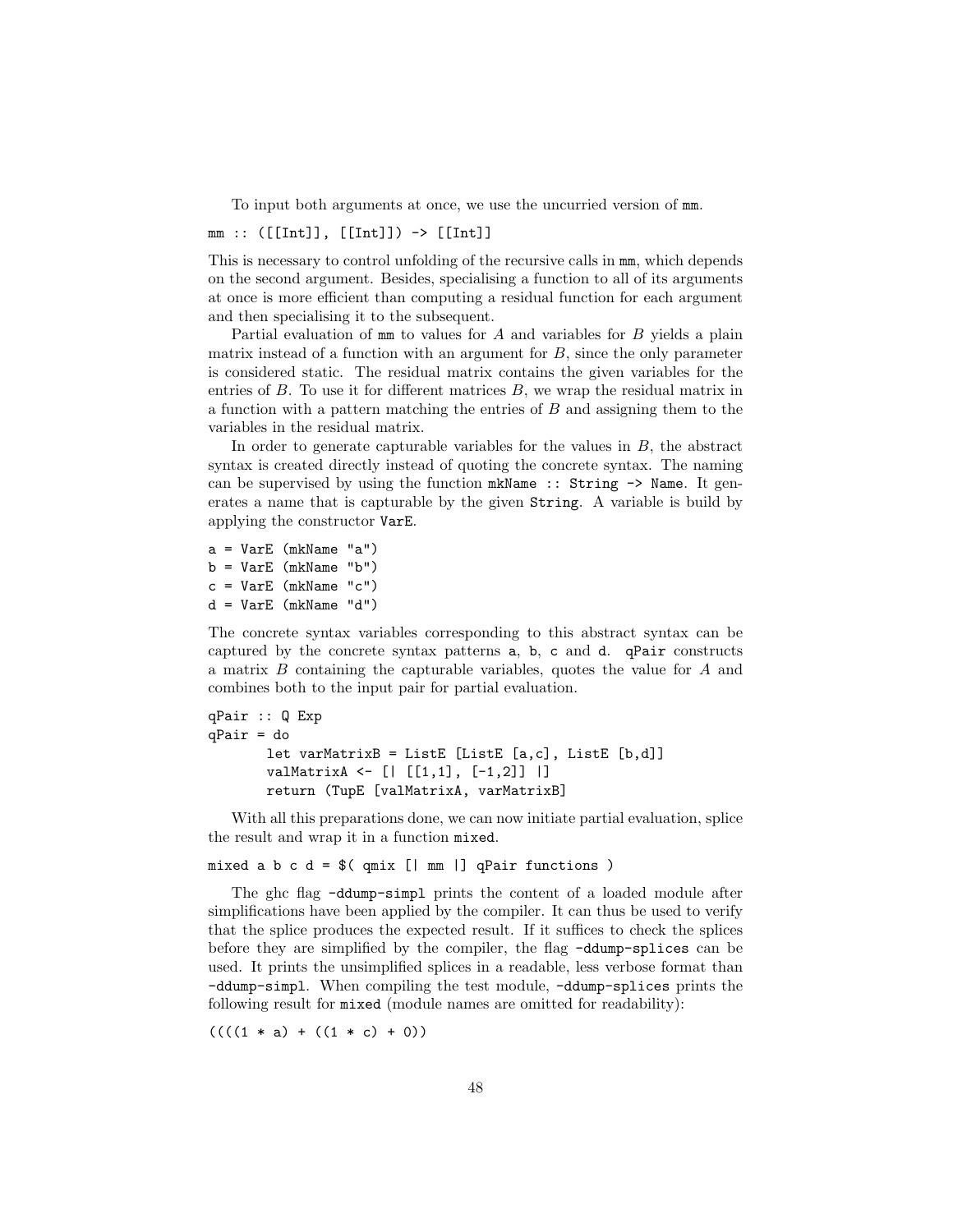:  $(((\text{negative } 1) * a) + ((2 * c) + 0)) : []$ :  $(((1 * b) + ((1 * d) + 0))$ :  $(((\text{negative } 1) * b) + ((2 * d) + 0))) : []$ : [])

This output represents the expected matrix  $C = \begin{pmatrix} a+c & b+d \\ -a+2c & -b+2d \end{pmatrix}$ . The remaining computation is a combination of basic arithmetic and the list constructors : and []. The recursion has been unrolled successfully.

At runtime, mixed can be used to multiply an arbitrary matrix  $B = \begin{pmatrix} a & b \\ c & d \end{pmatrix}$ by  $A = \begin{pmatrix} 1 & 1 \\ -1 & 2 \end{pmatrix}$ .

mixed 1 2 3 4  $\rightsquigarrow$  [[4,5], [6,6]]

mixed 1 2 3 4 == mm  $[[1,1], [-1,2]]$   $[[1,3], [2, 4]] \rightsquigarrow$  True

Partial evaluation has thus succesfully been applied to matrix multiplication. The function  $mm$  has been specialised to the matrix  $[[1,1], [-1,2]]$ . The computation left for the residual function mixed is minimal: the variables in the residual function are replaced, the entries are calculated by using elementary arithmetic, and the list is constructed. mixed can be used for arbitrary matrices  $B \in K^{n \times p}$ . The same process of specialisation can be achieved for any other matrices A by replacing the values in the definition of valMatrixA in qPair.

### 8 Next Steps in Implementation

This section lists features that can be implemented in an advanced version of the partial evaluator.

Integrate module Compile.hs to solve the force-evaluation problem. Section 6.3 discusses the problem of reducing abstract syntax by evaluating the represented expression. A possible solution is provided by the module Language.Haskell.TH.Compile.hs, which performs the reduction by compiling expressions.

Before integrating it, the module has to be adapted. The function compile accepts an Exp and returns a module with the compiled code. While the code producing the module can easily be removed to return a plain expression, the basic problem remains: The function's return value can not be predicted before calling the function, since the abstract syntax data type Exp encodes all types of expression.

[| True :: Bool |] :: Q Exp  $[ | 4 : : 1nteger | ] :: Q Exp$ 

The force-evaluation problem prevents this implementation from solving three important tasks: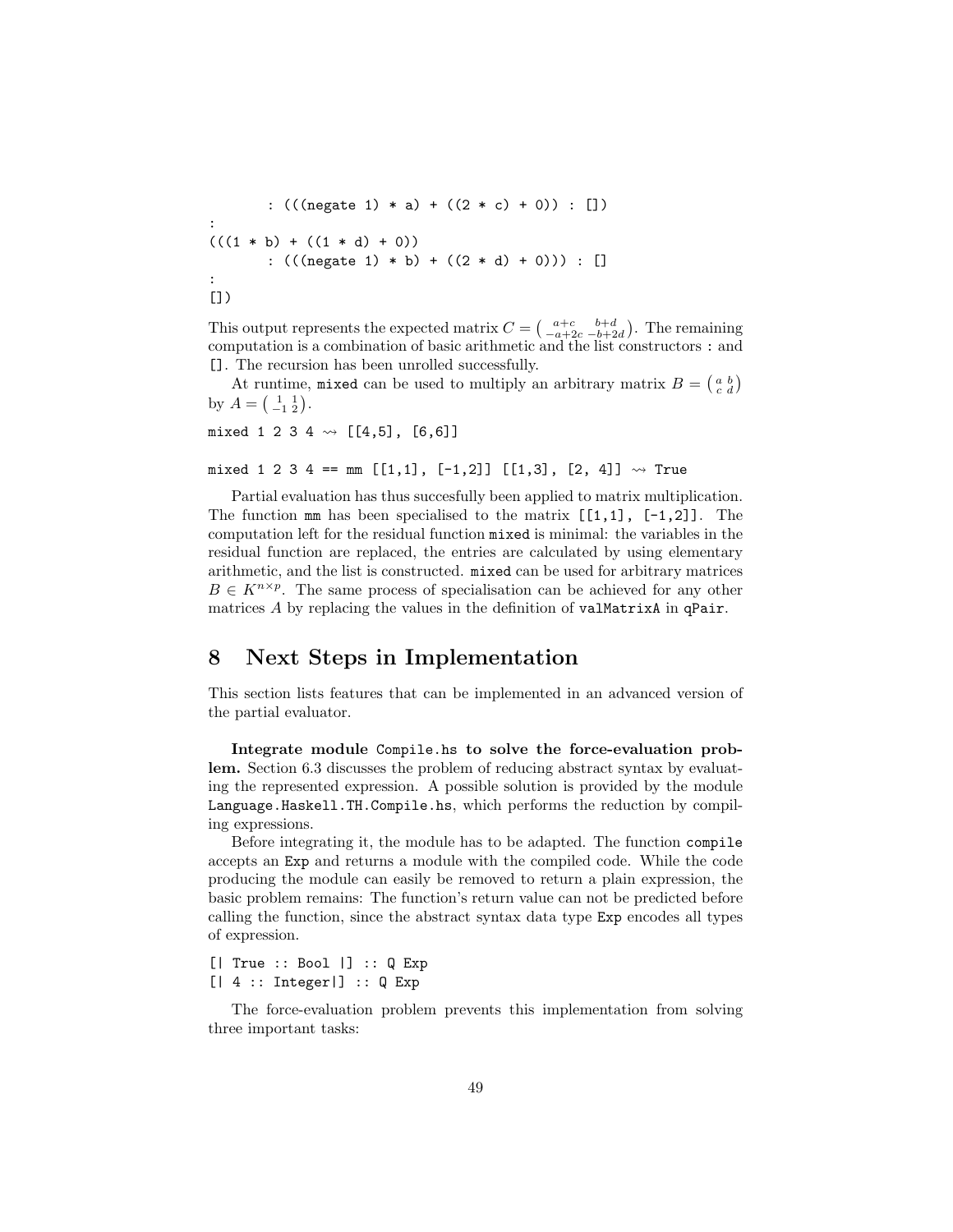- Select matching guards in a guarded body
- Decide for conditionals wether the then case or the else case will be applied
- Match non-trivial static arguments to function patterns

In conditions and guards, the expression to compile has to be a Bool, so the problem can be solved by making compile return a Bool. For pattern matching, the static argument would have to be evaluated before matching a pattern. Pat and Exp can not be compared directly. As a consequence, a fixed return type can not be determined. Hence, the modules semantics have to be altered to perform the pattern matching while compilation, and return the result in a fixed format.

Implement missing constructors. Although Template Haskell provides abstract syntax for every construct in Haskell, not all of them can be specialised yet. The function pevalExp is not implemented for all constructors of Exp. The constructors represent kinds of nodes in the abstract syntax tree, e.g., the constructor TupE provides a representation for tuples. As seen in Section 5.3, pevalExp is implemented for TupE, hence, tuples can be evaluated, as long as the components are expressions that can also be evaluated. Another example of a constructor for Exp is CaseE, providing abstract syntax trees for case of statements. It is one of the constructors that pevalExp is not yet implemented for, so case of statements can not be specialised yet. This does not limit the capabilites of the partial evaluator, since unimplemented constructs can be expressed using implemented constructs. For example, a case of statement is equivalent to a call to a function with corresponding patterns.

A full list of unimplemented constructors can be found in Appendix D.

Currently, these cases of pevalExp are implemented as undefined. This is usefull for implementation and testing, since undefined throws an exception with an appropriate error message, if evaluated. For the actual use of the partial evaluator, it might be reasonable to return the unaltered input expression as dynamic instead. Like this, specialisation can be performed for all possible constructs without being prevented by the exception.

Save unfolded calls with static parameters. Concrete values for the dynamic parameters do not influence the specialisation of a function. The residual body depends only on the classification of arguments in static and dynamic and on the values given for the static parameters. Every call of a function with the same static arguments is specialised to the same residual function body. Hence, if unfolding an application of f to static parameters s and dynamic parameters  $d_1$  leads to another function application of  $f$  to the same static parameters s and potentially different dynamic parameters  $d_2$ , unfolding those calls again and again results in nontermination. To avoid this, a list of unfolded calls with a list of the static parameters can be passed recursively to the children nodes when specialising a syntax tree. When unfolding an application of f to s and d,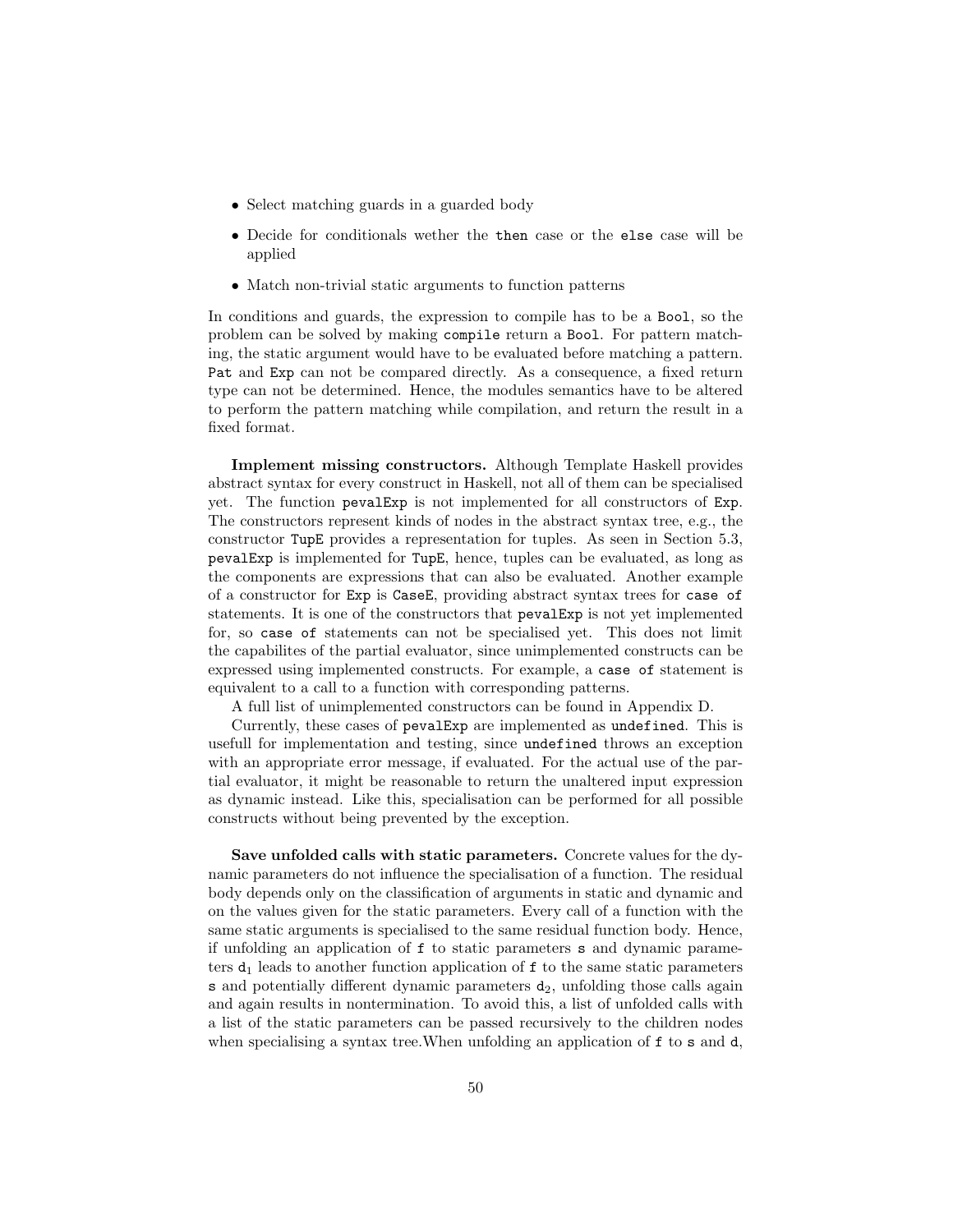earlier unfolds of f can be looked up in the list. The static parameters s can be compared syntactically to the static parameters of eventual earlier calls. If an equivalent call is found, unfolding is not performed. As an example, consider a call f 4 y to the function

f  $x y = if y == 0$ then x else f  $x (y - 1)$ 

The first argument x is static, the second argument y is dynamic. The call is unfolded to the expression

```
if y == 0then 4
else
   f 4 (y - 1)
```
now, further specialisation of the expression is initiated by calling pevalExp. As additional information, we pass to pevalExp a pair  $(f, [(\text{True}, 4), (\text{False}, y)]$ to imply, that f already has been unfolded with the static value 4 as first argument x and a dynamic second argument. If pevalExp reaches the expression  $f(4 (y - 1))$ , it consideres to unfold the call, which would obviously lead to nontermination if unfolded again and again, since the consecutive recursive calls do not yield new information. And here, the information about previous unfolds takes effect: The static argument 4 is compared to the static argument of the previous unfold. Since they match, the function should not be unfolded again.

Add function dynamicMatch to handle partially static structures while unfolding. As described in Section 5.2.2, patterns corresponding to dynamic parameters are used to rename the whole parameter value without further checks. Using this rather simple technique, a call to the function  $fst(a,b) = a$ with a tuple  $(4,m)$  (where 4 is static and  $m$  is dynamic) would be specialised to

let 
$$
(a,b) = (4,m)
$$
 in a

and annotated as dynamic. Looking at this example, it is obvious that the expression could be static, since the body of the function fst accesses the static component of the pair only. The desired specialisation yields 4.

To achieve this, we need a function dynamicMatch. Following the structure of the function staticMatch, it computes a mapping of variable names to corresponding static expressions, in the above example  $[(a,4)]$ . For the dynamic parts of partially static structures, above, this is m, it computes the renaming declaration as before. Plugging in dynamicMatch in the pattern matching functionality (see 5.2.2), this mapper can be combined with the mapper returned by staticMatch and used to perform partial evaluation on the body expression. With the mapping containing all static parts, a can be replaced by 4 in the above example. For the obtained static body, the renaming of dynamic arguments is skipped as unnecessary, yielding 4 as specialised expression.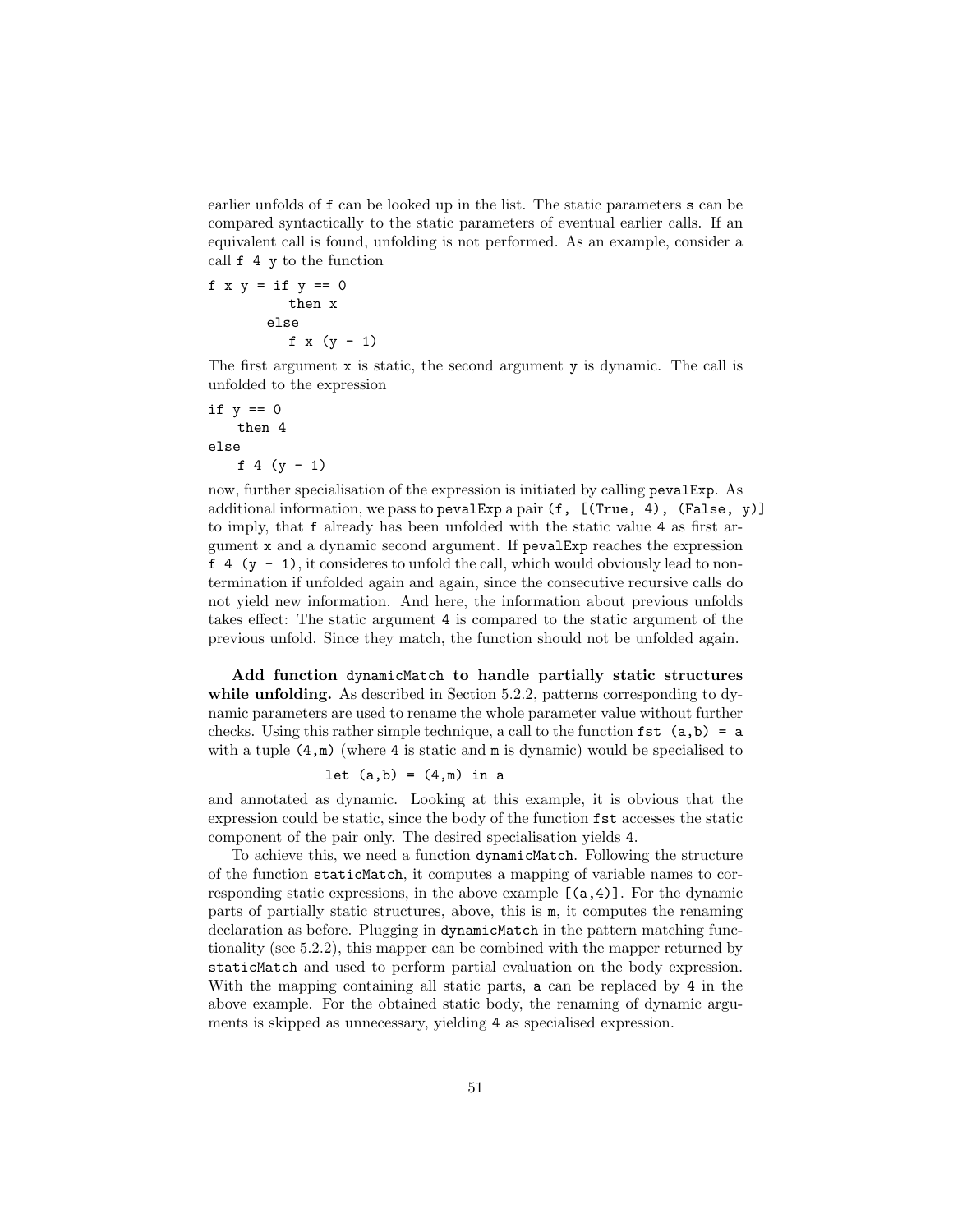Add support for functions without explicit patterns. The current implementation can not handle functions defined without giving an explicit pattern for its parameters. For example, the function

$$
f = map (+2)
$$

can not be specialised, since the pattern, that is checked for unfolding, is empty. To specialise the function f, a pattern has to be added..

$$
f xs = map (+2) xs
$$

To support specialisation of the former kind of function definition, the unfolding functionality (see Section 5.2) has to be adapted.

Check declarations and arguments by signature. The current implementation just assumes that it is given valid inputs. If that assumption does not hold, partial evaluation fails, often with non-descriptive error messages. Using the information of available signatures, two possibilities of invalid arguments could be detected:

• The patterns of different clauses of a function declaration could be compared to the signature. This would prevent the user from specialising functions like

$$
f 1 = 0
$$
  

$$
f "k" = 1
$$

• The arguments of function application could be typechecked against the pattern. For example, f "eins" would not be possible for a function f :: (String, Integer).

Implement interface for specialisation to more than one static argument. The code for partial evaluation is already able to specialise to several static arguments, since unfolding function calls is possible for a list of static arguments. What remains to do is to adapt the user interface qmix and the function mix. mix invokes partial evaluation by calling the unfolding functionality.

If a function is to be specialised to several of its parameters, the specialisation process is more efficient if specialising to all arguments at once, since no intermediate partial functions have to computed and returned. The overhead of the computations to initiate partial evaluation in the function mix is reduced.

### 9 Conclusion

This work provides an overview of partial evaluation as a specialisation technique. The theoretical foundation, given by Kleene's s-m-n theorem, has been explained. Basic procedures, like the classification of parameters and expressions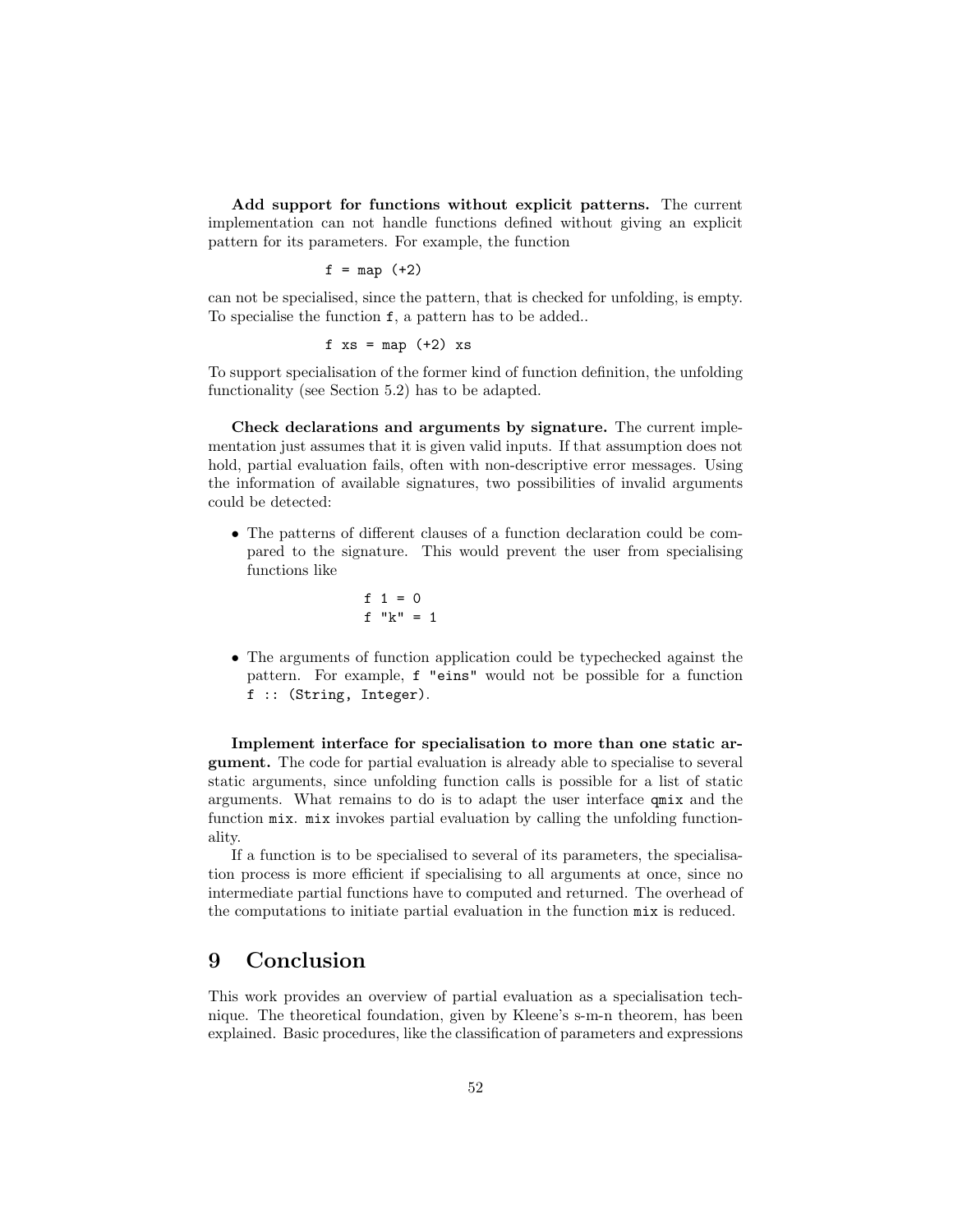into static and dynamic (called binding time analysis), and online and offline partial evaluation, have been discussed. The theoretical possibility of compilation and compiler generation by selfapplication of partial evaluation combined with an interpreter has been introduced in terms of the Futamura projections.

An important requirement for an implementation of a partial evaluator for a certain language is the possibility of metaprogramming, i.e. the possibility to manipulate and generate programs in this language as program data. The language extension Template Haskell allows type safe compile time metaprogramming for the functional language Haskell. This work has provided an overview of the functionality of Template Haskell and introduced the language components that are used in the implementation of a partial evaluator.

The implementation of a partial evaluator specialising Haskell functions was succesful. The prototype uses Template Haskell to provide a function qmix as interface for the user. qmix can be applied to a function and a value for its first parameter to obtain a residual version of the original function, specialised to the given value. Partial evaluation includes binding time analysis, reduction of function bodies to simple expressions and unfolding of function calls by replacing a call by the body of the function, if possible.

The optimisation achievable by partial evaluation strongly depends on input function and argument. For some inputs, partial evaluation does not yield a more efficient residual function. This work presented two applications in which partial evaluation is of great benefit.

qmix has succesfully been applied to Fibonacci computations. Especially in matters of execution time, the results reveal great benefits of partial evaluation: the runtime complexity of Fibonacci computation has been reduced to a constant by executing the whole computation at compile time. In a function with remaining dynamic expressions (a function including computations that cannot be precomputed at compile time) the speedup is still significant. In the conducted tests, the specialised constructs perform in average in 20% of the time used by the corresponding unspecialised computations.

The application of the prototype to matrix multiplication illustrates a real world application of partial evaluation. In order to compress an image it is split into fragments of fixed size, which are multiplied by a matrix with fixed values. Partial evaluation is able to specialise matrix multiplication to the matrix with fixed values and precompute the shared computation of all multiplications, resulting in a parameterised matrix. For the single fragments, the remaining computation is minimal: the entries of a single fragment of the image replace the variables in the residual matrix and basic arithmetic is used to calculate the values.

Despite this encouraging results, a lot of work remains to be tone before the implemented partial evaluator can be used to specialise real world problems. Termination of the partial evaluation process is not yet assured. As a simple way of forcing termination, computation could be cut by not performing further unfolds when reaching a certain limit. However, under the assumption of reasonable input (no functions with infinite representations or functions representing infinite computation, no infinite static values), better approaches to support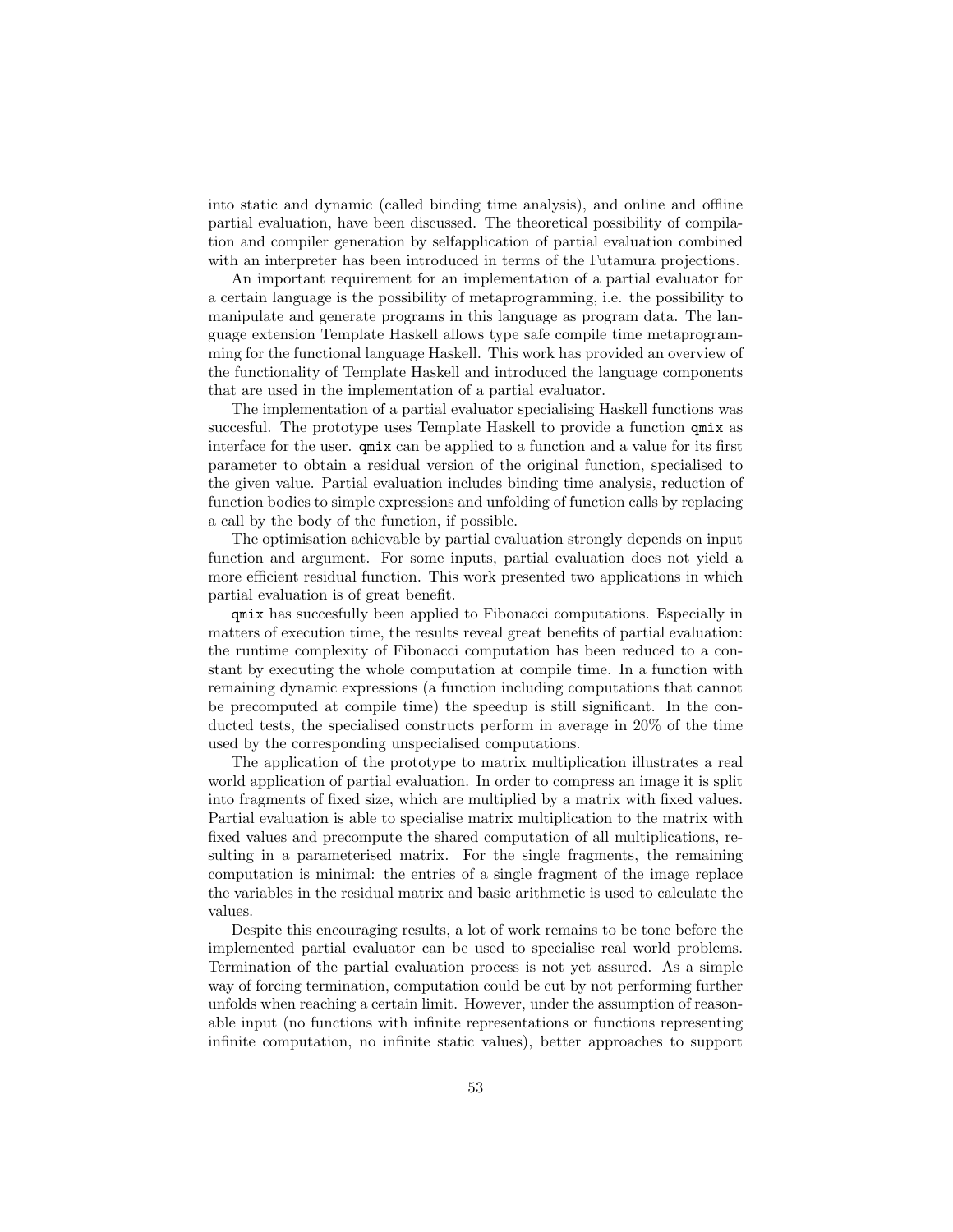termination are imagineable. The aim is, not to prevent partial evaluation from exploring the function in sufficient detail for efficient residual functions.

The current implementation does not yet support specialisation of every construct possible in Haskell. To provide this, some further cases have to be implemented. Besides, a lot of small improvements could be realised to yield more concrete error messages, better usability and simpler residual constructs.

In conclusion, partial evaluation is a powerful technique. In this work, a promising prototype of a partial evaluator for Haskell has been presented. After further developement, the partial evaluator could be used to specialise abstract programs to solve problems more efficiently.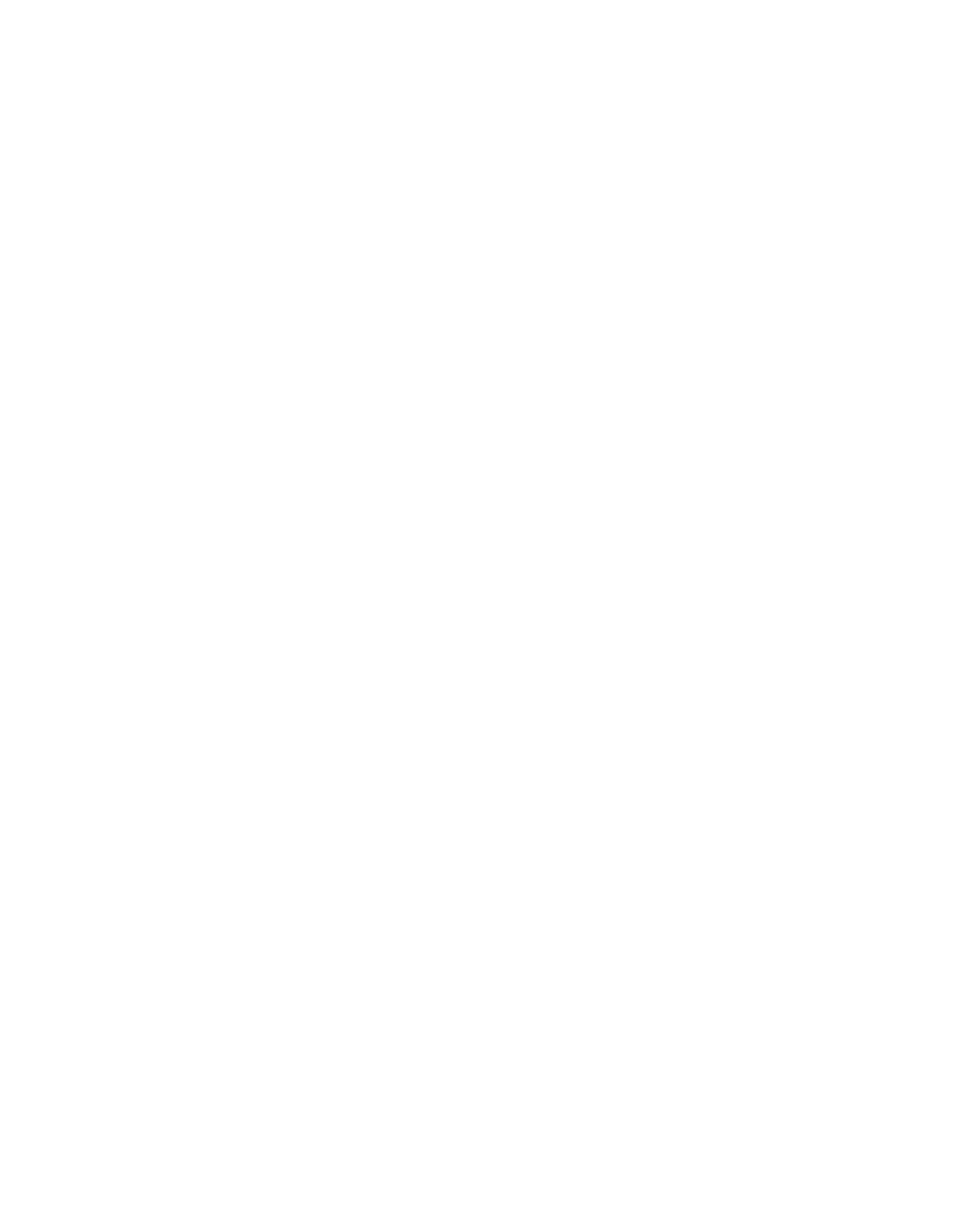# Appendices

### A Helper Functions

```
unionMaybe :: (a \rightarrow b \rightarrow c) \rightarrow Maybe a \rightarrow Maybe b \rightarrow Maybe c
unionMaybe f (Just u) (Just v) = Just (f u v)
valDec :: Pat -> Exp -> Dec
valDec pat exp = ValD pat (NormalB exp) []
tupConcat :: ([a], [b]) \rightarrow ([a], [b]) \rightarrow ([a], [b])tupConcat (a1, b1) (a2, b2) = (a1 ++ a2, b1 ++ b2)
allStatic :: [(Bool, a)] -> Bool
allStatic = (foldr1 (kk)). (map fst)
residuals :: [(Bool, a)] \rightarrow [a]
residuals = map snd
compress :: Exp -> Exp
compress (LetE [] x) = xcompress (LamE [] x) = x...
compress other = other
```
### B Module FunctionList.Build

```
module FunctionList.Build where
import Language.Haskell.TH
consDec :: Q [Dec] -> Name -> Q [(Name, Dec)] -> Q [(Name, Dec)]
consDec qf name qlist = do
   list <- qlist
   [signgature, function] <- qf
   let renamedFunction = renameDec function name
       pair = (name, renamedFunction)
       newList = pair:list
   return newList
nilDec :: Q [(Name, Dec)]
nilDec = return []
renameDec :: Dec -> Name -> Dec
```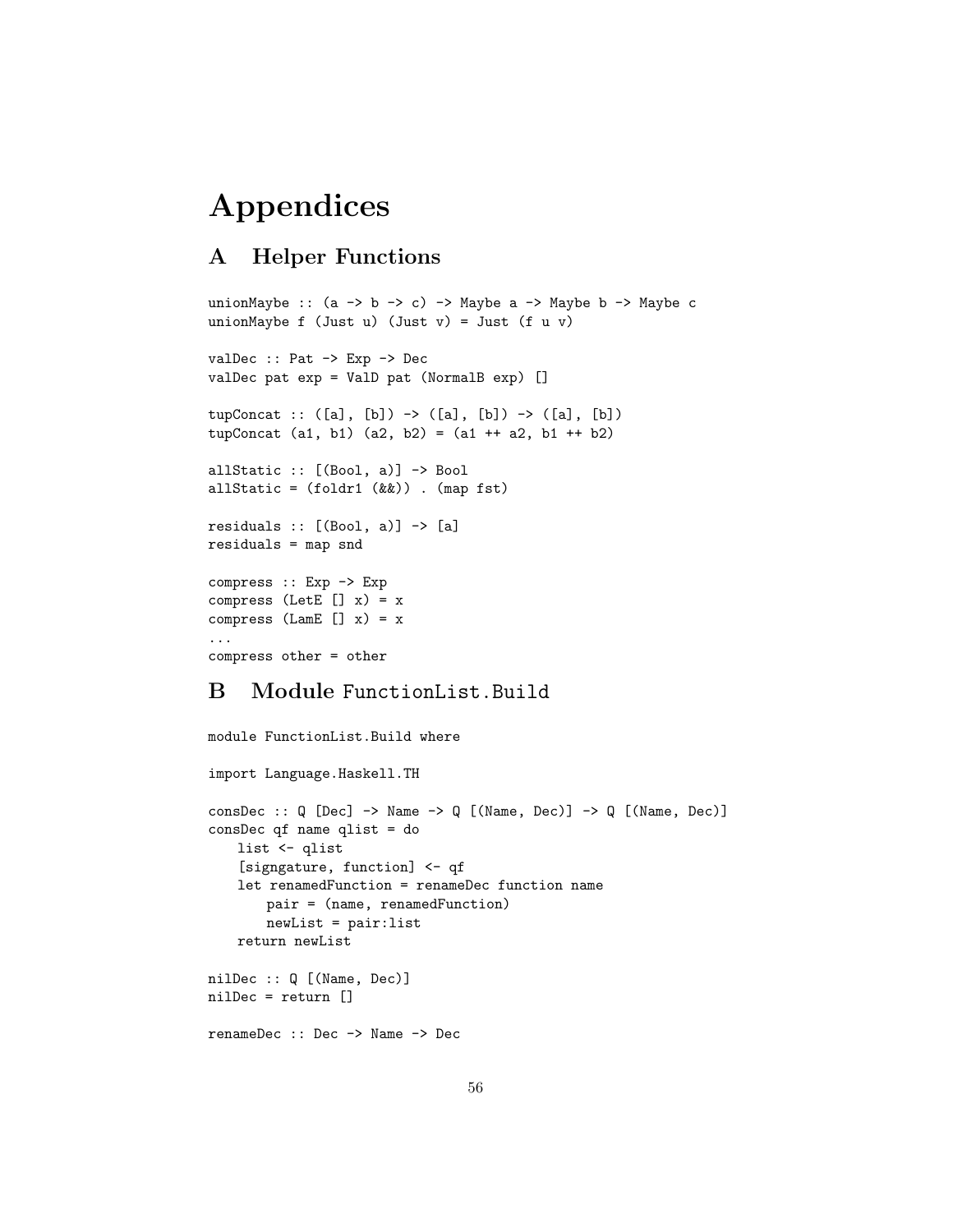```
renameDec (FunD oldN clauses) newN
       = FunD newN (map (renameInClause oldN newN) clauses)
renameInDec :: Name -> Name -> Dec -> Dec
renameInDec oldN newN (FunD name clauses)
       = FunD name (map (renameInClause oldN newN) clauses)
renameInClause :: Name -> Name -> Clause -> Clause
renameInClause oldN newN (Clause ps body ds)
       = Clause ps (renameInBody oldN newN body) ds
renameInBody :: Name -> Name -> Body -> Body
renameInBody oldN newN (NormalB exp)
       = NormalB (renameInExp oldN newN exp)
renameInExp :: Name -> Name -> Exp -> Exp
renameInExp oldN newN (VarE name)
   | name == oldN = VarE newN
   | otherwise = VarE name
renameInExp oldN newN (ConE name) = ConE name
renameInExp oldN newN (LitE lit) = LitE lit
renameInExp oldN newN (AppE e1 e2)
   = AppE (renameInExp oldN newN e1) (renameInExp oldN newN e2)
renameInExp oldN newN (InfixE mE1 op mE2) =
       let newME1 = renameInMaybeExp oldN newN mE1
            newME2 = renameInMaybeExp oldN newN mE2
            newOp = renameInExp oldN newN op
       in InfixE newME1 newOp newME2
renameInExp oldN newN (UInfixE e1 op e2) =
       let newE1 = renameInExp oldN newN e1
          newE2 = renameInExp oldN newN e2
          newOp = renameInExp oldN newN op
       in UInfixE newE1 newOp newE2
renameInExp oldN newN (ParensE e) =
       ParensE $ renameInExp oldN newN e
renameInExp oldN newN (LamE ps e) =
       LamE ps $ renameInExp oldN newN e
renameInExp oldN newN (LamCaseE ms) = undefined
renameInExp oldN newN (TupE es) =
       TupE $ map (renameInExp oldN newN) es
renameInExp oldN newN (UnboxedTupE es) = undefined
renameInExp oldN newN (CondE i t e) =
       let newI = renameInExp oldN newN i
          newT = renameInExp oldN newN t
          newE = renameInExp oldN newN e
       in CondE newI newT newE
```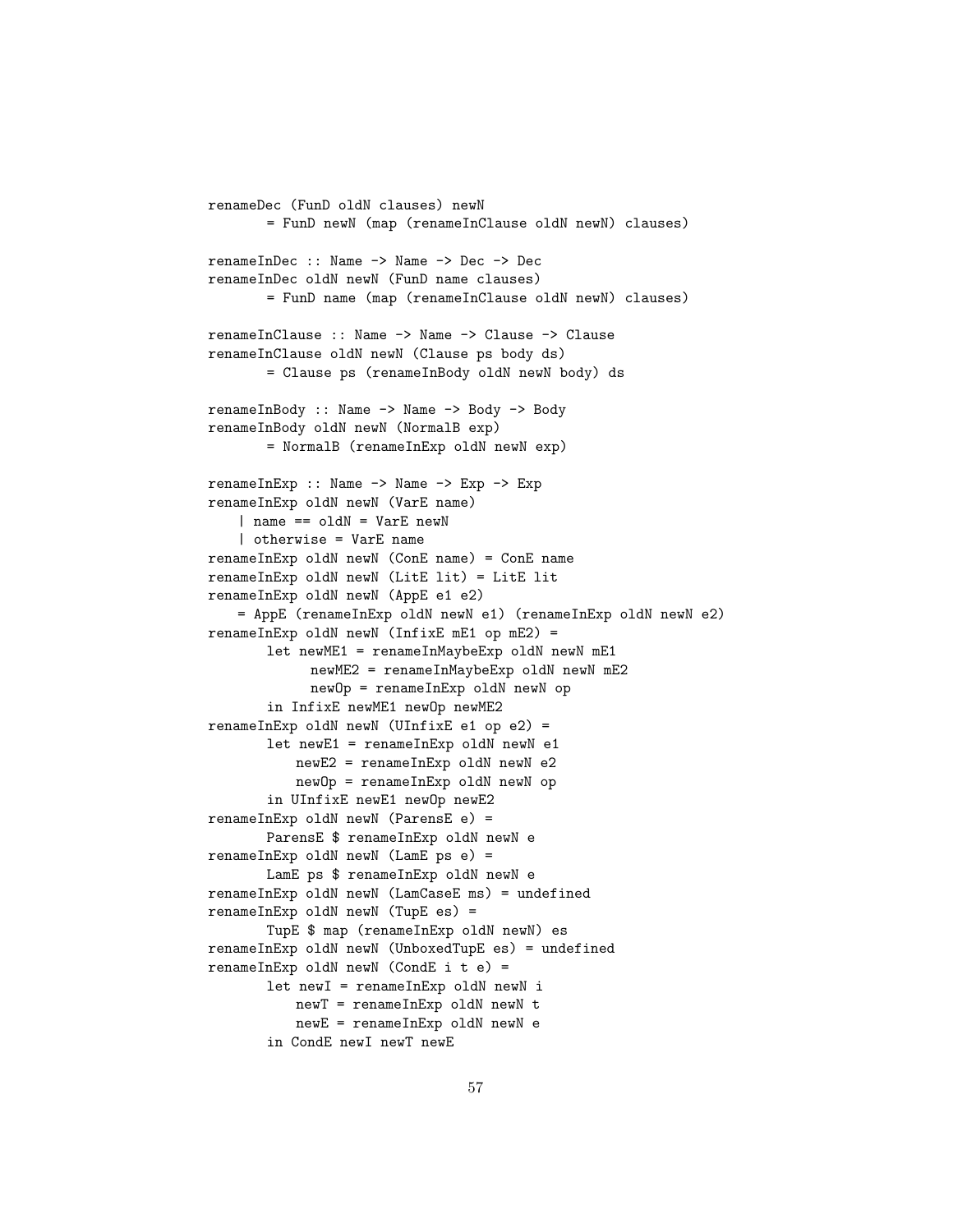```
renameInExp oldN newN (MultiIfE _) = undefined
renameInExp oldN newN (LetE decs e) =
      LetE (map (renameInDec oldN newN) decs) (renameInExp oldN newN e)
renameInExp oldN newN (ListE es) =
      ListE (map (renameInExp oldN newN) es)
```

```
renameInMaybeExp :: Name -> Name -> Maybe Exp -> Maybe Exp
renameInMaybeExp oldN newN (Just e) =
       Just (renameInExp oldN newN e)
renameInMaybeExp _ _ Nothing = Nothing
```
### C Data Type Nat

```
nAdd :: Nat -> Nat -> Nat
nAdd Zero y = y
nAdd (Succ x) y = Succ (nAdd x y)
nInt :: Nat -> Integer
nInt Zero = 0
nInt (Succ x) = 1 + (nInt x)
```
### D Missing Constructors

The function pevalExp is undefined for some constructors c of the data type Exp:

pevalExp c mapper functions = undefined

The following constructors are concerned.

- InfixE (Maybe Exp) Exp (Maybe Exp)
- UInfixE Exp Exp Exp
- LamCaseE [Match]
- UnboxedTupE [Exp]
- MultiIfE [(Guard, Exp)]
- LetE [Dec] Exp
- CasE Exp [Match]
- DoE [Stmt]
- CompE [Stmt]
- ArithSeqE Range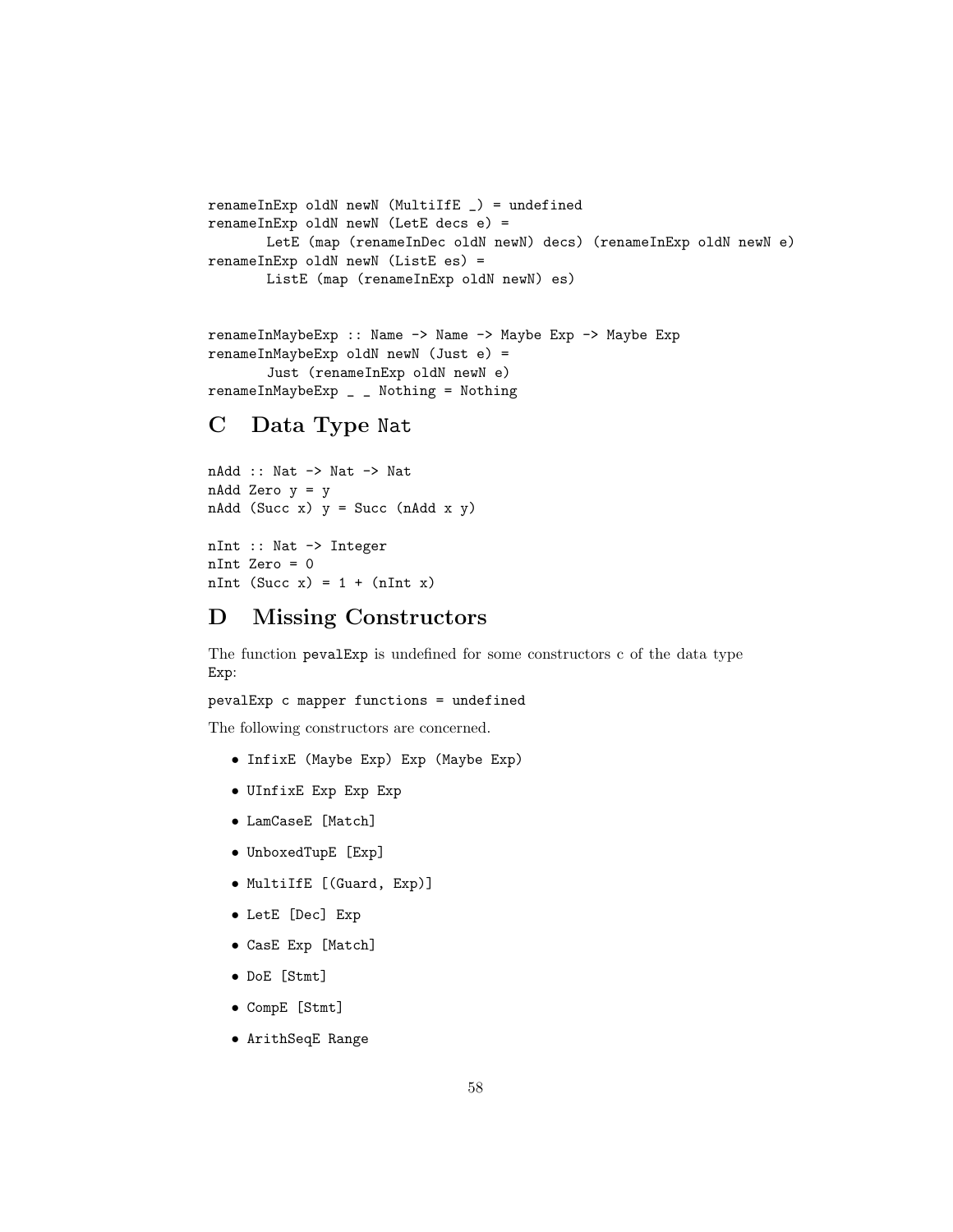- RecConE Name [FieldExp]
- RecUpdE Exp [FieldExp]
- StaticE Exp

The function pevalGuard is unimplemented for the constructor PatG [Stmt] of type Guard.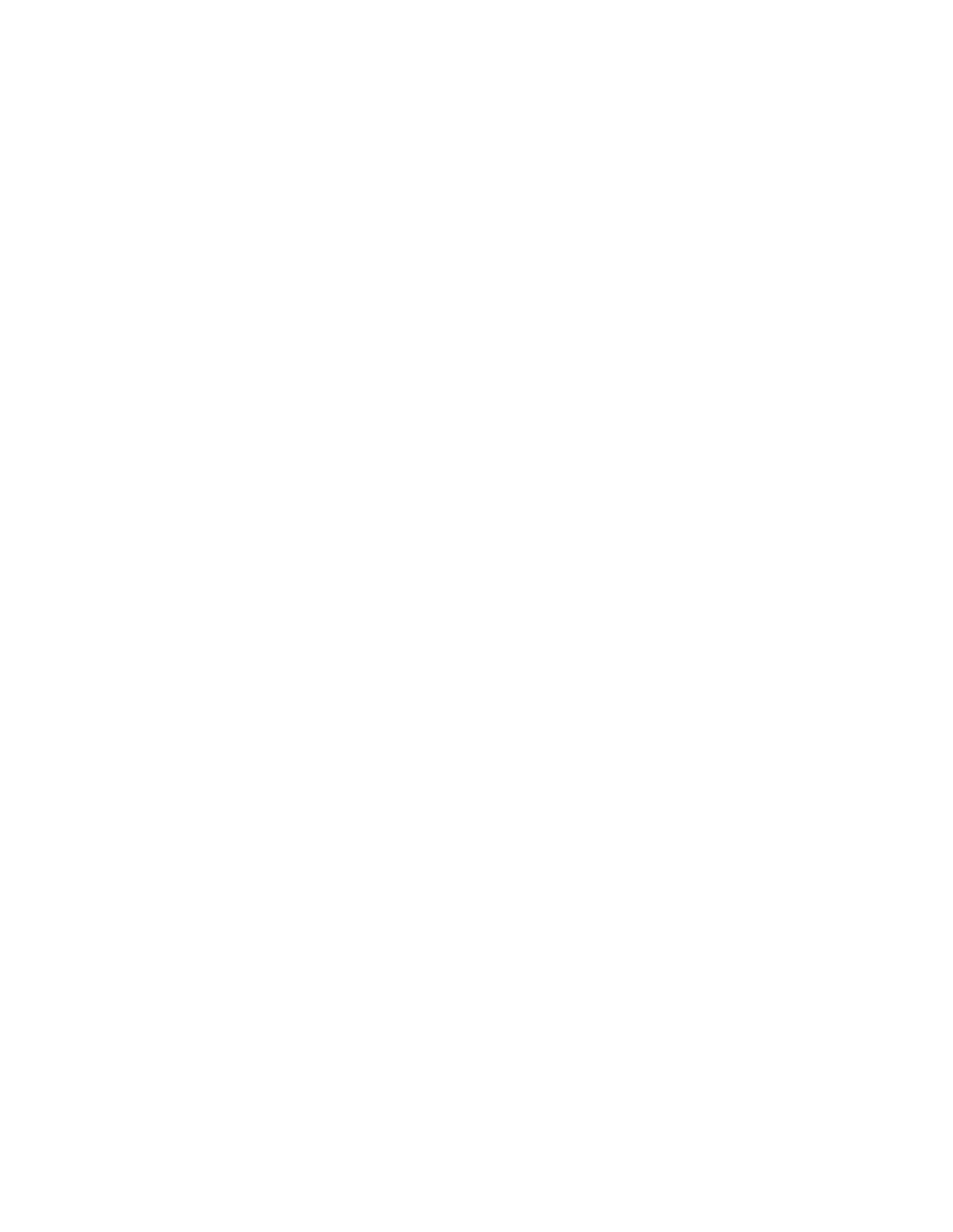### References

- [1] S. Dal-Zilio, "A self-applicable partial evaluator for a subset of Haskell." August 1993.
- [2] D. Coutts, "Partial Evaluation for Domain-Specific Embedded Languages in a Higher Order Typed Language." October 2004.
- [3] N. D. Jones, C. K. Gomard, and P. Sestoft, Partial Evaluation and Automatic Program Generation. Upper Saddle River, NJ, USA: Prentice-Hall, Inc., 1993.
- [4] R. C. Boolos, George S. Jeffrey, Computability and Logic. New York, NY, USA: Cambridge University Press, 1987.
- [5] S. C. Kleene, Introduction to Metamathematics. Wolters-Noordhoff, 1952.
- [6] J. Hatcliff, "An Introduction to Online and Offline Partial Evaluation Using a Simple Flowchart Language," in Partial Evaluation (J. Hatcliff, T. Æ. Mogensen, and P. Thiemann, eds.), (Berlin, Heidelberg), pp. 20–82, Springer Berlin Heidelberg, 1999.
- [7] T. Æ. Mogensen, "Partial evaluation: Concepts and applications," in Partial Evaluation (J. Hatcliff, T. Æ. Mogensen, and P. Thiemann, eds.), (Berlin, Heidelberg), pp. 1–19, Springer Berlin Heidelberg, 1999.
- [8] M. Sperber, "Self-applicable online partial evaluation," in Partial Evaluation (O. Danvy, R. Glück, and P. Thiemann, eds.), (Berlin, Heidelberg), pp. 465–480, Springer Berlin Heidelberg, 1996.
- [9] L. A. Lombardi and B. Raphael, "LISP as the language for an incremental computer," in The Programming Language Lisp: Its Operation and Applications, pp. 204–219, MIT Press, 1964.
- [10] Y. Futamura, "Partial evaluation of computation process–an approach to a compiler-compiler," Higher-Order and Symbolic Computation, vol. 12, pp. 381–391, Dec 1999. Updated version: Originally published in "Systems.Computers.Controls" in 1971.
- [11] J. Jørgensen, "Generating a compiler for a lazy language by partial evaluation," in Proceedings of the 19th ACM SIGPLAN-SIGACT Symposium on Principles of Programming Languages, POPL '92, (New York, NY, USA), pp. 258–268, ACM, 1992.
- [12] N. D. Jones, P. Sestoft, and H. Søndergaard, "An experiment in partial evaluation: The generation of a compiler generator," in Proc. Of the First International Conference on Rewriting Techniques and Applications, (Berlin, Heidelberg), pp. 124–140, Springer-Verlag, 1985.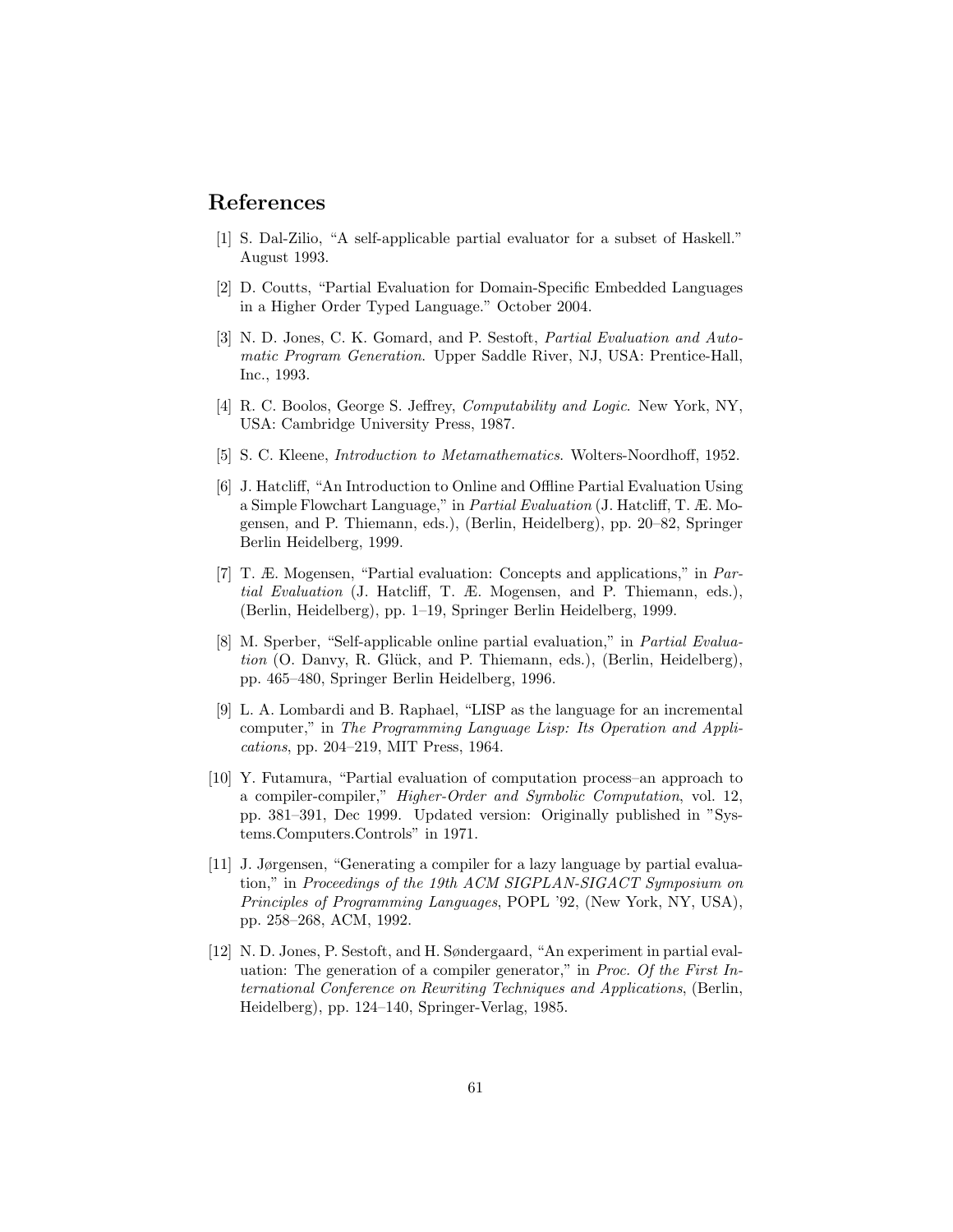- [13] T. Sheard and S. P. Jones, "Template Meta-programming for Haskell," in Proceedings of the 2002 ACM SIGPLAN Workshop on Haskell, Haskell '02, (New York, NY, USA), pp. 1–16, ACM, 2002.
- [14] "HaskellWiki on Template Haskell." https://wiki.haskell.org/ Template\_Haskell. Accessed: 2019-01-01.
- [15] "Package Language.Haskell.TH Haddock Documentation." https: //hackage.haskell.org/package/template-haskell-2.10.0.0/docs/ Language-Haskell-TH.html. Accessed: 2019-01-01.
- [16] "Glasgow Haskell Compiler User's Guide: Template Haskell." https://downloads.haskell.org/~ghc/latest/docs/html/users\_ guide/glasgow\_exts.html#template-haskell. Accessed: 2019-01-01.
- [17] "Language.Haskell.TH.Compile.hs." https://github.com/joom/th-new/ blob/master/Language/Haskell/TH/Compile.hs. Accessed: 2019-01-01.
- [18] "Discrete Cosine Transform." https://en.wikipedia.org(wiki/ Descrete\_cosine\_transform. Accessed: 2019-01-06.